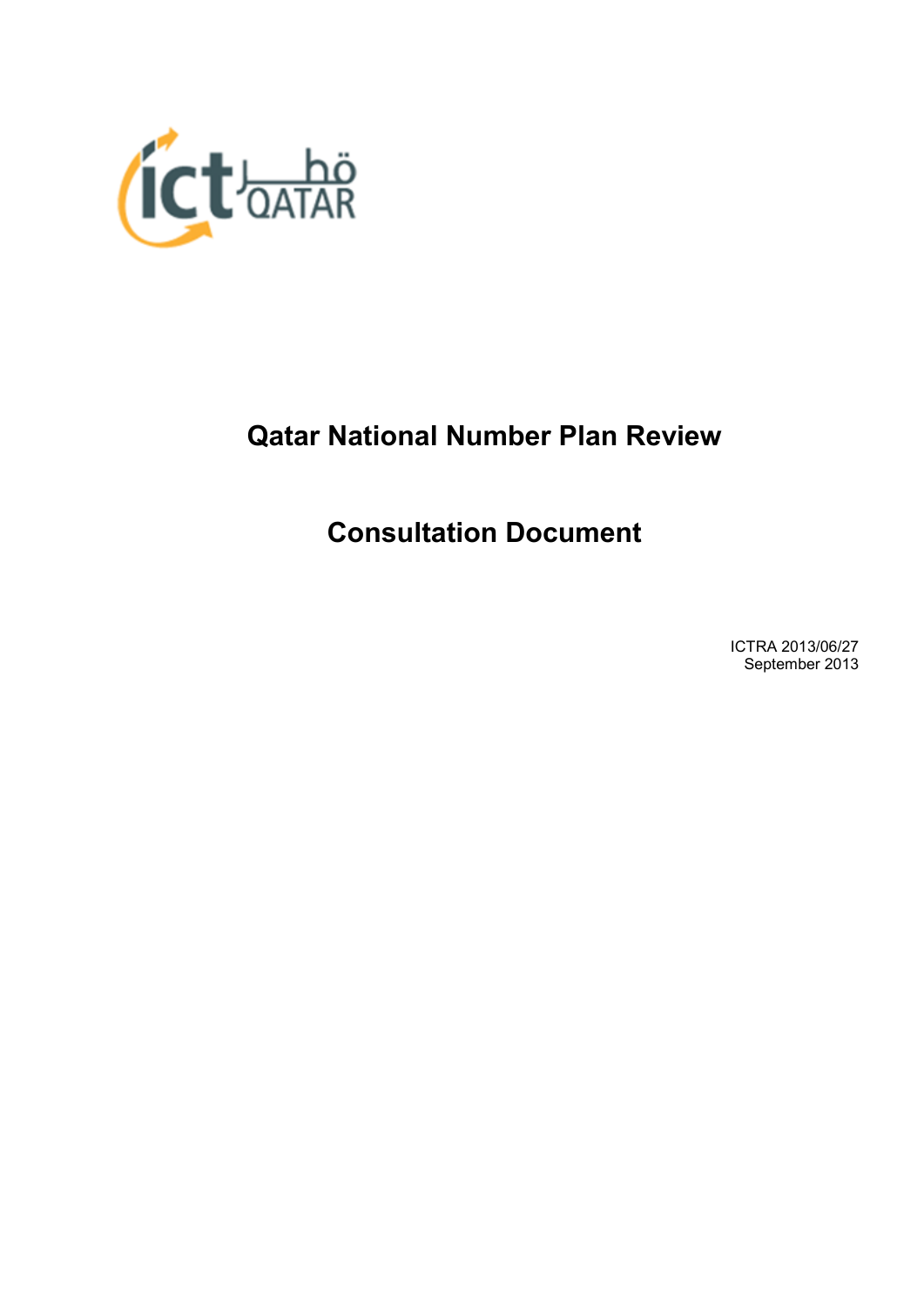# **Table of Contents**

| 1              |  |
|----------------|--|
|                |  |
| $\overline{2}$ |  |
|                |  |
|                |  |
|                |  |
|                |  |
|                |  |
|                |  |
|                |  |
|                |  |
|                |  |
|                |  |
|                |  |
| 3              |  |
| 4              |  |
|                |  |
|                |  |

**Appendix A Draft Version (7) National Numbering Plan (NNP)**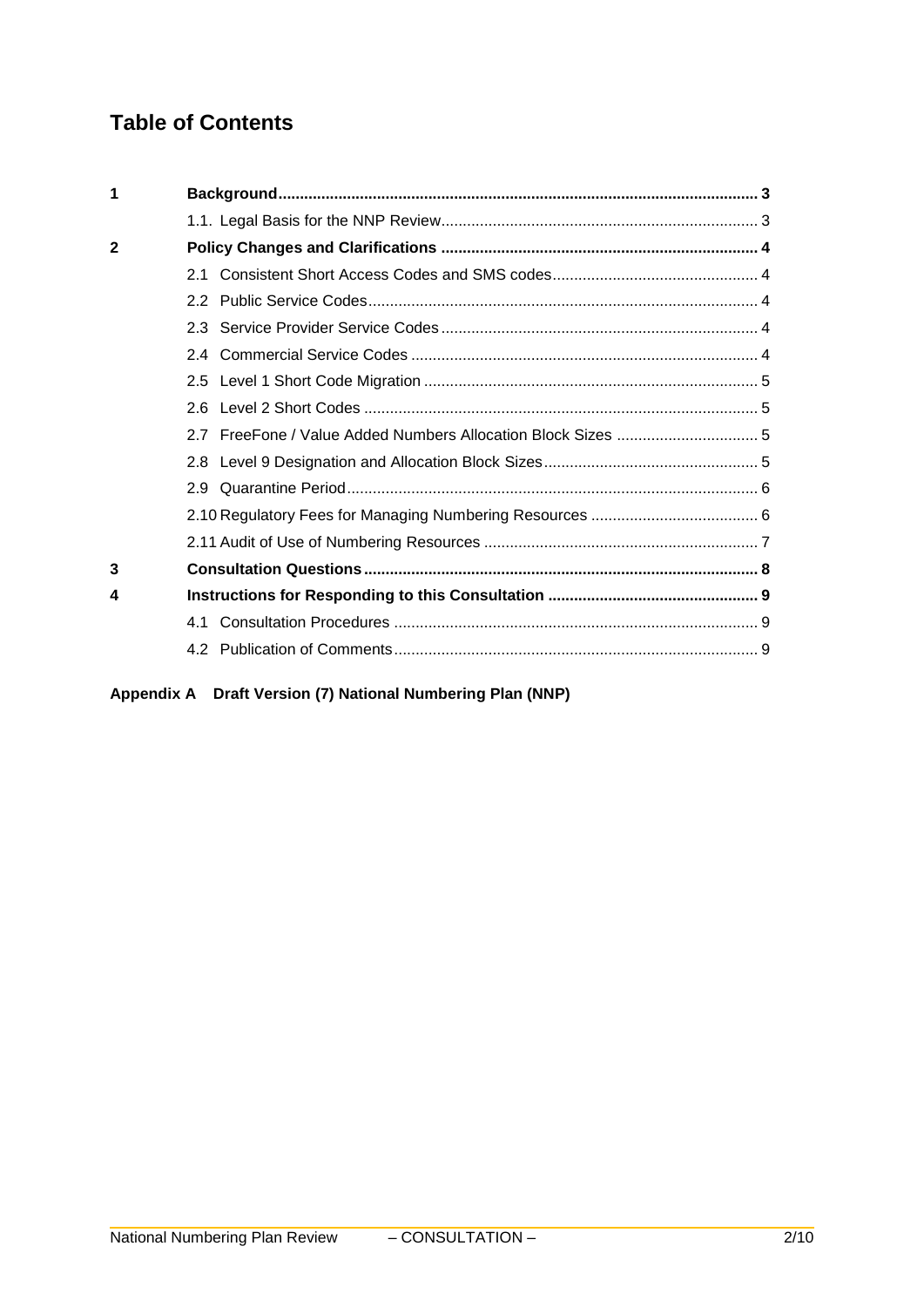# **1 Background**

In October 2009 the Supreme Council for Information and Communications Technology (**ictQATAR**) implemented a revised National Numbering Plan (**NNP**), Version 6, for the State of Qatar.

Since the NNP was introduced, the Number Management System (NMS) and Mobile Number Portability has been put in place in QATAR. As a result, ictQATAR believes that NNP should be revised to take into account these key developments.

In addition, ictQATAR has identified a number of potentially substantive changes considered necessary to give effect to the requirements set out in the current Plan. Some minor changes/editorial changes have also been included in the draft Version 7 of the NNP

Based on Section 7 of the current NNP, ictQATAR has had regard to the following factors when considering review of the current plan:

- The Guiding Principles of the NNP;
- The relevant provisions of use on allocated numbers;
- Seeking the views of interested parties;
- International developments; and
- Any other matter regarded as relevant

Accordingly, this public consultation seeks the views of interested parties on the proposed draft Version 7 of the NNP.

The next section of this document describes the key changes proposed by ictQATAR consider are substantive these include:

- Short Access Codes
- Freefone/value added services Allocation block size
- Level 9 designation and allocation block size
- Quarantine Period
- Regulatory Fees on Numbers

## **1.1. Legal Basis for the NNP Review**

The following legal provisions provides the basis for the review of the NNP, but not exhaustively:

Article 4 of the Telecommunications Law of 2006 (the **Telecommunications Law**) empowers the Supreme Council for Information and Communications Technology (**ictQATAR**) to set and manage the NNP and allocate numbers to service providers.

Article 34 of the Executive By-Law for the Telecommunications Law (the Executive By-Law) states that NNP must be in line with international rules

Article 35 of the Executive By-Law empowers ictQATAR to issue orders, rules, decisions and notices to regulate the assignment, allocation of numbers, their re-assignment or re-allocation, including the rules regulating the collection of any fees or consideration or obtaining these numbers.

Section 7 of the NNP provides that ictQATAR will undertake reviews of the NNP from time to time as appropriate.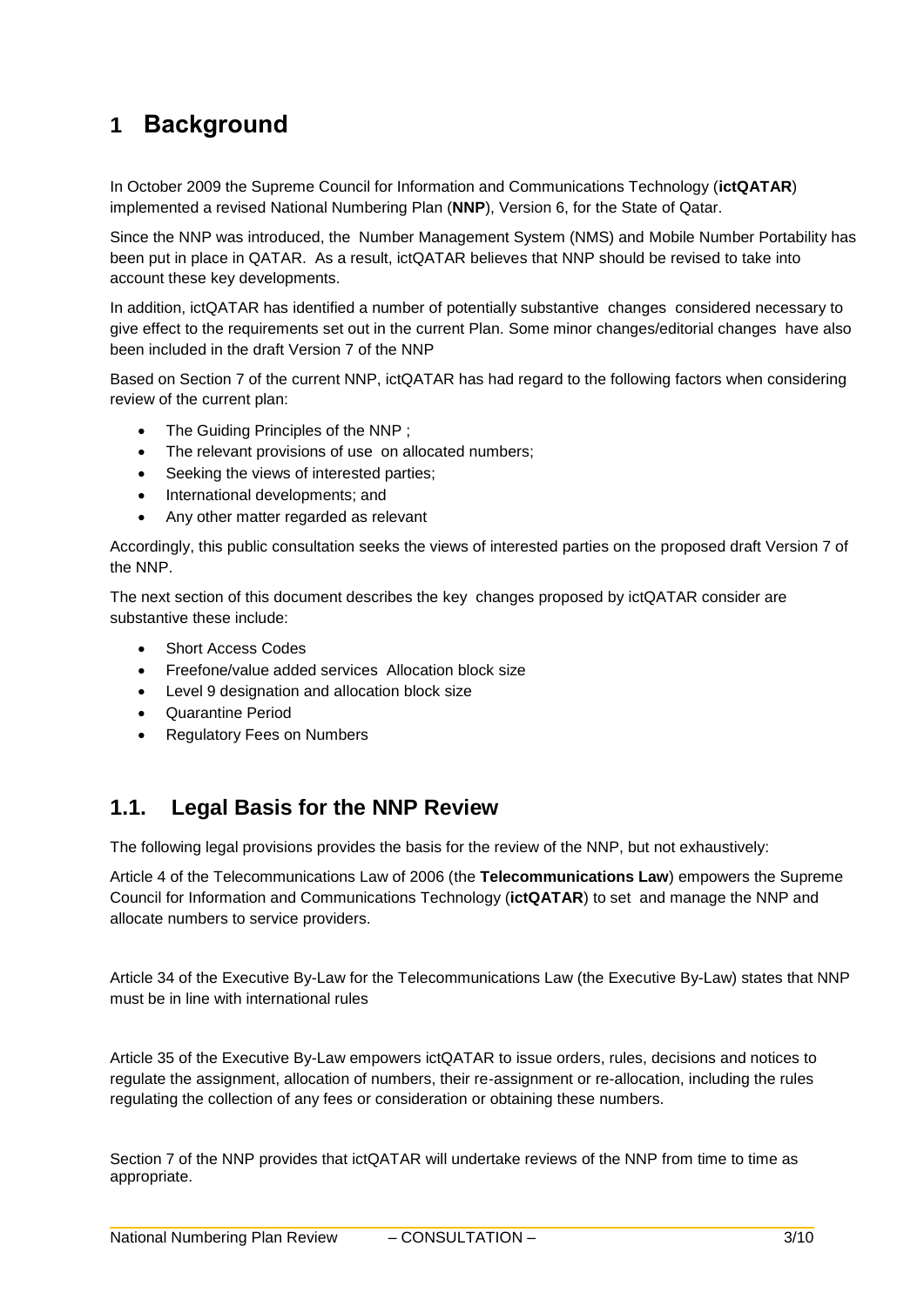# **2 Policy Changes and Clarifications**

This section describes the changes that ictQATAR propose to make to the NNP.

To assist interested parties and stakeholders ictQATAR has published a draft of the revised NNP Plan as a separate document with this consultation.

## **2.1 Consistent Short Access Codes and SMS codes**

Page 7 Section 2.2 of NNP policy: There are instances where services accessed using a E.164 Short Codes can or are accessed by use of a SMS Code, e.g. Directory Enquiries. Although the detailed means of delivering the service varies between the access method used, the underlying purpose of the service is identical.

Currently the Plan requires that different Short codes and SMS codes are used because E.164 Short Codes begin with the digit 1 whilst SMS codes begin with the digit 9. ictQATAR believes that there is an obvious and clear customer benefit in using the same E.164 and SMS codes for these services.

Although ictQATAR will not require changes to codes that are currently in use, ictQATAR believe that the customer benefit is to encourage the common use of E.164 and SMS codes whenever ictQATAR judge the services to be the same.

To help customers understand the cost of calls and texts, ictQATAR is limiting the cost of any call or text using level 1 codes, where a charge is made, to the standard call and text costs of the customers tariff package. If a higher cost is to be charged to the customer then level 9 codes must be used.

All numbering resources must be managed as a scarce resource; this is particularly true of the limited number of Short Codes. To ensure the maximum use of these codes ictQATAR will amend the National Numbering Plan (NNP) so that all operators must use the same code for the same, or similar, services.

## **2.2 Public Service Codes**

Section 2.2 of NNP: Historically, these codes used the final digit '0' to aid customer understanding. ictQATAR continue to support this objective, however the continued use of final digit "0" for any new public services will constrain our use of the level 1 codes, for other purposes included in the Policy. Whilst ictQATAR do anticipate future demand for these codes, in order to support the objective and provide future flexibility for the overall Level 1 range, future allocations of codes for this purpose will start with the digits 10. The table on page 6 has been amended to reflect this revised approach

## **2.3 Service Provider Service Codes**

Section 2.2 of NNP: The current Policy permits Service Providers to route calls to these codes to other Service Providers or third parties. The codes that have been allocated are all used for Service Provider"s own services. To conserve these codes ictQATAR propose to restrict their use and exclude routing the calls to other Service Provider"s services. ictQATAR is continuing to permit the codes to be used to route a call to third parties providing the service(s) on behalf of the service provider.

The current Policy also states that up to 10 codes will be set aside by ictQATAR, for individual operators to use at their discretion. There has been no demand for such codes and ictQATAR now consider that this is unnecessary and that the established allocation processes should be used by operators when they wish to use these codes. Consequently, ictQATAR intend to amend this policy by deleting the code "set aside".

## **2.4 Commercial Service Codes**

The current policy states that these codes will be migrated to Level 8. Whilst recognizing that there is a very limited supply of Short Codes, ictQATAR is unaware of any requirement from Service Providers to make the change. Further, ictQATAR has not identified any Commercial Service Codes in Level 1 and believe that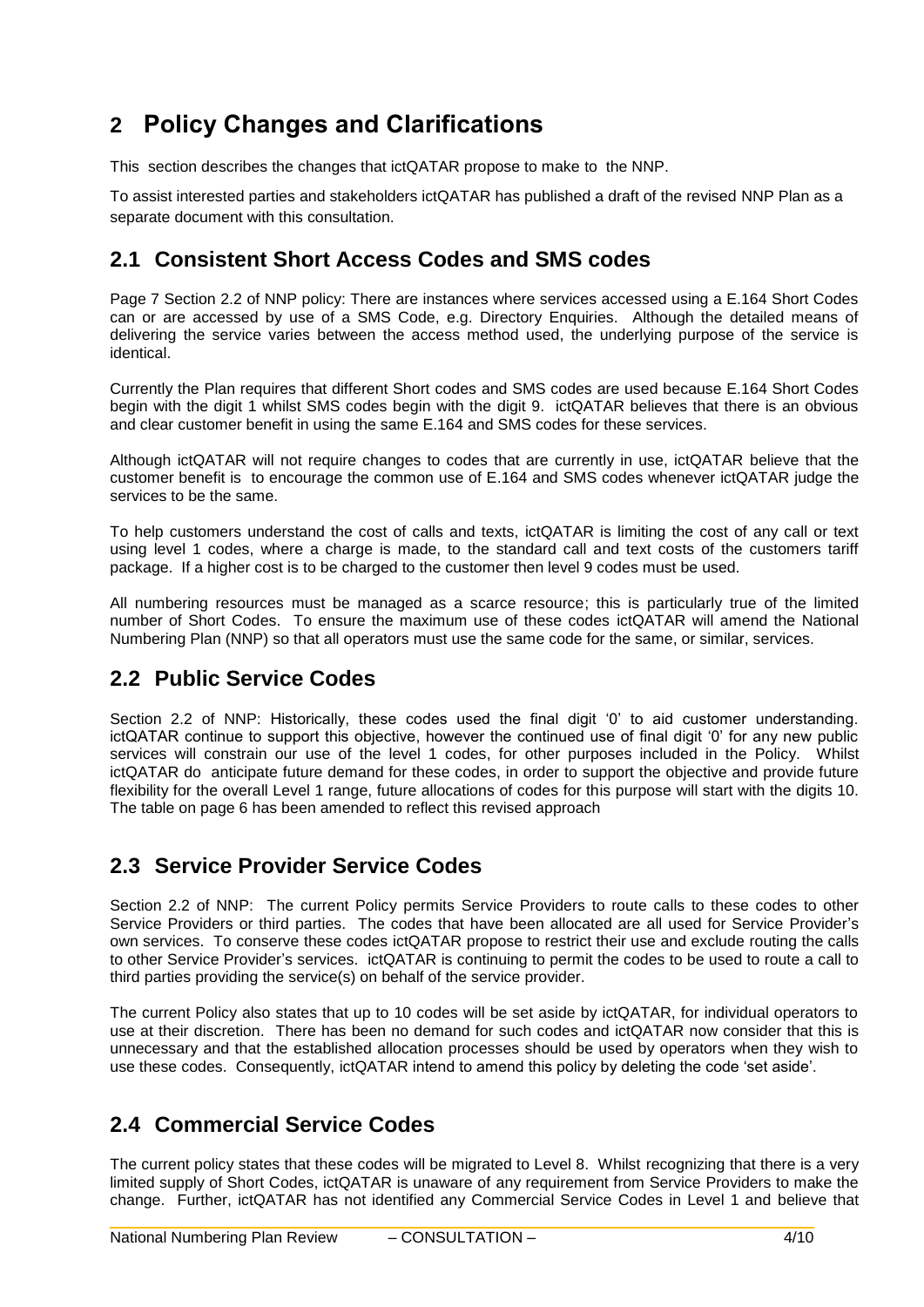there are sufficient Level 9 codes to satisfy foreseeable demand. Therefore, ictQATAR will remove this requirement and will remove the Commercial Service Codes designation from Level 1.

Given that Level 9 codes are available for these services, ictQATAR will preserve the available capacity within Level 1 by allocating Level 9 codes for SMS based commercial services in preference to level 1 codes.

## **2.5 Level 1 Short Code Migration**

The current policy includes the migration of 133 to another code. ictQATAR has not identified a significant benefit arising from such a migration to justify any costs that might arise. Therefore, ictQATAR is removing this obligation from the Plan.

However, ictQATAR will re-designate 133 as a commercial service code as it does not offer the same service as the other public service codes.

## **2.6 Level 2 Short Codes**

There are a limited number of four digit short codes commencing with the digits 20. These result from historical allocation policies and constrain our ability to create unused capacity within the National Numbering Plan for future flexibility. The current National Numbering Plan states that these will be migrated to Level 1 or level 2 short codes. The majority of the Short Codes have been migrated and just only a few remain. ictQATAR will check the services offered on these codes and will make a plan with the operators to complete this migration process

## **2.7 FreeFone / Value Added Numbers Allocation Block Sizes**

Many third party providers of FreeFone and value added services seek to promote their service by using numbers having some meaning to the service being provided or are easy for the calling customer to remember. The current policy of allocating these numbers in blocks of 10 numbers does not prevent this, but it can lead to very low utilization of the available capacity as a block of ten numbers may be allocated in order for a third party service provider to use just one of the numbers, i.e. 10% utilization.

Further, third party providers" choice of service provider network can be constrained if the number they would like to use is available but in a block already allocated to a Service Provider.

ictQATAR will address this situation by changing the allocation block size to single numbers and withdrawing unused allocations as soon as the revised Plan is adopted.

Currently, ictQATAR do not believe that the allocation block size for SMS Value Added numbers is limiting the network choice of third party service providers. If ictQATAR identify that choice is being constrained then ictQATAR will consider modifying the allocation block size to single numbers and withdrawing the allocation of unused numbers.

## **2.8 Level 9 Designation and Allocation Block Sizes**

Historically, audio text services have been the only value "voice" added service using level 9 numbers, along with value added SMS services.

Although ictQATAR has not received allocation requests for numbers to be used for other voice value added services, ictQATAR wish to have numbers available for any valid request in the future. Therefore, ictQATAR will extend the designation of the ten thousand numbers starting from 900 to Values Added numbers .

ictQATAR will also change the allocation block size to single numbers, for the reasons stated for changing the FreeFone allocation block size, and withdraw the allocations of any unused numbers.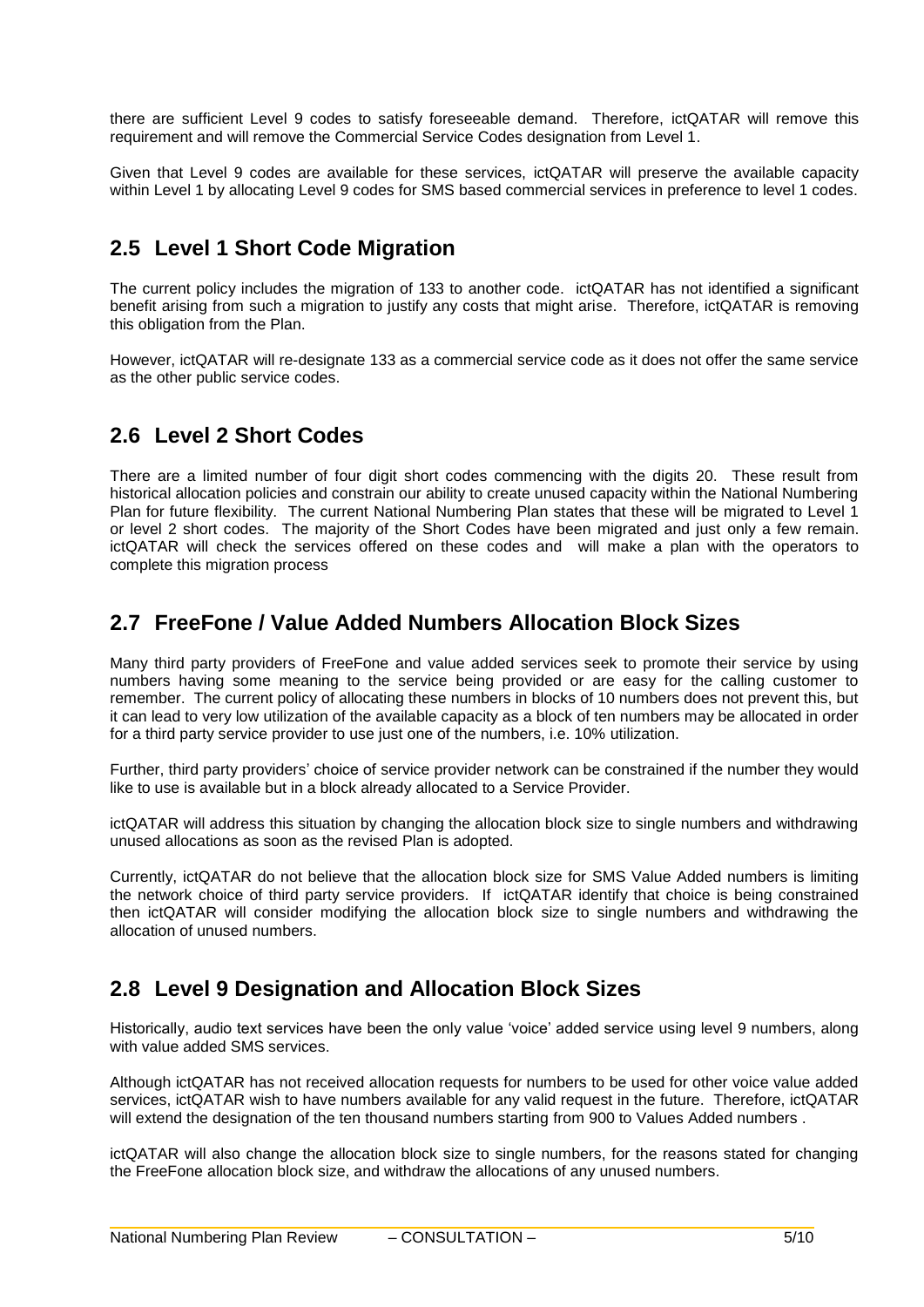## **2.9 Quarantine Period**

Since the current version of the Plan was published, ictQATAR have become aware that VFQ and Ooredoo adopt different approaches to the quarantine period and the timing of its start. ictQATAR intend to clarify the requirement by defining the start of the quarantine period as the end of any "grace" and suspension periods, i.e. the customer service has been ceased.

With this clarification ictQATAR intend to reduce the quarantine period to 6 months, as we have not received any complaints from customers when this shorter period has been implemented.

Further, to encourage re-use of numbers, ictQATAR is restricting the total time allowed for the 'recharge', 'grace' and 'suspension' periods to ten months. Subject to other ictQATAR non-numbering regulations, Service Providers may use their commercial judgment to set the time periods for the individual elements of this total time.

The net effect of these changes will be to create a minimum 6 month period and a maximum 16 month period from when a customer last uses their number to the number being available for reuse by another customer.

## **2.10 Regulatory Fees for Managing Numbering Resources**

ictQATAR has been reviewing its policy on charging fees for numbering resources and undertaken a review of the policies both within the region and more widely. ictQATAR has observed a clear trend for regulators to apply charges that seek to (partially) recover the costs of allocating numbering resources (application fees) and charges annual fees for the use of numbering resources. ictQATAR already make charges to administer domain names.

ictQATAR has concluded to amend National Numbering Plan (NNP) policy and charge for number applications and number use.

ictQATAR will introduce a non-refundable application fee of QAR 2,000 per application. Where the application is for a non-sequential block of numbers, i.e. some block other than the next available block, ictQATAR will charge a non-refundable fee of QAR 100,000. The application fee must be paid at the time the application for an allocation is entered into the Number Management System.

ictQATAR review of fees charged by other regulators globally shows that the majority set a reference value and then vary the fee according to either the number of digits in the number or the type of number. The Qatar National Numbering Plan is designed around number types and that this should form the basis for the charges in Qatar.

Based on benchmarking, ictQATAR will set a reference value of QAR 1 per number for the annual charge. ictQATAR will then using the following multipliers:

| <b>Number Types</b>                                                                                                                                       | <b>Multiplier</b> |
|-----------------------------------------------------------------------------------------------------------------------------------------------------------|-------------------|
| 3-digit short codes used for Public Service and Emergency Services                                                                                        | <b>Nil</b>        |
| 3-digit short codes used for Service Provider services                                                                                                    | 100,000           |
| 4-digit short codes                                                                                                                                       | 10,000            |
| 5-digit short codes                                                                                                                                       | 1,000             |
| Geographic / Fixed-Line, Mobile, Paging services                                                                                                          | 1                 |
| Freefone, Premium Rate, Valued Added SMS Codes and Audio text (and other 'special<br>services', e.g. Shared Revenue, as they are introduced within Qatar) | 10                |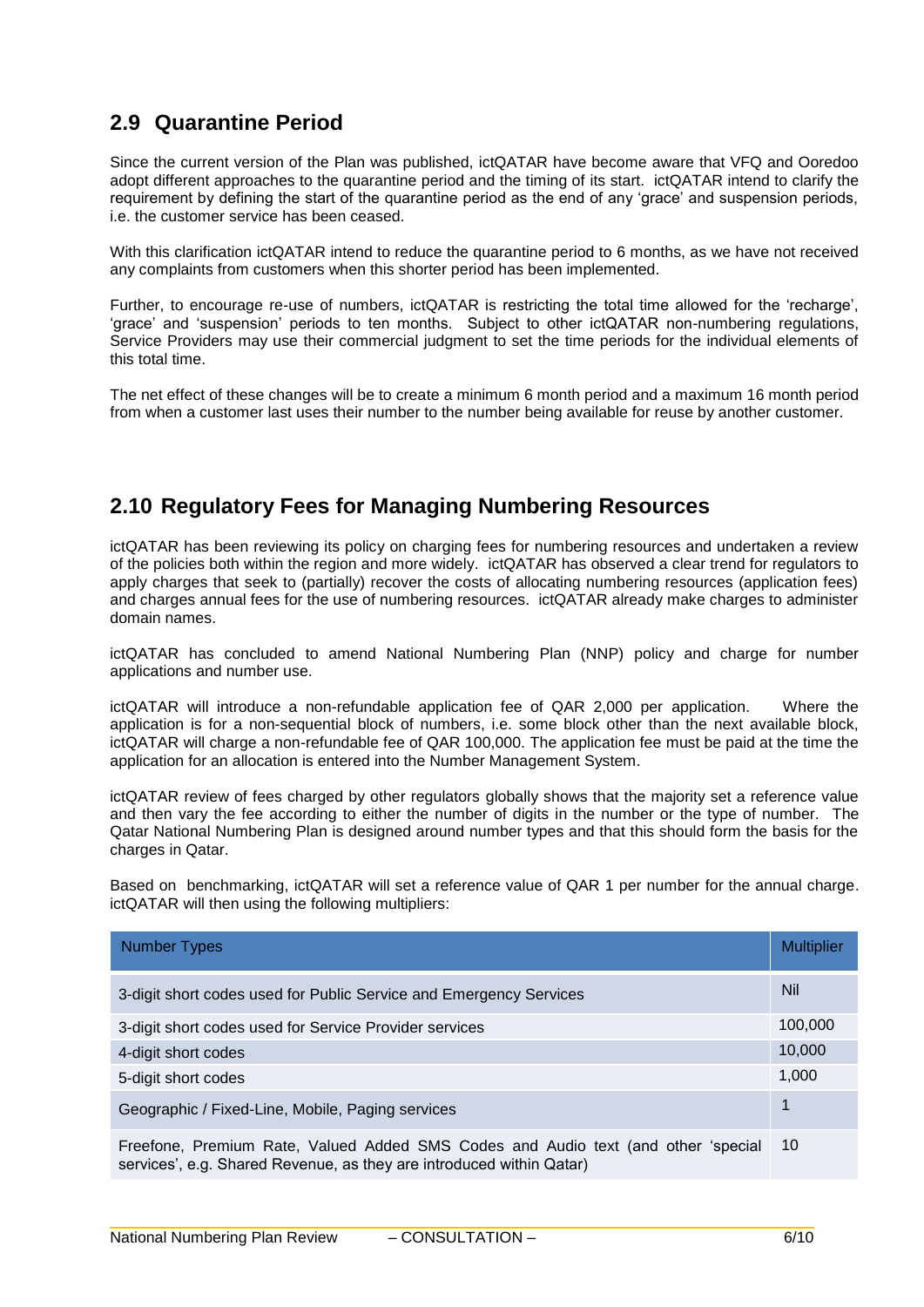Number resources allocated to service providers for part of a year will be charged a pro-rata fee.

ictQATAR will review both the reference value and the multipliers not more frequently than 24 months.

## **2.11Audit of Use of Numbering Resources**

It has been a requirement that service providers provide ictQATAR with a monthly report on their utilization of the numbering resources allocated to them.

ictQATAR has received various comments and queries from service providers on how to account for numbers ported from their network to another service provider. ictQATAR has explicitly included ported numbers in the definition of assigned numbers.

Therefore, ictQATAR is amending the definition of utilization which is given in the Annex A of NNP version 7.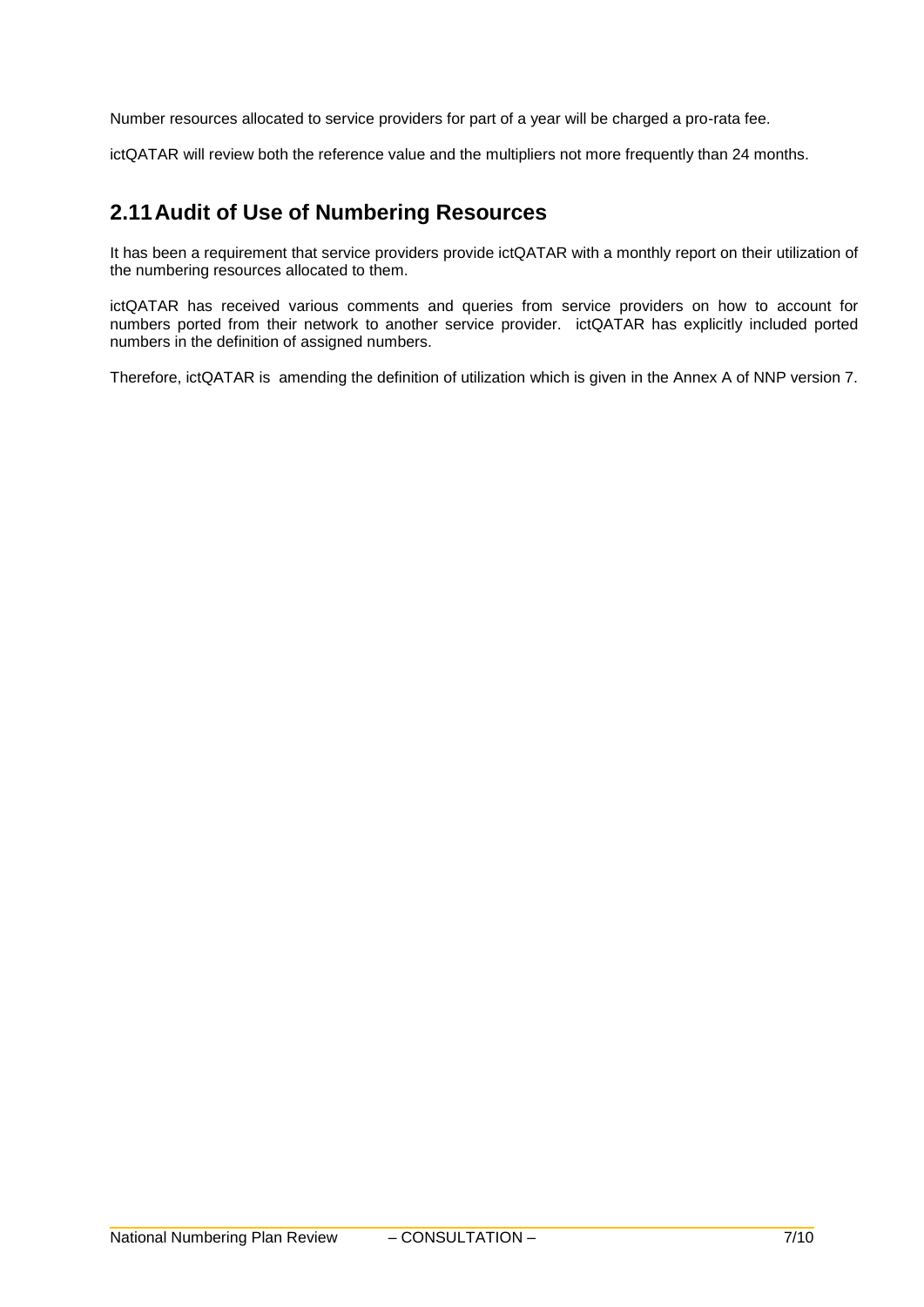# **3 Consultation Questions**

In-keeping with an open, transparent process ictQATAR invites stakeholders to express their views on the issue and/or to respond to the questions raised below:

- 1. Given the differences in the way that networks use E.164 and SMS Short Codes are we correct in describing these in the National Numbering Plan? If not why?
- 2. Do you agree that any future Public Service codes should be made from the range 10X? If not. Why?
- 3. Do you agree that Service Provider Service Codes should be allocated individually when a valid application is submitted to ictQATAR?
- 4. Do you have any concerns with proposed change to the allocation of Commercial Service Codes?
- 5. Are there any reasons why should ictQATAR migrate the code 133 to another code?
- 6. Are there any reasons why ictQATAR should continue to allocate FreeFone, Value Added and Level 9 codes and numbers in blocks greater than single numbers?
- 7. Are clarifications to the quarantine period appropriate for the situation in Qatar?
- 8. What will be the impact on your procedures with proposed fees for numbering resources?
- 9. Does ictQATAR set the appropriate level of fees for numbering resources?
- 10. Does inclusion of the utilization reports accurately reflect the current calculations?
- 11. Are there any other changes that you believe should be made to the National Numbering Plan at this time? If so what are they and why should they be included?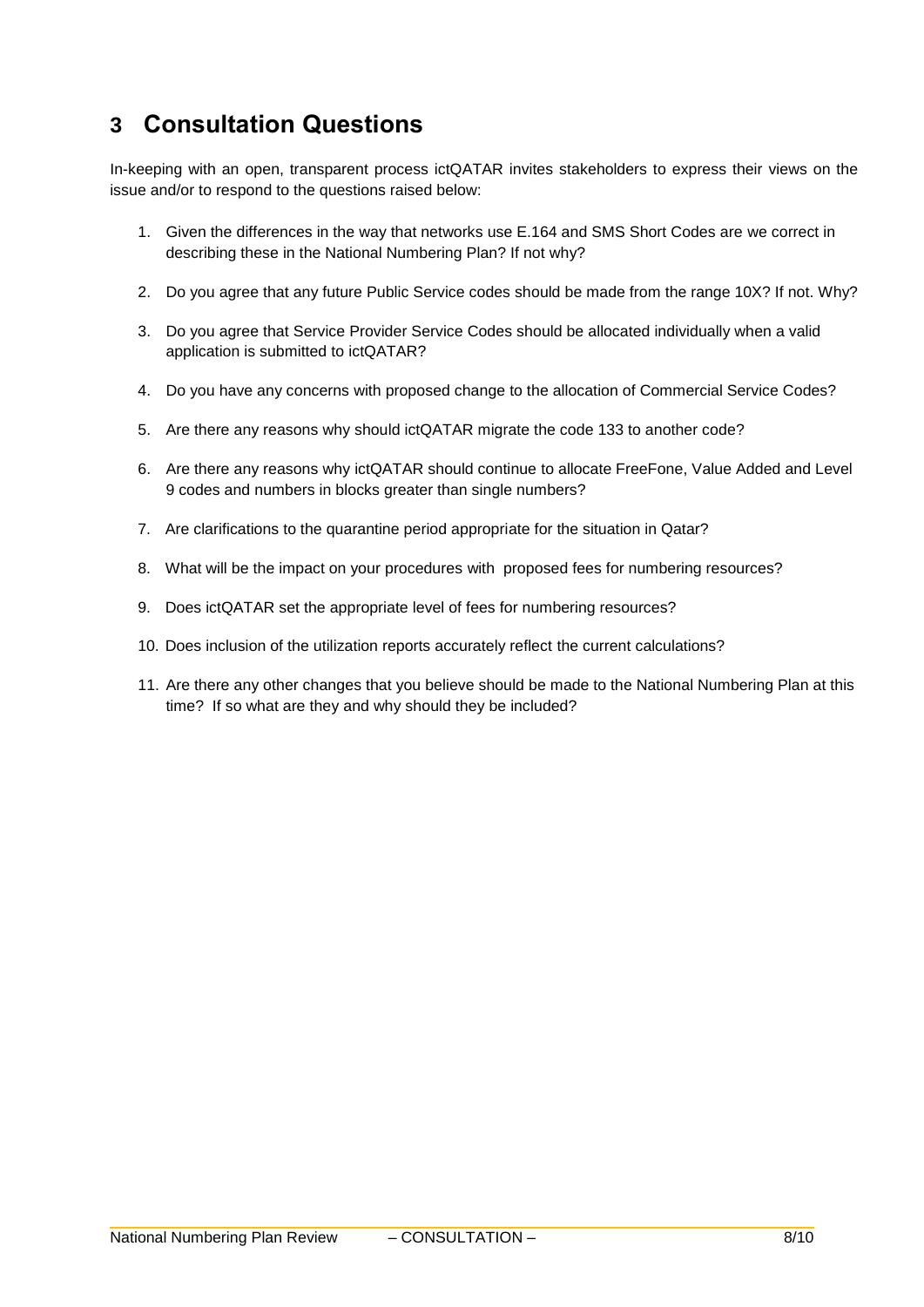# **4 Instructions for Responding to this Consultation**

## **4.1 Consultation Procedures**

All interested parties are invited to submit responses to the questions specifically identified in this document and to provide their views on any other relevant aspects. Comments should reference the number of the question being addressed or the specific section of this document if not responding to a particular question.

ictQATAR asks that, to the extent possible, submissions be supported by examples or relevant evidence. Any submissions received in response to this consultation will be carefully considered by ictQATAR when progressing to revised NNP. Nothing included in this consultation document is final or binding. However, ictQATAR is under no obligation to adopt or implement any comments or proposals submitted.

Responses should be submitted by email to numbering@ict.gov.ga and the deadline for receipt is close of business on 3<sup>rd</sup> of November 2013.

Any submissions received in response to this consultation will be carefully considered by ictQATAR when preparing the Order. Nothing included in this consultation document is final or binding. However, ictQATAR is under no obligation to adopt or implement any comments or proposals submitted.

## **4.2 Publication of Comments**

In the interests of transparency and public accountability, ictQATAR intends to publish the submissions to this consultation on its website at www.ictqatar.qa. All submissions will be processed and treated as nonconfidential unless confidential treatment of all or parts of a response has been requested.

In order to claim confidentiality for information in submissions that stakeholders regard as business secrets or otherwise confidential, stakeholders must provide a non-confidential version of such documents in which the information considered confidential is blacked out. This "blacked out" text should be contained in square brackets. From the non-confidential version it has to be clear where information has been deleted. To understand where redactions have been made, stakeholders must add indications such as "business secret", "confidential" or "confidential information".

A comprehensive justification must be provided for each and every part of the submission required to be treated as confidential. Furthermore, confidentiality cannot be claimed for the entire document or whole sections of the document as it is normally possible to protect confidential information with limited redactions.

While ictQATAR will endeavor to respect the wishes of respondents, in all instances the decision to publish responses in full, in part or not at all, remains at the sole discretion of ictQATAR. By making submissions to ictQATAR in this consultation, respondents will be deemed to have waived all copyright that may apply to intellectual property contained therein.

If you have any questions or concerns, please contact [numbering@ict.gov.qa](mailto:numbering@ict.gov.qa)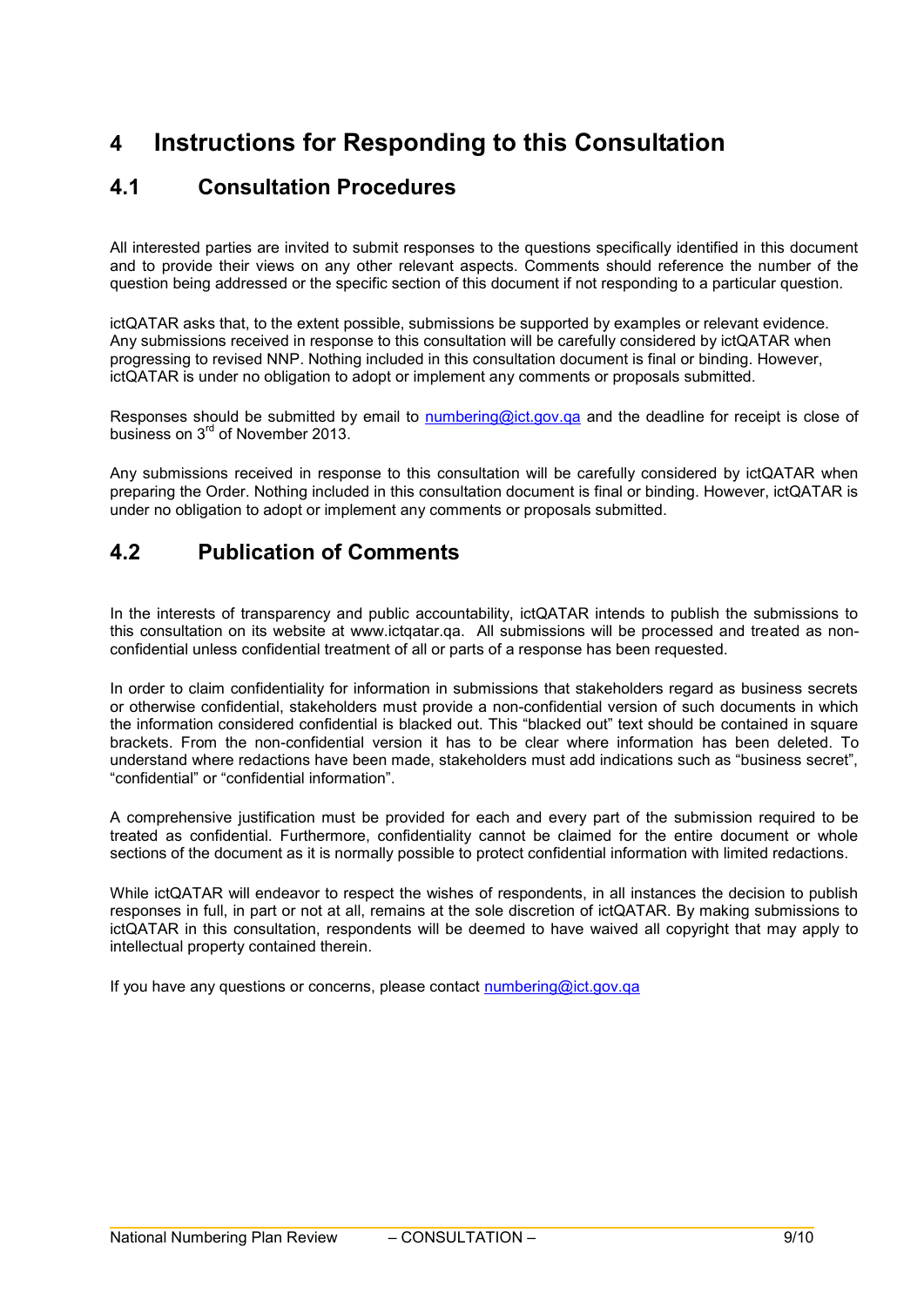# **Appendix-A**

Draft Version 7 National Numbering Plan (NNP)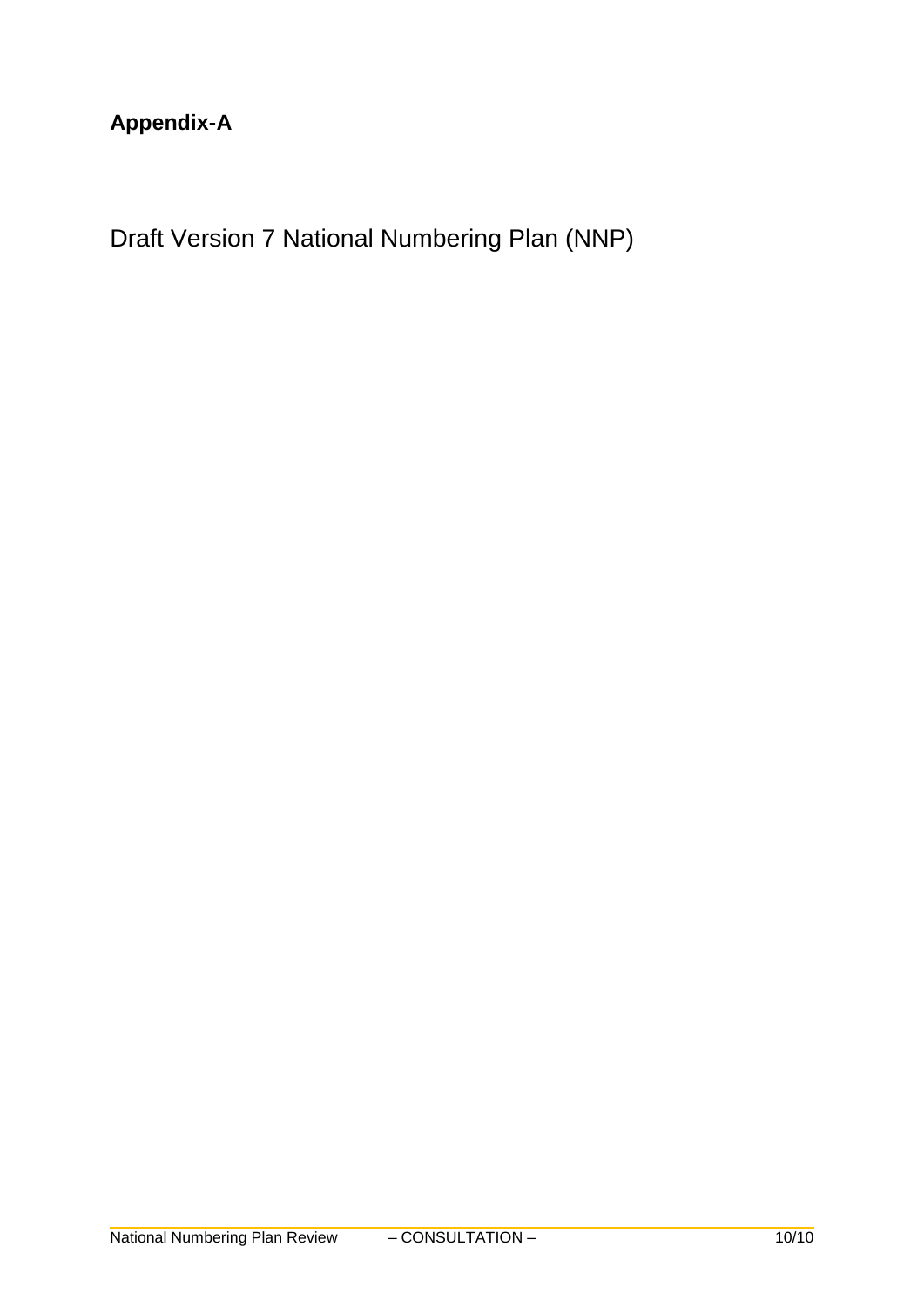

# **QATAR National Numbering Plan**

**Version 7 Draft**

**Issue Date: September, 2013**

COPYRIGHT 2013 · SUPREME COUNCIL FOR INFORMATION AND COMMUNICATIONS TECHNOLOGY ALL RIGHTS RESERVED

This document contains proprietary information and, except with written permission of the Supreme Council for Information and Communications Technology, such information shall not be published or disclosed to others, or used for any purpose and the document shall not be copied in whole or in part. Licensed Telecommunications Operators within Qatar and other interested parties may reproduce this document in whole or in part for their internal purposes providing this copyright notice is included with the copy.

> **Supreme Council for Information and Communications Technology P.O. Box 23264 Doha, Qatar [www.ict.gov.qa](http://www.ict.gov.qa/)**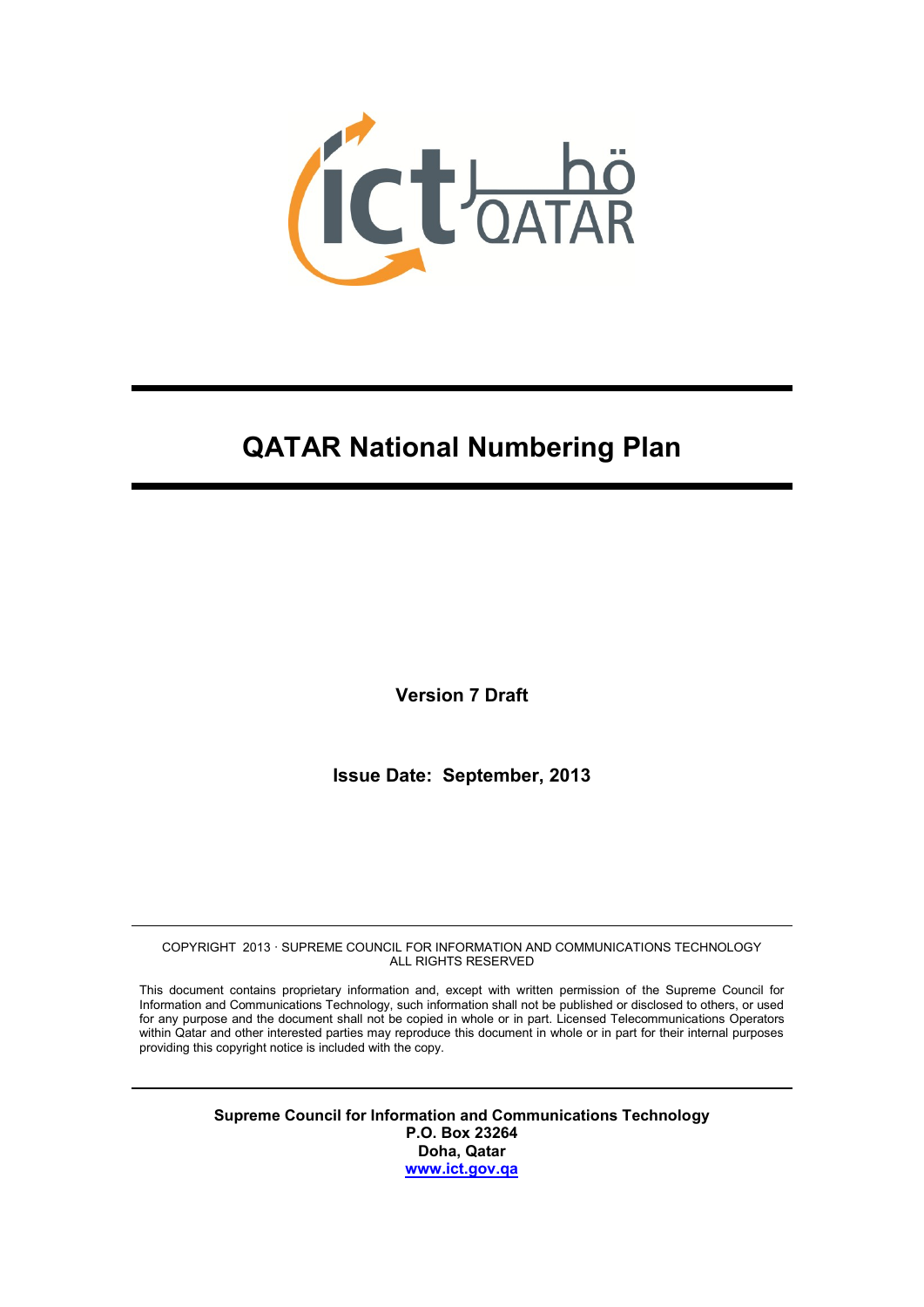

# **Table of Contents**

|    | 1.               | <b>Introduction</b>                                                                                | 4        |
|----|------------------|----------------------------------------------------------------------------------------------------|----------|
| 2. |                  | <b>Structure of the National Numbering Plan</b>                                                    | 6        |
|    | 2.1.             | Level 0                                                                                            | 7        |
|    | 2.2.             | Level 1                                                                                            | 7        |
|    | 2.3.             | Level 2                                                                                            | 9        |
|    | 2.4.             | Level 3                                                                                            | 10       |
|    | 2.5.             | Level 4                                                                                            | 11       |
|    | 2.6.             | Levels 5 and 6                                                                                     | 11       |
|    | 2.7.             | Level 7                                                                                            | 12       |
|    | 2.8.             | Level 8                                                                                            | 12       |
|    | 2.9.             | Level 9                                                                                            | 13       |
|    | 2.10.            | Format for the Presentation of Numbers                                                             | 14       |
| 3. |                  | <b>Signalling Point Codes</b>                                                                      | 16       |
|    | 3.1.             | The Structure of the Signalling Point Codes (SPCs)                                                 | 16       |
|    | 3.1.1.<br>3.1.2. | International Signalling Point Code (ISPC) Format<br>National Signalling Point Codes (NSPC) Format | 16<br>17 |
|    | 3.2.             | Managing the Signalling Point Code Scheme                                                          | 18       |
| 4. |                  | <b>Network Codes</b>                                                                               | 21       |
|    | 4.1.             | <b>Mobile Network Code</b>                                                                         | 21       |
|    |                  |                                                                                                    |          |
|    | 4.2.             | Data Network Identification code                                                                   | 21       |
|    | 4.3.             | System identification code                                                                         | 21       |
|    | 4.4.             | <b>Allocation Block sizes</b>                                                                      | 22       |
| 5. |                  | Management and Administration of the National Numbering Plan                                       | 23       |
|    | 5.1.             | Responsibilities of ictQATAR                                                                       | 23       |
|    | 5.2.             | Service Providers' Responsibilities                                                                | 24       |
|    | 5.3.             | Eligibility to Apply for Numbering Resource                                                        | 28       |
|    | 5.4.             | Application Process for an Allocation of Numbering Resources                                       | 28       |
|    | 5.5.             | Application Process for an Allocation of Numbering Resources                                       | 30       |
|    | 5.7.             | Confidentiality of Service Provider's information                                                  | 31       |
|    | 5.8.             | <b>Withdrawal of Allocations</b>                                                                   | 31       |
|    | 5.9.             | Notification of Number Activation                                                                  | 32       |
|    | 5.10.            | <b>Duration of Allocations</b>                                                                     | 33       |
|    | 5.11.            | Appeals against Allocation and Withdrawal Decisions                                                | 33       |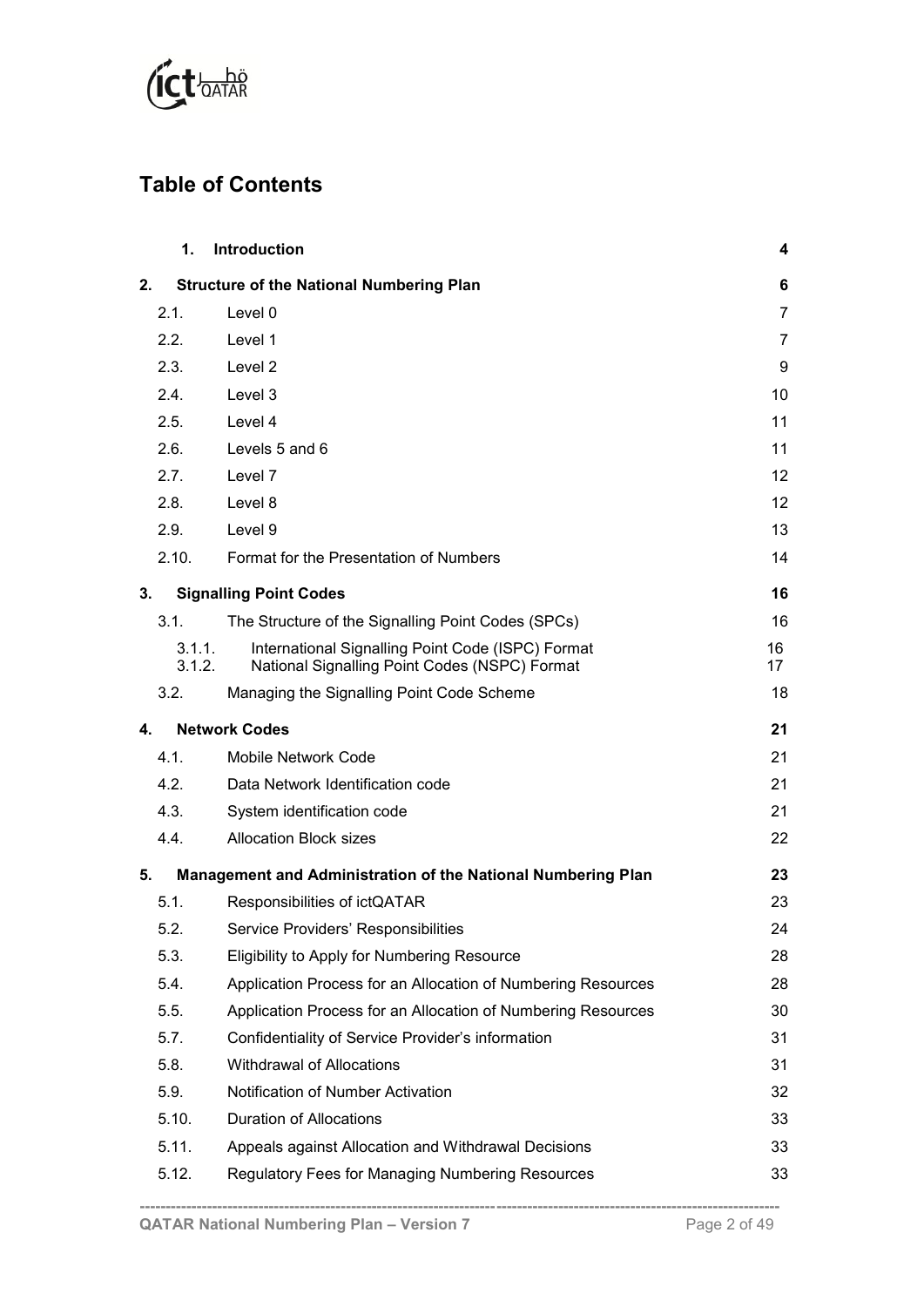

|    | 5.13. | Audit of the Use of Numbering Resources               | 34 |
|----|-------|-------------------------------------------------------|----|
|    | 5.14. | Usage of Numbers for ENUM Purposes                    | 35 |
| 6. |       | <b>Number Portability</b>                             | 36 |
| 7. |       | <b>Revision of the National Numbering Plan Policy</b> | 37 |
|    |       | <b>Annex A. Definition of Terms</b>                   | 38 |
|    |       | Annex B. Qatar National Numbering Plan Matrix         | 42 |
|    |       | <b>Annex C. Application Forms</b>                     | 43 |
|    |       | <b>Annex D. Format of Utilisation Report</b>          | 49 |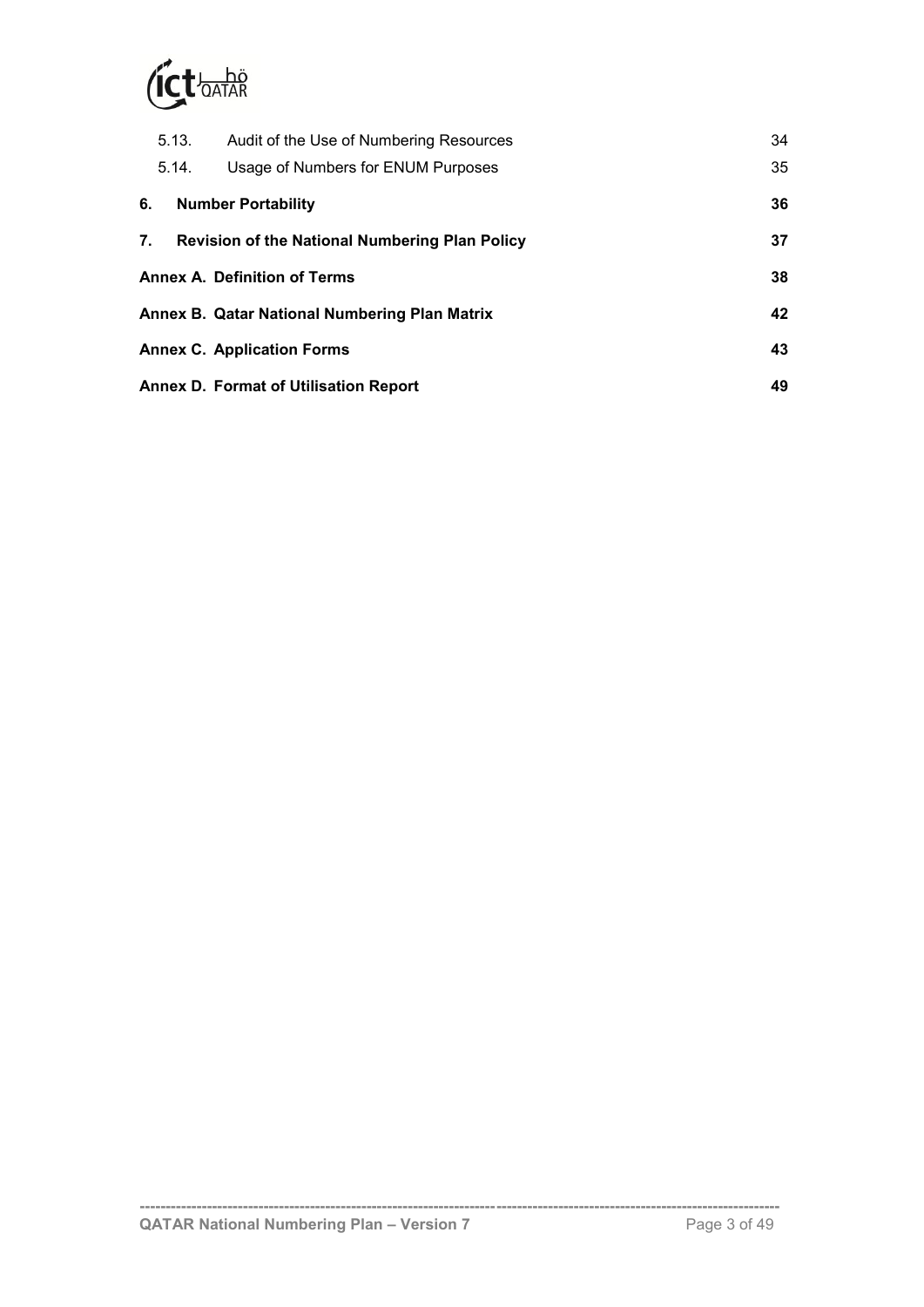

## <span id="page-13-0"></span>**1. Introduction**

The National Numbering Plan is a national resource and the design, adoption and management of the plan affects the national interest. At all times the resource remains the property of the State of Qatar.

The National Numbering Plan is approved by the Board of ictQATAR in accordance with the provisions of Articles (3) and (4) of the Telecommunications Law No. (34) of 2006 and Articles (61) to (69) of the Telecommunications By-law No. (1) of 2009. The Supreme Council for Information and Communications Technology (ictQATAR) manages the resource on behalf of the nation. ictQATAR makes allocations and withdrawals of numbering resources from the plan to Service Providers, who then assign individual or groups of numbers to end-users, including end-users that own and / or use a private network.

Only ictQATAR may allocate numbers to Service Providers regardless of whether they use their own network or deliver service using the network of another Service Provider and Service Providers shall not sub allocate number resources to other Service Providers (who would then assign individual numbers to end-users).

Internet names and addresses (such as IP addresses, URIs etc.) are not part of the National Numbering Plan and are therefore not governed by this Policy.

Signalling Point Codes are a numbering resource that are critical to the successful transmission of telecommunications signalling messages within and between national and international networks. They form a distinct resource within the National Numbering Plan.

This National Numbering Plan follows the ITU-T Recommendation E.164 and only includes the use of digits. Recommendations on the use of the '\*' and '#' keys are included in the standards GSM 02.90 Unstructured Supplementary Service Data – Stage 1 (Customer Initiated USSD) and GSM 03.90 Unstructured Supplementary Service Data – Stage 2 (Network Initiated USSD). Use of these characters for initiating calls or within calls within Qatar must follow these standards.

This Policy is intended to provide a long-term framework within which the Qatari telephone National Numbering Plan may continue to be developed, by agreement, for the benefit of all Qatari public telecommunications users.

The annexes to this Policy form a fully integral part of the Policy. They are separated from the main text only for clarity and/or where their content may be subject to more frequent change than is desirable for main body text.

The Policy:

1. ensures transparent and non-discriminatory access to national numbering resources;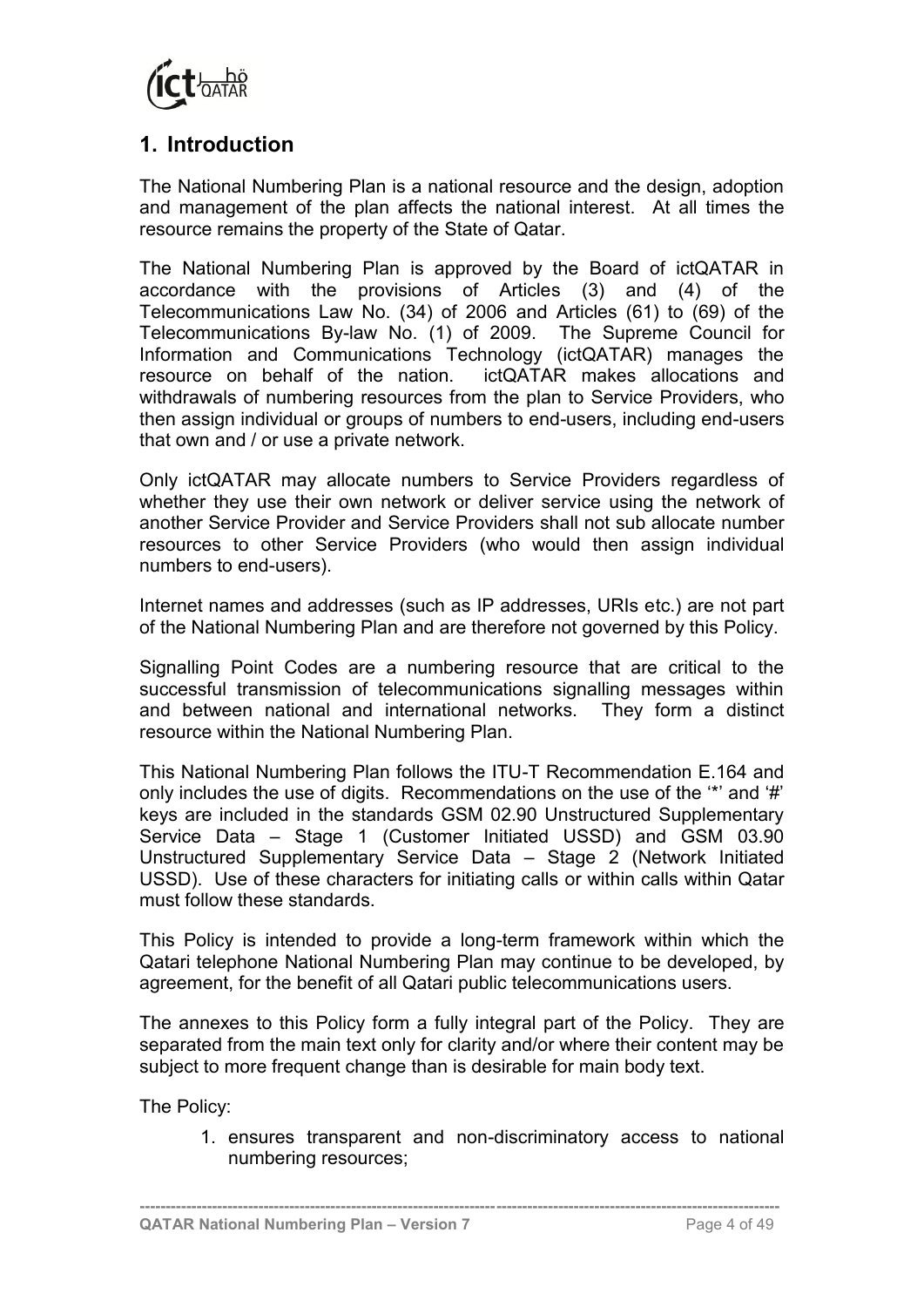

- 2. ensures that changes to end-users' numbers are minimised;
- 3. aligns with international recommendations
- 4. supports the principle of multiple public telecommunications Service Providers and services;
- 5. caters for individual or new requirements;
- 6. leaves solutions to market mechanisms wherever possible and reasonable;
- 7. is forward-looking, allowing for future extension of the National Numbering Plan Policy to cover additional types of numbers, names and addresses.

This document contains a number of references to Interconnection and Interconnection Agreements. Any such agreements will be the subject to the regulatory policies determined by ictQATAR, in particular in regard to any Reference Interconnection Offers, which may apply in respect of Designated Dominant Service Providers.

This Policy may be revised from time to time by ictQATAR. Revisions will be notified to licensed service providers and will appear on the ictQATAR website. Major or comprehensive revisions may be the subject of consultations.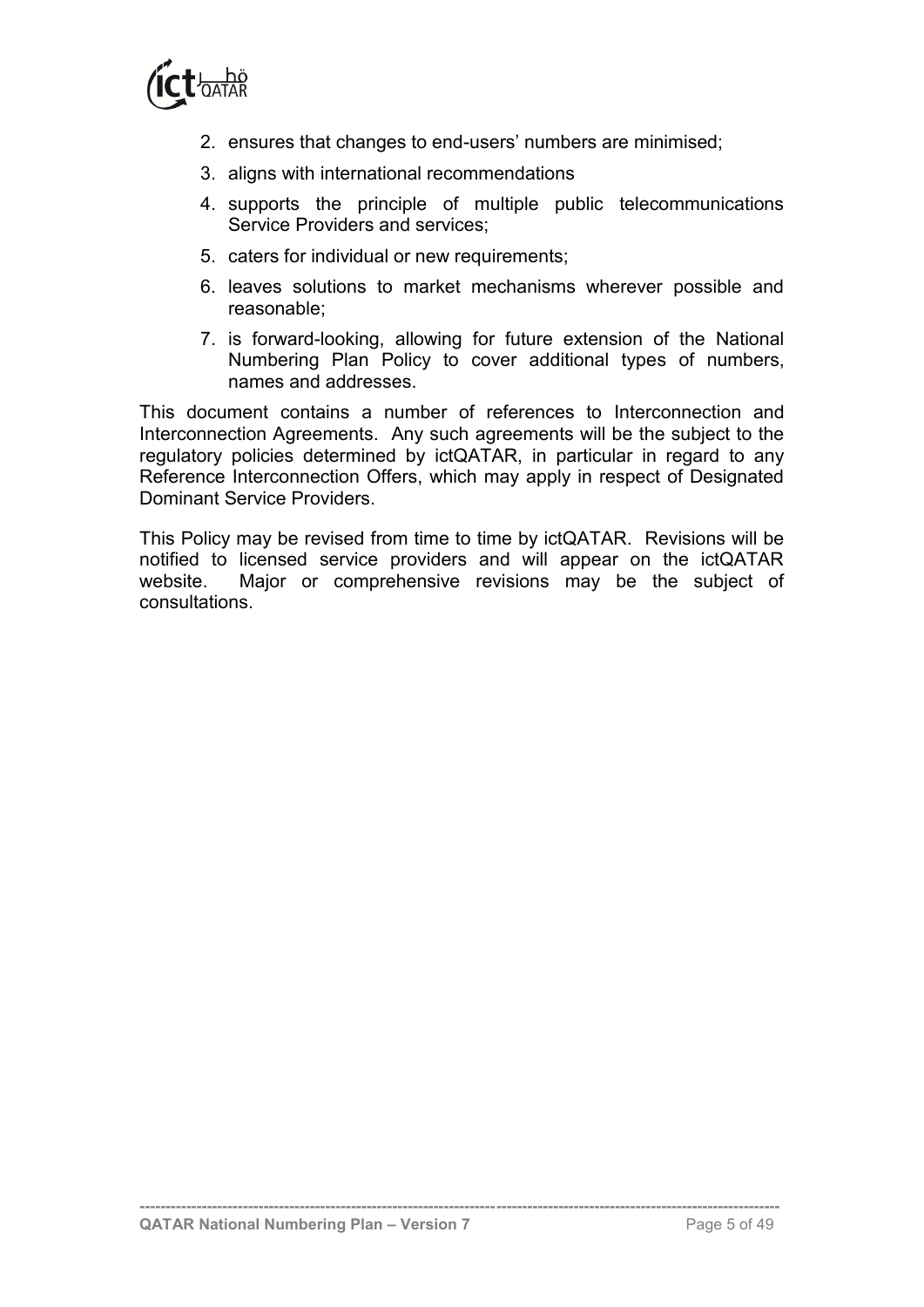

## <span id="page-15-0"></span>**2. Structure of the National Numbering Plan**

To achieve the numbering policy aims, ictQATAR has structured the numbering resource based on the initial dialled digit. The following are the relevant levels commencing with the digits from '0' to '9'. The Qatar National Numbering Plan Matrix is attached in Annex-B with detail of each level from 0 to 9 is briefly described below:

| Levels  | <b>Brief Description</b> | <b>Notes</b> |  |
|---------|--------------------------|--------------|--|
| $(0-9)$ |                          |              |  |

| Level 0            | 00 - International Access                                                                                                                                                                                    |                                                                                                                                                                                                             |
|--------------------|--------------------------------------------------------------------------------------------------------------------------------------------------------------------------------------------------------------|-------------------------------------------------------------------------------------------------------------------------------------------------------------------------------------------------------------|
|                    | 01-09 Protected for future number plan                                                                                                                                                                       |                                                                                                                                                                                                             |
|                    | expansion                                                                                                                                                                                                    |                                                                                                                                                                                                             |
|                    |                                                                                                                                                                                                              |                                                                                                                                                                                                             |
| Level 1            | 3-digit and 4-digit Short Codes                                                                                                                                                                              | Emergency Services (3)<br>digits)<br>Public Service (3 digits<br>starting with the digits 10<br>for future allocations)<br>Service<br>Provider<br>services (3 digits)<br>Network Access (4 digits           |
|                    |                                                                                                                                                                                                              | starting with the digits<br>17)                                                                                                                                                                             |
|                    |                                                                                                                                                                                                              |                                                                                                                                                                                                             |
| Level <sub>2</sub> | 20 – protected for future number plan<br>expansion<br>21 - Paging services<br>22 - Paging services<br>23 - MOI services<br>261 - Military paging<br>24 to 29 – Protected for future number<br>plan expansion | $20 - 4$ digit short Codes<br>remaining codes will be<br>withdrawn<br>21 and 22 - These will be<br>withdrawn once the paging<br>service is ceased and then<br>protected for future number<br>plan expansion |

|                   | for future number plan<br>expansion |
|-------------------|-------------------------------------|
| Mobile            |                                     |
| <b>Fixed Line</b> |                                     |
| Mobile            |                                     |
| Mobile            |                                     |
| Mobile            |                                     |
|                   |                                     |

**----------------------------------------------------------------------------------------------------------------------------**

261 - These will be withdrawn once the paging service is ceased and then protected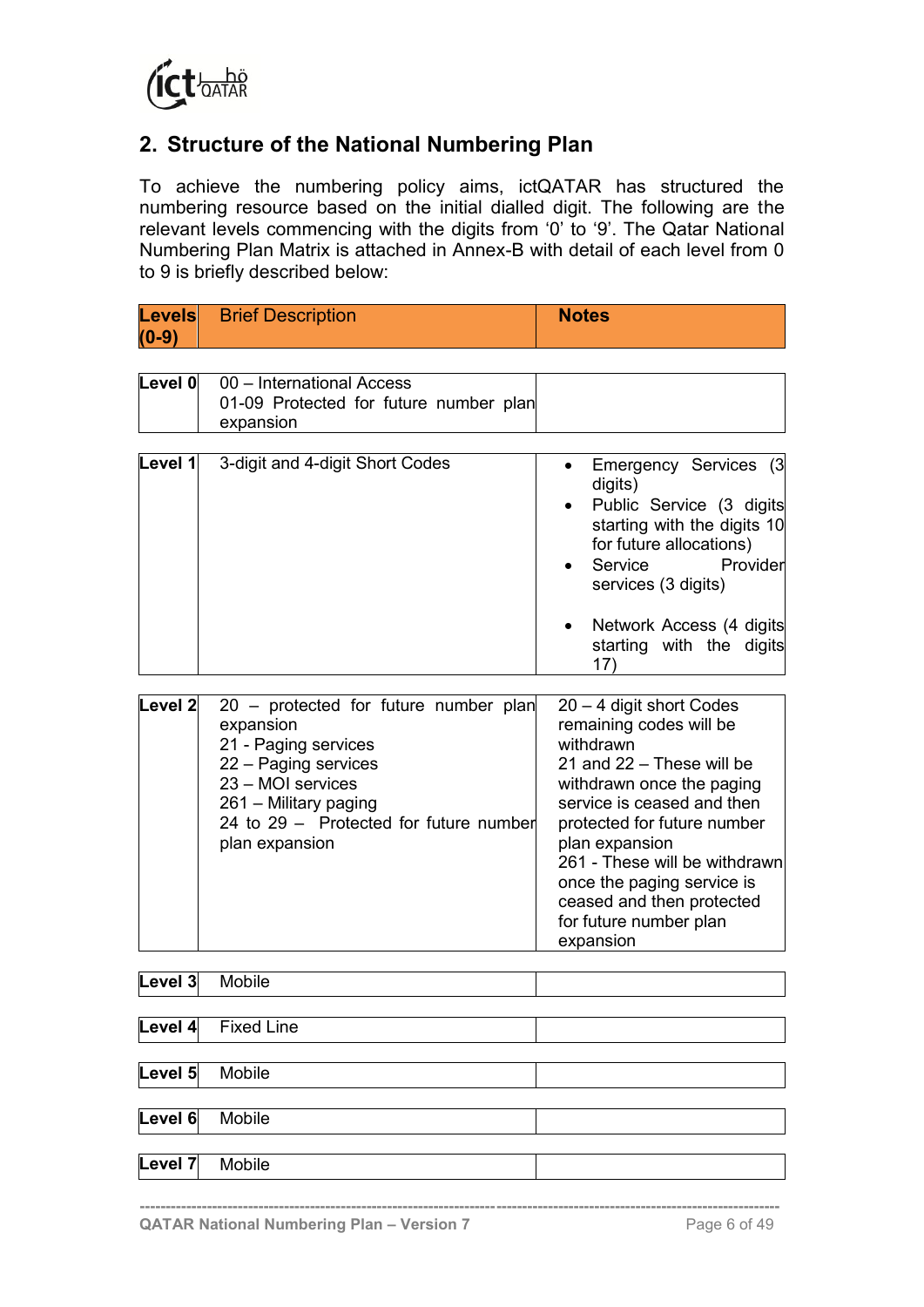

| Level 8 | 800– Freefone<br>Protected for future number<br>801-809<br>plan extension<br>81 to 89 – Protected for future number<br>plan extension                                                                                                                                                                                                         |                                                                                                                                                                                                                                                                                                                                                                                                                                                                                                          |
|---------|-----------------------------------------------------------------------------------------------------------------------------------------------------------------------------------------------------------------------------------------------------------------------------------------------------------------------------------------------|----------------------------------------------------------------------------------------------------------------------------------------------------------------------------------------------------------------------------------------------------------------------------------------------------------------------------------------------------------------------------------------------------------------------------------------------------------------------------------------------------------|
| Level 9 | 900 - Value Added Services / Premium<br>Rate<br>901 to 909 – Protected for future number<br>plan expansion<br>91 - 3 digit short codes92 - Value Added<br><b>SMS</b> services<br>93 to 96 – Protected for future number<br>plan expansion<br>97 - Value Added SMS services<br>98 – Protected for Special Services<br>99 - 3-digit short codes | Value Added services include<br>Audiotext)<br>92 - SMS codes<br>97 - SMS codes<br>910-----Qtel call centre for<br>VIP enquiries<br>911-----MOI<br>912 - 918 Protected for<br>future number plan expansion<br>919-----Qatar establishment<br>for women & child protection<br>991-Emergency for Electricity<br>& Water<br>992-MOI emergency service<br>for disable community<br>993-997 Protected for future<br>number plan expansion<br>998-Environment & Natural<br>Reserves<br>999 - Emergency Services |

To maximise the use of the limited capacity available the standard unit of allocation and management of the resource by ictQATAR is in blocks of numbers. ictQATAR will vary the block size to suit the needs and market dynamics of specific services as stated below.

#### <span id="page-16-0"></span>**2.1.Level 0**

In this level "00" is used as an escape code for international dialling. All subscribers have to dial "00" for international outgoing calls<sup>1</sup>.

#### <span id="page-16-1"></span>**2.2.Level 1**

 $\overline{a}$ 

This level is used for numbers consisting of three and four digits referred to as Short Codes. Although networks use the information entered as  $E.164<sup>2</sup>$ Short Codes and SMS Codes differently there is a potential for call misrouting if the same leading digits are used for E.164 numbers and SMS Codes. To avoid this situation, both are included within this Policy.

<sup>&</sup>lt;sup>1</sup> Customers using mobile services may replace the 00 with the  $+$  symbol in accordance with the GSM standards.

 $2$  ITU Recommendation E.164 defines the structure and use of numbers used for call routing.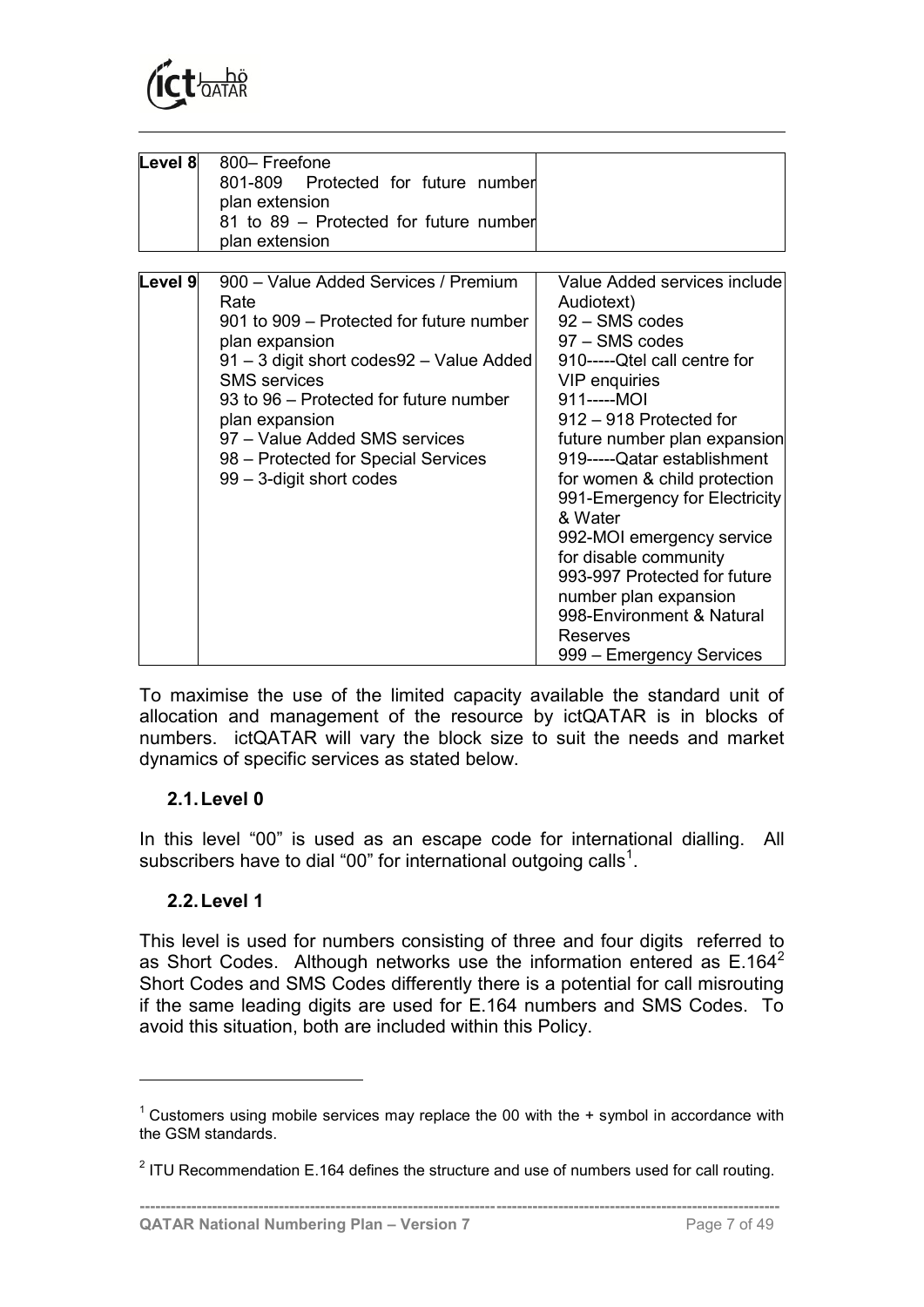

Whenever a service (or similar service) is provided to customers by the use of both E.164 and SMS codes then the same code should be used for both access methods.

Where a customer is charged for the use of the level 1 codes, the charge must not exceed the normal call or text charge applying to the customers tariff package.

When an service provider applies for a new code for a service already provide by another service provider, or a similar service to that provided by another service provider, then they must apply for the use of the code already in service. There is no obligation for service providers to change codes in service at the date that this policy is promulgated.

#### **2.2.1. Allocation Block Sizes**

These numbers will be allocated and withdrawn to Service Providers on an individual number basis.

### **2.2.2. Service Categories**

The services using these numbers will be categorized into one of the following five categories:

1. Emergency Services (3 digit numbers)

All Service Providers are required to route calls using these numbers either to a service provided by themselves or a service provided by another Service Provider or agency. There will be no charge made to the calling customer for these calls.

The numbers 112, 992 and 999 have been designated for this category of service and all Service Providers must enable numbers to be used free of charge in all their networks. No interconnect charges should arise in respect of such calls.

2. Public Service (3 digit numbers):

All licensed Service Providers are required to route calls using these numbers either to a service provided by themselves or a service provided by another licensed Service Provider or agency. Inter-Service Provider commercial terms may apply when the service is provided by another Service Provider or agency, as part of the Interconnection Agreement.<sup>3</sup>. Short Codes commencing with the digits 10 will be used for all other public services in future.

**----------------------------------------------------------------------------------------------------------------------------**

 $3$  Any charges to calling customers for these types of services will be subject to specific regulatory policy for each number or service concerned.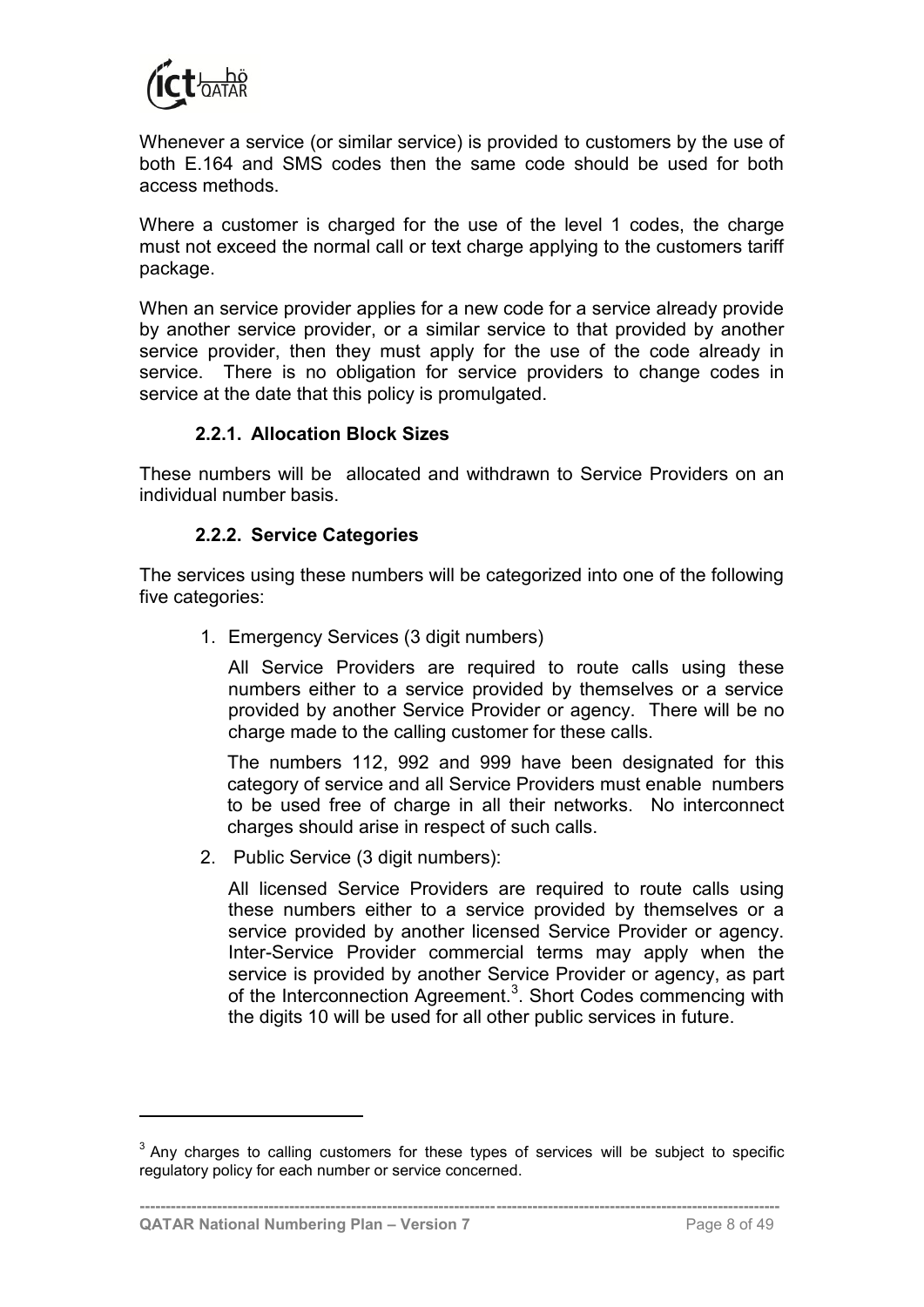

3. Network Access (4 digit numbers) (Carrier Selection and Carrier Pre-Selection Override):

All Service Providers are required to route calls directly or indirectly to the appropriate network(s). Depending on the service provided by the accessed network, the level 1 number may be immediately followed by a number from Levels 2 to 9 of this plan. When this occurs, the additional number shall be forwarded to the accessed network without any validation being undertaken by the original network

Inter-Service Provider commercial terms will apply to calls made using these numbers as part of the Interconnection Agreement.

The initial numbers for these services will be of the form 17XX.

4. Service Provider Services (3 digit numbers)

These codes are used by customers to access service providers' support services. Calls to these numbers must be 'on-net' calls, i.e. the terminating number will be on the same network as the network that originates the call, although the actual service may be provided by a third party on behalf of the service provider.

5. Commercial Service (4 digits):

Commercial services accessed by using the Short Access Codes. The Short Codes in Level 9 are also used for commercial services and ictQATAR will allocate those codes in preference to Level 1 codes.

Inter-Service Provider commercial terms may be negotiated when the service is provided by another licensed Service Provider or agency, as part of the Interconnection Agreement. The originating network may charge the calling customer no more than the published tariff of the terminating network Service Provider for calls made to these numbers.

IctQATAR will consult with Service Providers in assigning categories to existing services.

#### <span id="page-18-0"></span>**2.3.Level 2**

Level 2 is designated for paging and the Ministry of the Interior (MOI) as follows: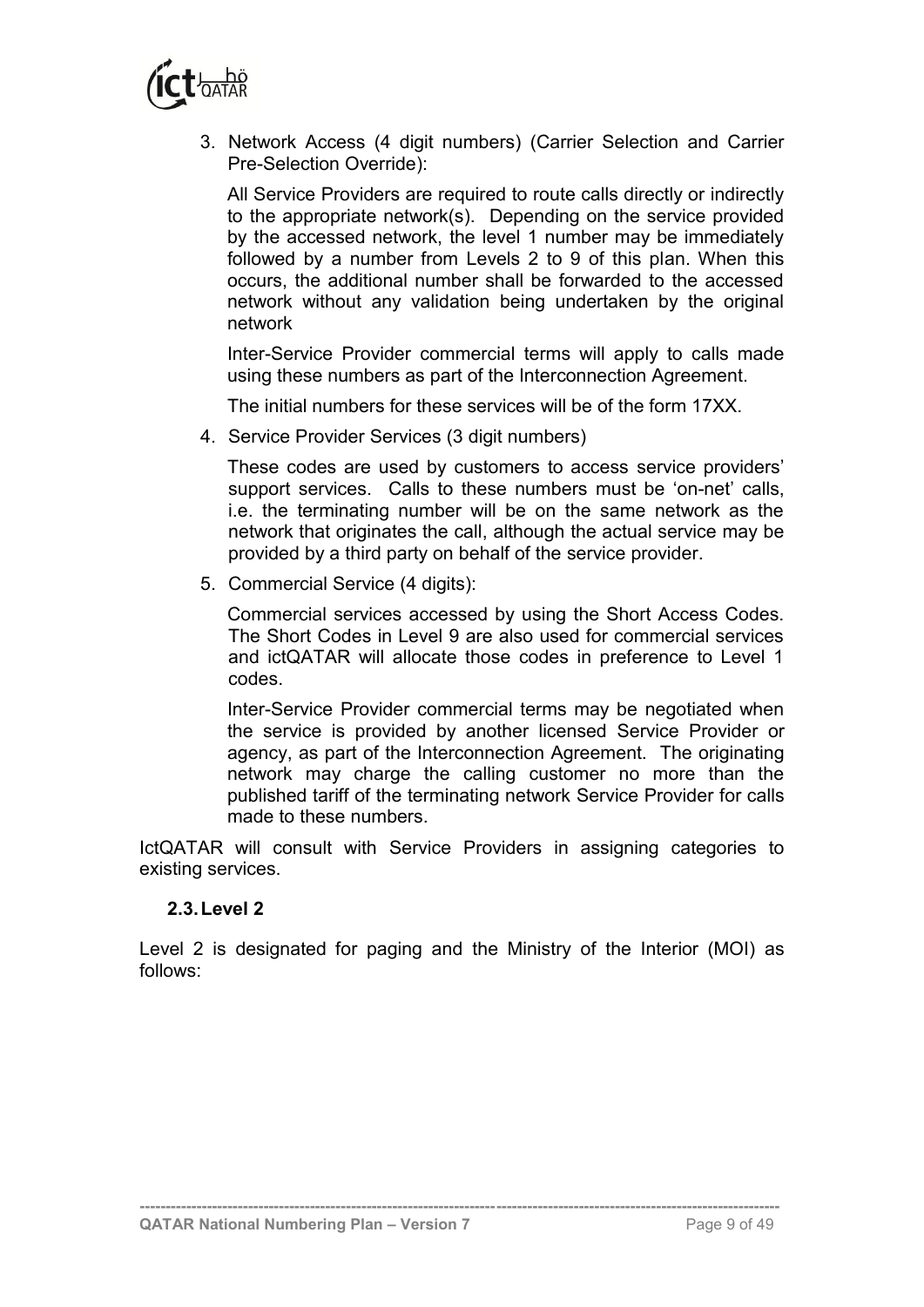

| 20XX     | 4-digit short codes<br>– to<br>be<br>withdrawn                                  |
|----------|---------------------------------------------------------------------------------|
| 21X XXXX | Paging                                                                          |
| 22X XXXX | Paging                                                                          |
| 23X XXXX | MOI services                                                                    |
| 24X XXXX | Protected for future                                                            |
| 25X XXXX | Protected for future                                                            |
| 26X XXXX | 261 XXX military paging;<br>the<br>remaining ranges are protected<br>for future |
| 27X XXXX | Protected for future                                                            |
| 28X XXXX | Protected for future                                                            |
| 29X XXXX | Protected for future                                                            |

All Service Providers must route calls made using these numbers to the network that is providing the service. Inter-Service Provider commercial terms may be negotiated when the service is provided by another Service Provider or agency, as part of the Interconnection Agreement.

#### **2.3.1. Allocation Block Sizes**

Numbers designated for paging will be allocated and withdrawn to Service Providers in blocks of 1,000 numbers.

#### **2.3.2. Number Withdrawal and Migration**

It is expected that that the demand for numbers for paging services (21X & 22X ranges) will continue to decline over time. As the paging service declines and numbers are ceased from customer service, ictQATAR will withdraw the allocations of blocks that have no numbers in service. Once withdrawn, the blocks will be designated as protected for future expansion. This process should be complete within three years of the publication of this policy and the overall situation will be reviewed at that time.

As individual short codes commencing 20 are migrated, the allocations will be withdrawn.

#### <span id="page-19-0"></span>**2.4.Level 3**

Level 3 is designated for mobile services. The format of the numbers in these levels is 3XXX XXXX

All Service Providers must route calls made using these numbers to the network that is providing the service. Inter-Service Provider commercial terms may be negotiated when the service is provided by another Service Provider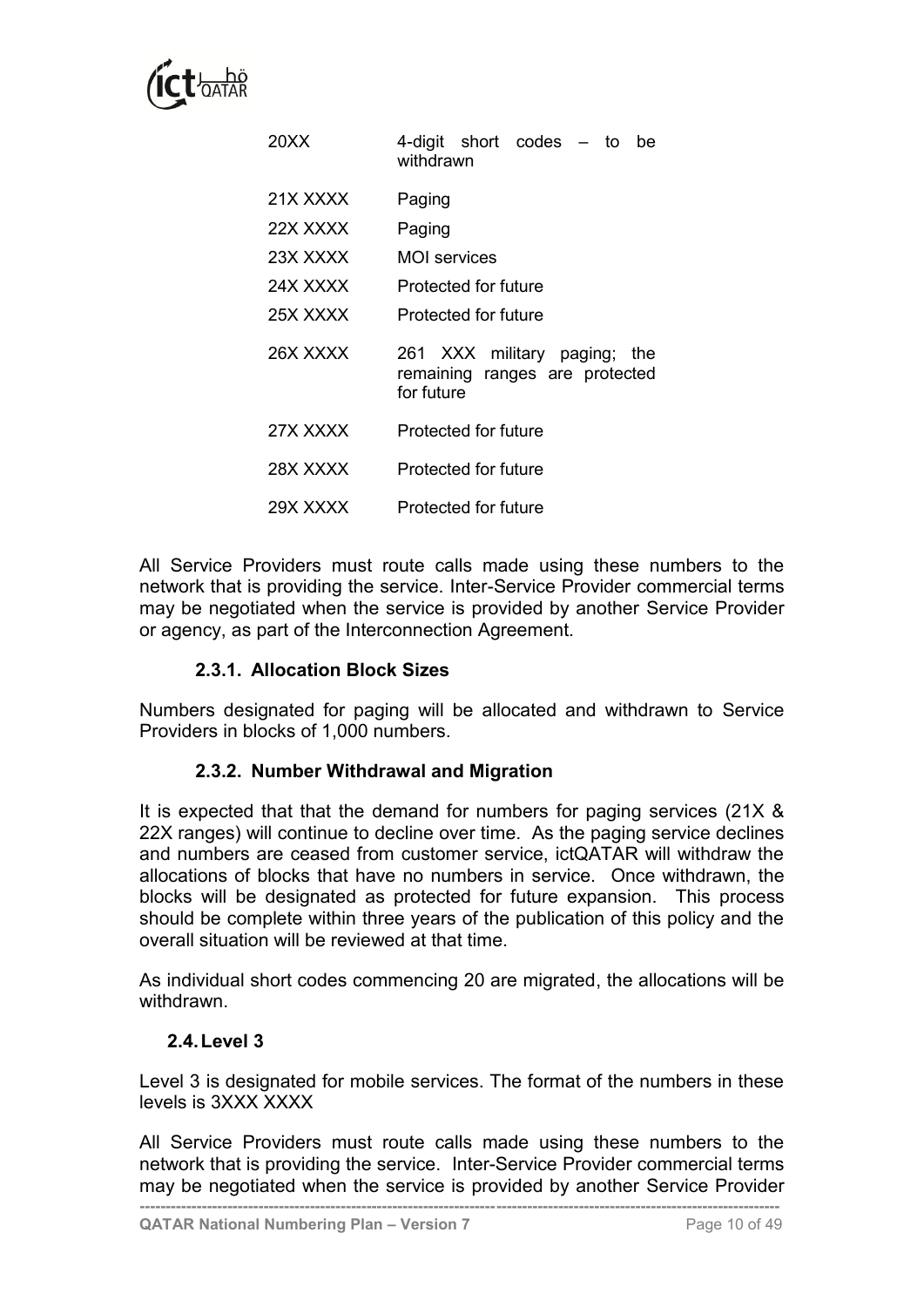

or agency, as part of the Interconnection Agreement. The originating network Service Provider will charge the calling customer their published tariff for calls made to these numbers.

#### **2.4.1. Allocation Block Sizes**

Allocations will be made in blocks of 100,000 numbers. The blocks will be allocated sequentially.

#### <span id="page-20-0"></span>**2.5.Level 4**

Level 4 is designated for fixed-line services. The format of the number in this level is 4XXX XXXX.

All number ranges, except 44XX XXXX will be initially designated as protected for the future expansion of fixed-line services.

To the calling customer, there is no geographic significance that can be inferred from any of the digits. For network routing purposes, Service Providers may choose to vest the first four or three digits (4XX X) of these ranges with significance, identifying individual exchanges and other switching nodes.

Service Providers offering IP based calls from public networks may apply for allocations for Level 4 numbers to be used as numbers for customers of their services. ictQATAR will monitor the development of location independent services and make further adjustments to this National Numbering Plan if they are necessary for any reason, including call tariff transparency (the inclusion of a broad indication of call costs within the initial digits of a number).

All Service Providers must route calls made using these numbers to the network that is providing the service. Inter-Service Provider commercial terms may be negotiated when the service is provided by another Service Provider or agency, as part of the Interconnection Agreement. The originating network Service Provider will charge the calling customer their published tariff for calls made to these numbers and shall not discriminate unfairly between different networks.

#### <span id="page-20-1"></span>**2.5.1. Allocation Block Sizes**

Numbers designated for fixed line services will be allocated and withdrawn to Service Providers in blocks of 1,000, & 10,000 numbers. Levels 5 and 6

Levels 5 and 6 are designated for mobile services. The format of the numbers in these levels is 5XXX XXXX and 6XXX XXXX

All Service Providers must route calls made using these numbers to the network that is providing the service. Inter-Service Provider commercial terms may be negotiated when the service is provided by another Service Provider or agency, as part of the Interconnection Agreement. The originating network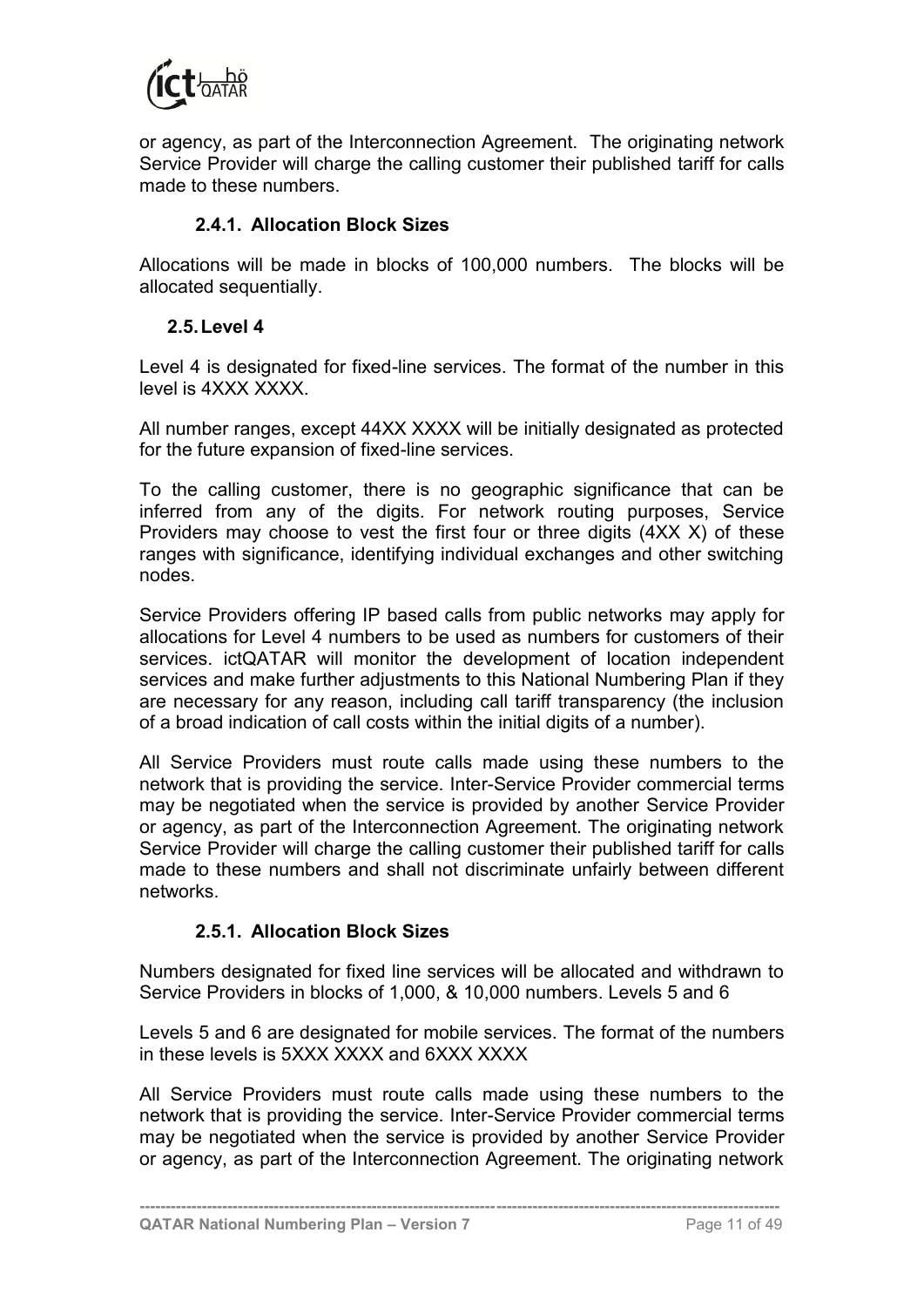

Service Provider will charge the calling customer their published tariff for calls made to these numbers.

### **2.5.2. Allocation Block Sizes**

Numbers designated for mobile services will be allocated and withdrawn to Service Providers in block of 100,000.

The blocks will be allocated sequentially commencing with blocks from the range 50 once the available capacity in level 3 has been exhausted. All blocks are available for all eligible Service Providers.

#### <span id="page-21-0"></span>**2.6.Level 7**

Level 7 is designated for mobile services. The format of the numbers in these levels is 7XXX XXXX.

All Service Providers must route calls made using these numbers to the network that is providing the service. Inter-Service Provider commercial terms may be negotiated when the service is provided by another Service Provider or agency, as part of the Interconnection Agreement. The originating network Service Provider will charge the calling customer their published tariff for calls made to these numbers.

#### **2.6.1. Allocation Block Sizes**

Numbers within Level 7 will be allocated and withdrawn to Service Providers in blocks of 100,000 numbers.

Following the introduction of the new structure allocations will be made in blocks of 100,000 numbers. The blocks will be allocated sequentially commencing with blocks from the range 71 once the available capacity in levels 3, 5 and 6 has been exhausted. All blocks are available for all eligible Service Providers.

#### <span id="page-21-1"></span>**2.7.Level 8**

In anticipation that the telecommunications market within Qatar develops in a similar manner to that experienced by other countries the following designations will apply:

| 800 XXXX              | FreeFone / Toll Free calls     |
|-----------------------|--------------------------------|
| 801 XXXX-<br>809 XXXX | Protected for future expansion |
| 81X XXXX              | Protected for future expansion |
| 82X XXXX              | Protected for future expansion |
| 83X XXXX              | Protected for future expansion |
| 84X XXXX              | Protected for future expansion |
|                       |                                |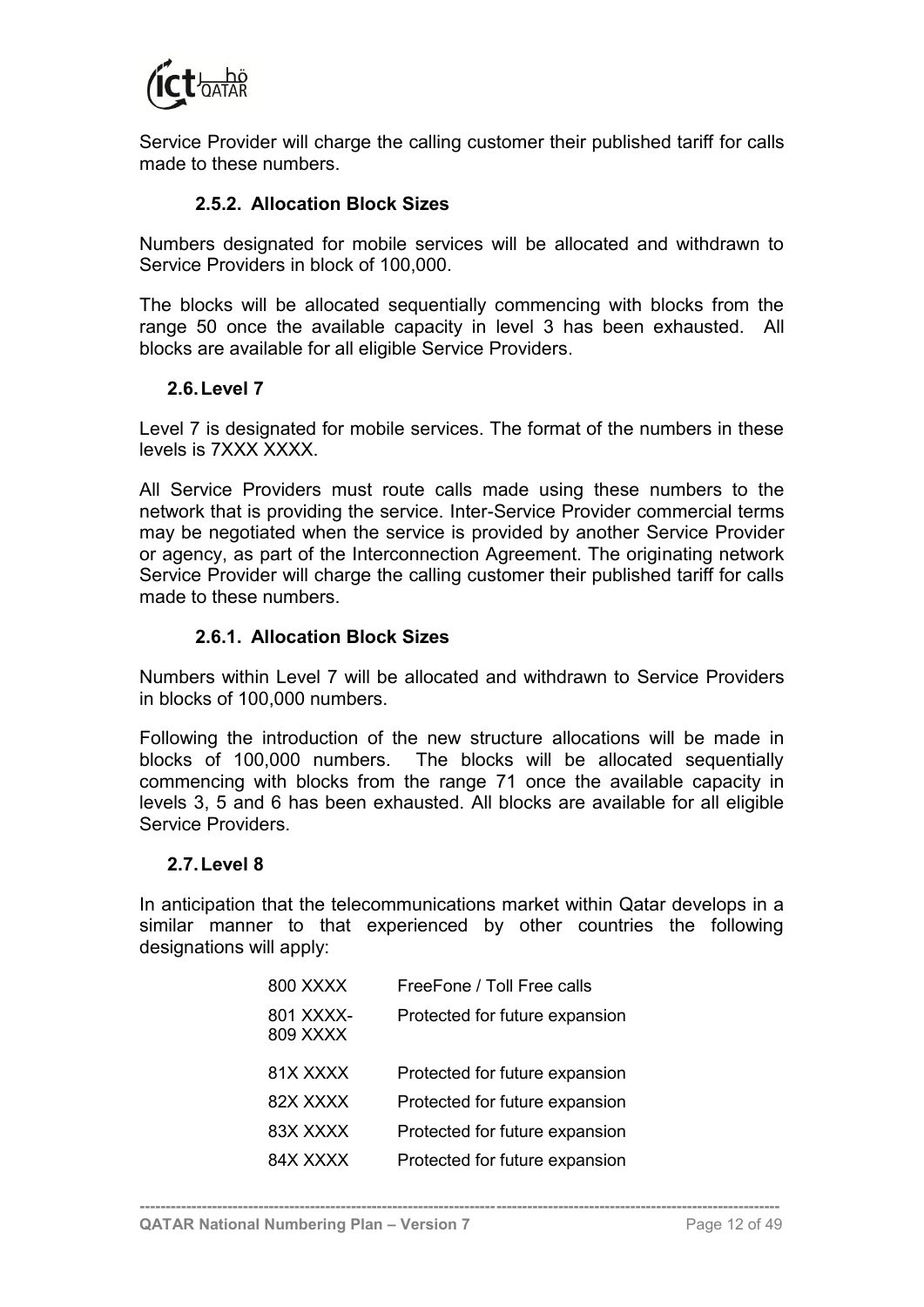

| 85X XXXX | Protected for future expansion |
|----------|--------------------------------|
| 86X XXXX | Protected for future expansion |
| 87X XXXX | Protected for future expansion |
| 88X XXXX | Protected for future expansion |
| 89X XXXX | Protected for future expansion |

All Service Providers must route calls made using these numbers to the network that is providing the end-user service for that particular number. Inter-Service Provider commercial terms may be negotiated when the service is provided by another Service Provider or agency, as part of the Interconnection Agreement. The originating network Service Provider will charge the calling customer their published tariff for calls made to these numbers.

In the case of calls to 800 XXXX the cost to the caller will always be zero.

#### **2.7.1. Allocation Block Sizes**

Numbers for FreeFone will be allocated and withdrawn to Service Providers in blocks of single numbers. Allocations of unused FreeFone numbers, from previously allocated blocks of 10 numbers, will be withdrawn when this version of the National Numbering Plan is adopted.

#### <span id="page-22-0"></span>**2.8.Level 9**

Numbers in series 900 XXXX are designated for audio text premium services. 999 is designated as a Short Access Code for emergency services. The remaining sub-levels are designated as follows:

| 900 XXXX                | Value Added services / Premium<br>Rate  |
|-------------------------|-----------------------------------------|
| 901 XXXX to<br>909 XXXX | Protected for future expansion          |
| 91 X X                  | Protected for future expansion          |
| 92X XX                  | Value Added SMS services                |
| 93X XXXX                | Protected for future expansion          |
| 94X XXXX                | Protected for future expansion          |
| 95X XXXX                | Protected for future expansion          |
| 96X XXXX                | Protected for future expansion          |
| 97X XX                  | Value Added SMS services                |
| 98X XXXX                | Protected for future expansion          |
| 99X XXXX                | Protected except, 999, 998, 991,<br>992 |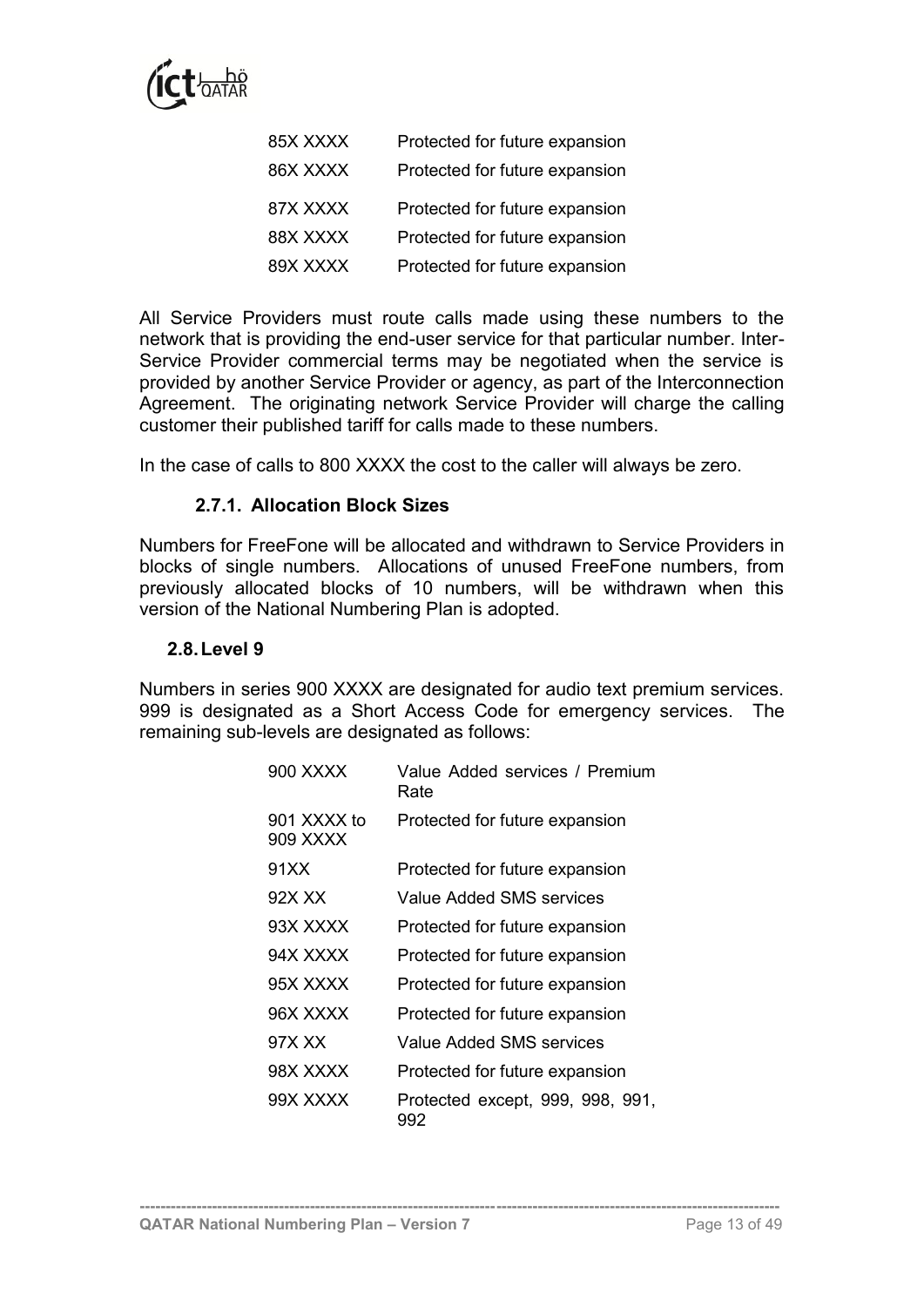

- Call / message charges for value added services may exceed the standard call / message charge in a customer's tariff package.
- Service Providers must include in their terms and conditions a requirement for the providers of such services to include in all advertisements and other invitations to call the numbers, a clear statement of the cost of the call and or SMS message (on a fixed fee or variable fee based on the call duration);
- Service Providers must offer their customers an option to bar outgoing calls / SMS messages to these services both in their entirety and/or to individual service types
- Service Providers must permit their content service providers to nominate termination number(s) on any network without discriminating (including on price) between networks based in Qatar. Where the ultimate terminating network is a foreign network the price may reflect the likely cost of the international part of the call.
- Service Providers must route SMS messages to level 9 SMS numbers irrespective of the Service Provider contracted to provide service to the third party content provider.

### **2.8.1. Allocation Block Sizes**

Numbers within Level 900 will be allocated and withdrawn to Service Providers in blocks of single numbers. .

Numbers designated for SMS services starting 92 and 97 will be allocated and withdrawn to Service Providers in blocks of 1000 numbers. Should other numbers within level 9 be made available for SMS services the numbers will be allocated in blocks of single numbers.

#### <span id="page-23-0"></span>**2.9.Format for the Presentation of Numbers**

Consistent presentation of telephone numbers helps to avoid dialling errors and allows compact presentation in telephone directories. The following presentation of telephone numbers is recommended for use on stationery, directories and other documentation: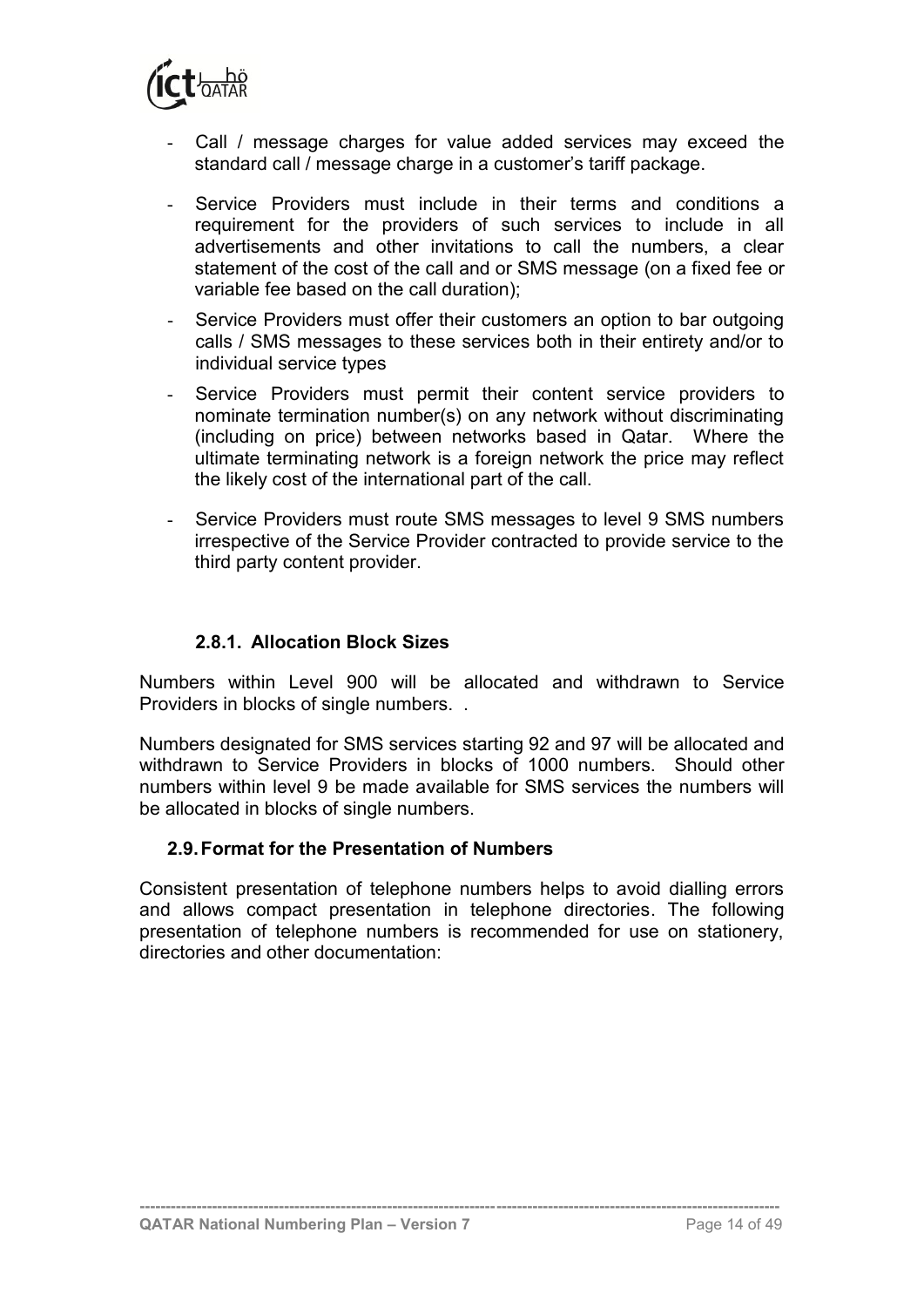

<span id="page-24-0"></span>

| <b>Number</b><br>Length | <b>Presentation as a</b><br><b>National Number</b> | <b>Presentation as an</b><br><b>International</b><br><b>Number</b> |  |  |
|-------------------------|----------------------------------------------------|--------------------------------------------------------------------|--|--|
| 3 Digits                | <b>XXX</b>                                         | $+974$ XXX <sup>4</sup>                                            |  |  |
| 4 digits                | <b>XXXX</b>                                        | $+974$ XXXX <sup>4</sup>                                           |  |  |
| 7 digits                | <b>XXX XXXX</b>                                    | +974 XXX XXXX                                                      |  |  |
| 8 digits                | XXXX XXXX                                          | +974 XXXX XXXX                                                     |  |  |

**Table 1: Presentation Formats for Numbers**

Where technically feasible, economic, and subject to any relevant laws or regulatory provisions, presentation of CLI numbers on end-users equipment should follow these formats.

**----------------------------------------------------------------------------------------------------------------------------**

<sup>&</sup>lt;sup>4</sup> Where the service is available from other countries following bi-lateral international Service Provider agreements.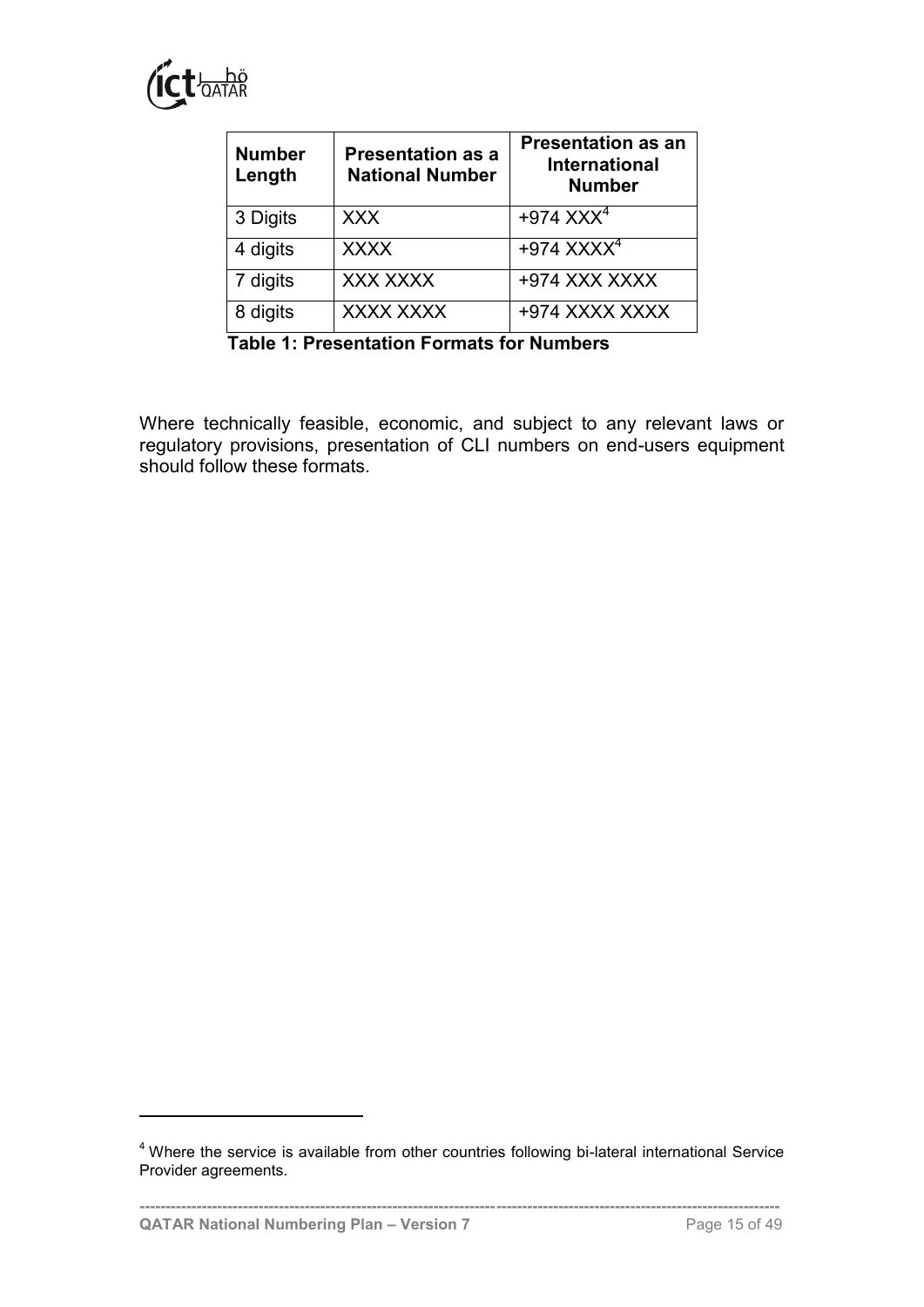

## <span id="page-25-0"></span>**3. Signalling Point Codes**

ictQATAR recognises that it has specific responsibilities under International Obligations with regard to International Signalling Point Codes and National Signalling Point codes.

As the designated authority within QATAR, ictQATAR will manage the International Signalling Point Codes (ISPCs) utilising the Signalling Area/Network Codes (SANCs) assigned to QATAR by the Telecommunication Standardization Bureau of the International Telecommunications Union (ITU / TSB). They will adopt the procedures specified by the ITU / TSB from time to time in Recommendation Q.708 or its successor recommendation(s).

ictQATAR recognises that Service Providers must have access to Signalling Point Codes (SPCs). Without these SPCs the Service Providers are unable to use the signalling within and between Telecommunications Networks that is essential for the establishment and management of calls.

Equally ictQATAR recognises that a lack of capacity for SPCs or discriminatory access to the SPCs will affect competition in the provision of Telecommunications Services within QATAR.

A Signalling Point must have a SPC from each signalling network to which it is connected, i.e. an international gateway will have both an ISPC and a NSPC.

No Signalling Point may have more than one SPC from the signalling network to which it is a member, i.e. only one ISPC and / or one NSPC per Signalling Point.

#### <span id="page-25-1"></span>**3.1.The Structure of the Signalling Point Codes (SPCs)**

A 14-bit code shall be used for the identification of signalling points in conformance with the ITU Recommendations.

To achieve these objectives ictQATAR has adopted an SPC scheme. In designing this scheme ictQATAR has taken account of:

- the need to include sufficient capacity for future growth of telecommunications services (both foreseeable and unknown),
- the need to comply with known International standards, recommendations and conventions;
- the routing and administration needs of Service Providers;
- the disruptive impact on the efficient operation of Telecommunications Networks through changes to SPCs.

### **3.1.1. International Signalling Point Code (ISPC) Format**

<span id="page-25-2"></span>The format of the 14-bit binary code used for the identification of international signalling points is illustrated below.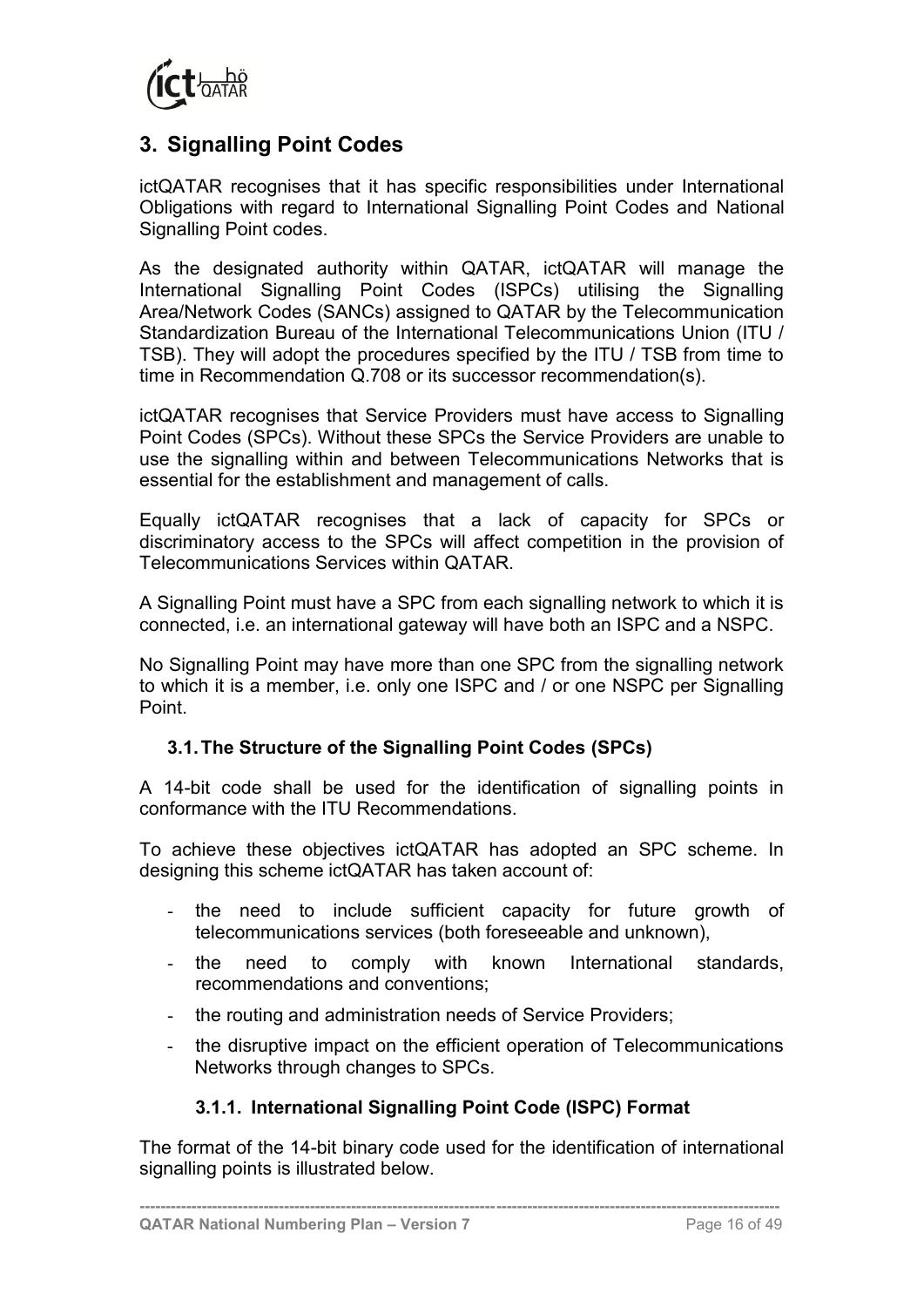



The binary code is represented by three (3) decimal numbers as follows:

- The first indicating the three (3) most significant bits (NML), with a value of 0 to 7;
- The second indicating the following eight (8) bits (K-D), with a value of 0 to 255;

and.

- The third consisting of the three (3) least significant bits (CBA), with a value of 0 to 7.

The combination of the fields containing bits NML and bits K-D is regarded as the Signalling Area/Network Code (SANC). The three (3) bits (CBA) identify a specific signalling point which when combined with the SANC forms the 14-bit ISPC (e.g. 2-068-1).

At the time of preparing this version of the National Numbering Plan, ITU / TSB has assigned 2-SANC to QATAR. These are 4-054-X, 4-055-X:

ISPCs will be allocated to Service Providers using the next available code using the CBA bits, on a 'first-come first-served' basis.

#### **3.1.2. National Signalling Point Codes (NSPC) Format**

<span id="page-26-0"></span>The format of the 14-bit binary code used for the identification of national signalling points is illustrated below.



National Signalling Point Code

A single decimal number represents the binary code, which always consist of the 4- digits, 1000 to 9999.

ictQATAR will confirm and allocate NSPCs that are already in service within Service Providers' network(s) when this Policy is adopted by ictQATAR regardless of the codes' conformance with this scheme

ictQATAR will seek to support Service Providers that assign significance to the digits, for their internal convenience, by considering any preferences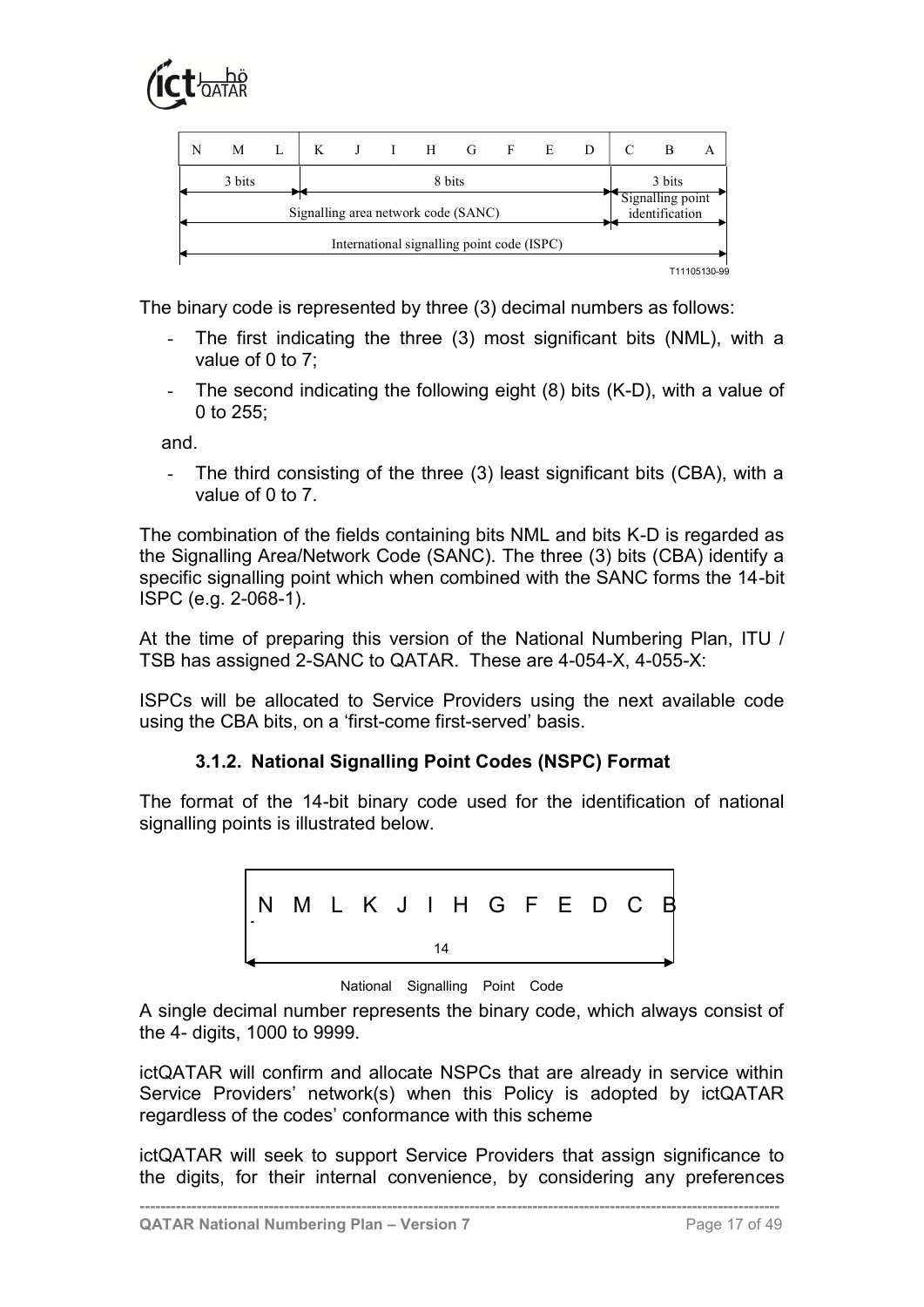

expressed when an application is made for a NSPC. However, efficient use of the available codes will be an overriding consideration.

### <span id="page-27-0"></span>**3.2.Managing the Signalling Point Code Scheme**

The Service Provider is required to apply in writing<sup>5</sup> to ictQATAR for allocation of ISPC and NSPC. The prescribed application forms are attached at Annex-C.

ictQATAR will normally send an acknowledgement receipt in respect of the application within five working days of receiving the application.

When a Service Provider is undertaking significant new build or rearrangements to its signalling network(s), one application may be submitted requesting all the required NSPCs and one application for all the required ISPCs. Each application must clearly state how many SPCs are being included in the application. Once a valid, complete application for SPC(s) has been received, ictQATAR will normally make its decision and send a written notification of the SPC(s) allocated within four weeks of receiving the application.

Where the application is for an ISPC, ictQATAR will inform the Director of the ITU / TSB within four weeks of making the allocation.

In making the allocation, ictQATAR will take account of any preference specified in the application. The overriding considerations will be the efficient use of the limited number of SPCs and conformance with the SPC scheme.

Exceptional circumstances that may extend these time periods include:

- i) additional information is required from the Service Provider.
- ii) any significant issues relating to the application that cannot be reasonably handled within that period.
- iii) any unforeseen delay in the application / assignment process of an additional SANC between ictQATAR and the ITU / TSB.

When the allocation of an ISPC causes the proportion of allocated ISPCs to exceed of 75 percent of the available ISPCs in all SANCs previously assigned to Qatar by the ITU / TSB, ictQATAR will make an application to the ITU / TSB for an additional SANC in accordance with ITU Recommendation Q.708.

ictQATAR will modify the 75 percent threshold in response to any changes in ITU Recommendation Q.708

**----------------------------------------------------------------------------------------------------------------------------**

 $5$  For the purposes of this Policy 'apply in writing' shall be deemed to include the use of email or any other electronic application process that ictQATAR introduces.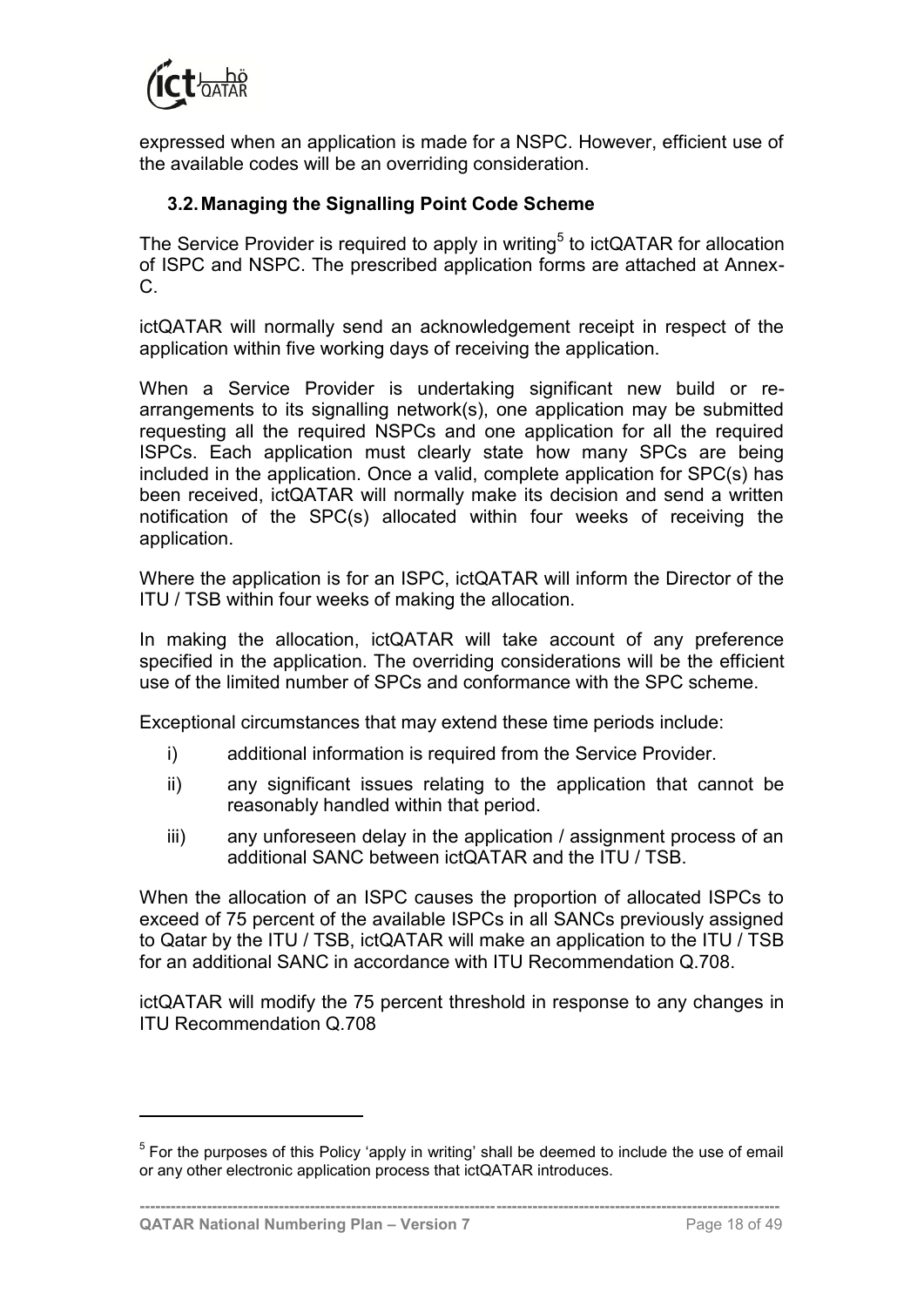

It is the responsibility of the Service Provider receiving the allocation to ensure that all other Service Providers wishing to access, or that may wish to access, the Signalling Point associated with the code are informed of the allocation.

ictQATAR will not publish information relating to SPCs that are allocated, available to be allocated or that have been applied for.

ictQATAR will seek to assist Service Providers, and other parties that ictQATAR considers have a reasonable interest, that make occasional, reasonable requests for information by supplying details of allocated SPCs, the unique name of the related Signalling Point and the identity of the Service Provider that owns the Signalling Point.

SPCs are not transferable between Service Providers, except in the case of a merger, acquisition, divestiture, or joint venture, subject to regulatory approval. SPCs may not be sold, licensed or traded by the Service Providers.

Service Providers must notify ictQATAR of any transfer or change in use of a SPC, within four weeks of the transfer or change of use. Change of use includes circumstances where the SPC is no longer in service for any reason, other than a temporary failure or a temporary planned removal from service of the Signalling Point.

When a SPC is transferred notification to ictQATAR by the Service Provider shall include the information specified in Article 5 and:

- The nature of the proposed change of use;
- The effective date of the change (month/year);
- Name of Service Provider who will use the code in their network (if different for the current arrangements);
- Contact person and their contact information (if different for the current arrangements);
- The unique name of the new signalling point which may include its location (city/town);

ictQATAR will normally send an acknowledgement receipt of the notification within five working days of receiving the application.

ictQATAR will withdraw the allocation of an SPC if:

- it is being used in a different way from that for which it was allocated.
- it is being used by a Service Provider other than the one to whom it was allocated and ictQATAR has not been formally notified of the change.
- it is no longer in use or required by the Service Provider to whom it was allocated.

**----------------------------------------------------------------------------------------------------------------------------**

or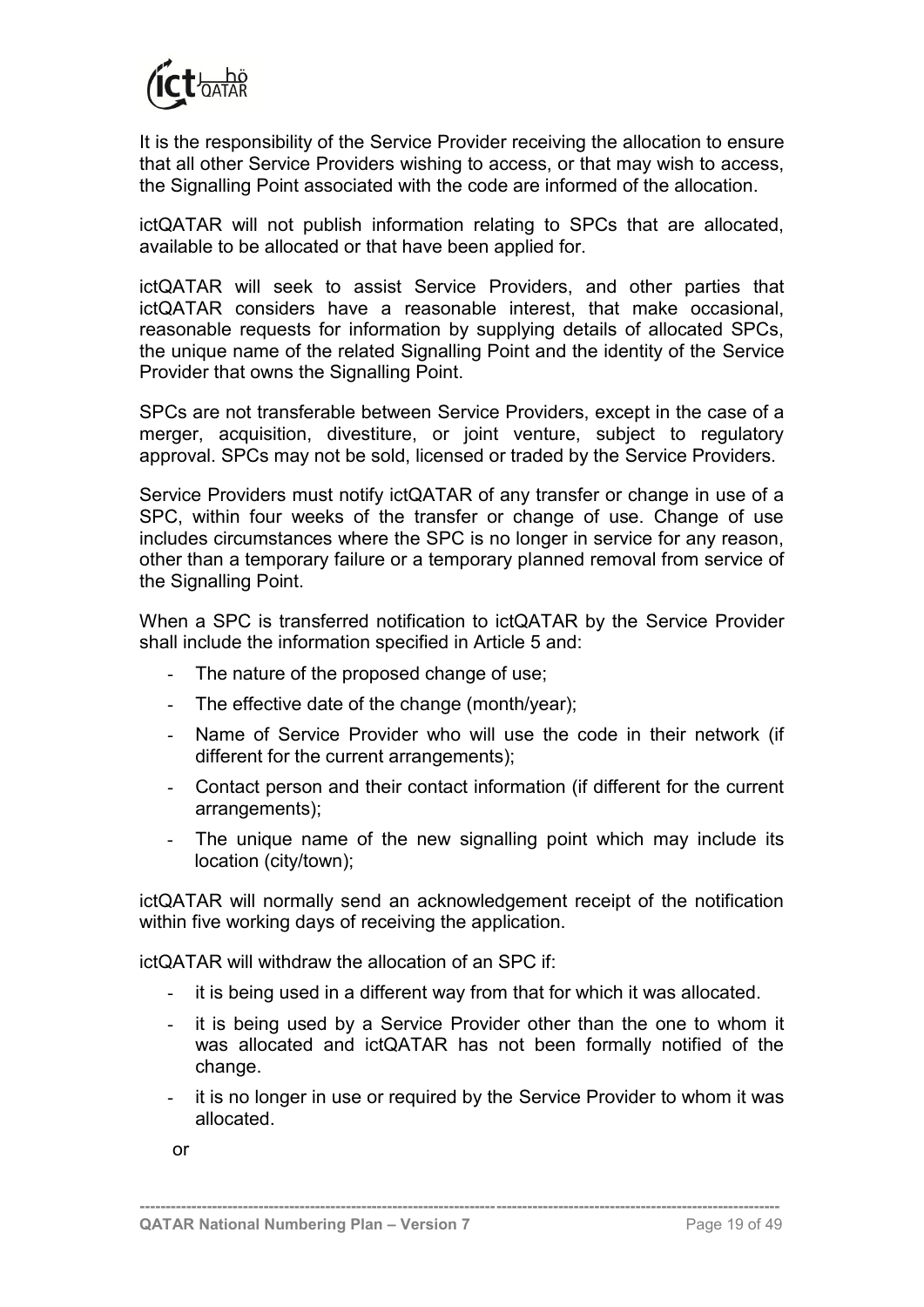

- there is an overriding national interest that requires changes to or withdrawal of SPCs, e.g. a need to change the scheme to ensure an adequate supply of the codes

When ictQATAR withdraws an allocation of an SPC it will inform all Service Providers in Qatar within four weeks of taking the decision.

When the withdrawn code is an ISPC, ictQATAR will notify the Director of the ITU / TSB within four weeks of making the decision.

To minimise the risk of incorrect routing of signalling messages, ictQATAR will not normally re-allocate a withdrawn code for a period of 12 months after withdrawal.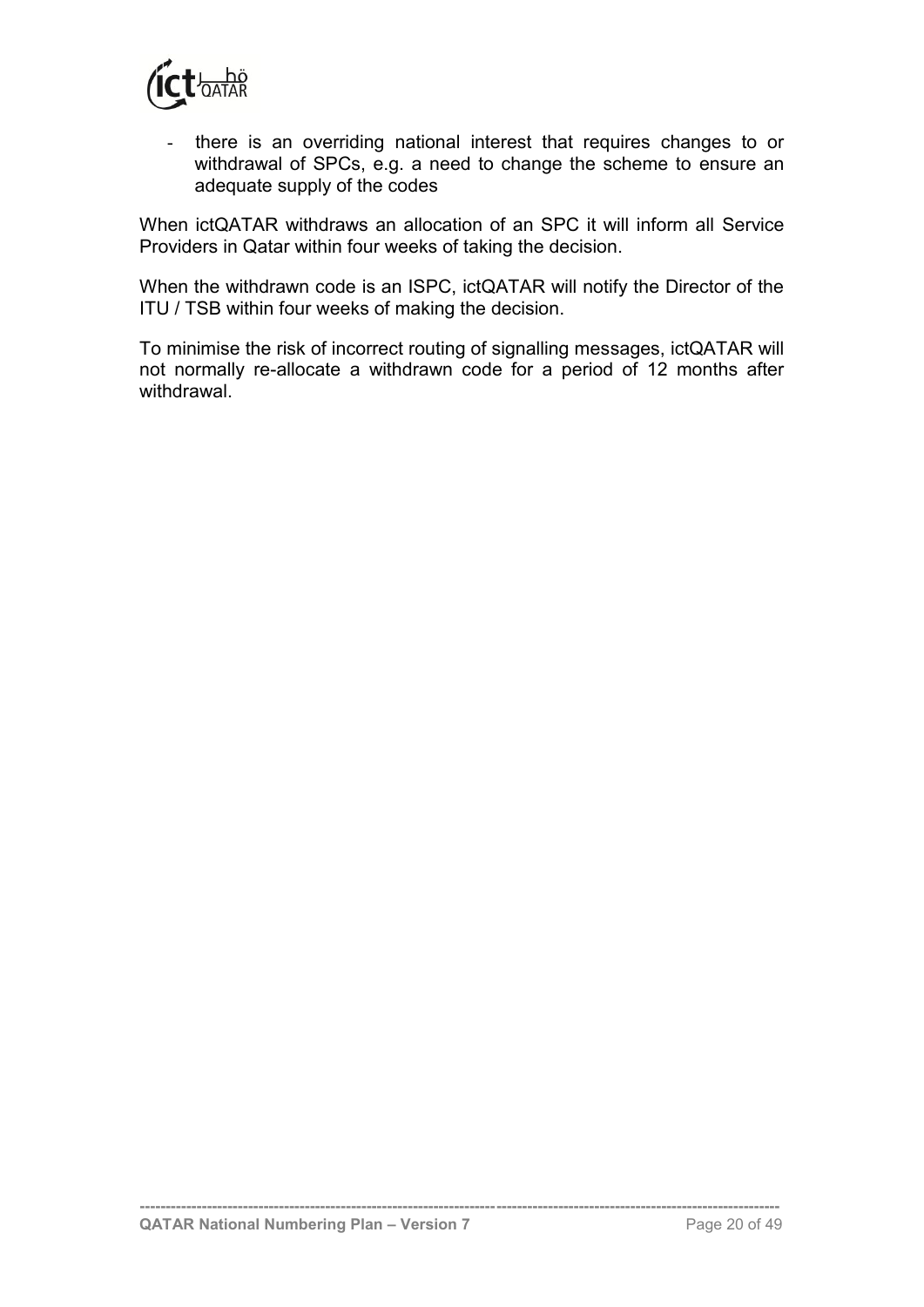

## <span id="page-30-0"></span>**4. Network Codes**

A Service Provider may use any other scheme of network codes within their individual networks providing such codes are not used to identify a signalling point between networks. Various network codes in accordance with ITU Recommendations, enable identifying the network providing services to its subscribers. These codes are used internally within the network for exchange of information and are not allocated for public use.

ictQATAR will monitor the use of Network codes as per ITU-T and international telecommunication standards. It shall be the Service Providers sole responsibility to ensure that there is no conflict between Network codes and SPCs. Currently the following codes are specified under the category of network codes which are:

#### <span id="page-30-1"></span>**4.1.Mobile Network Code**

### **Mobile Network Code [MNC], ITU standard E.212**

| <b>MCC</b> | MNC.    | <b>MSIN</b>   |  |  |
|------------|---------|---------------|--|--|
| 427        | 2-digit | 10 digits     |  |  |
|            |         |               |  |  |
|            |         | IMSI 15-digit |  |  |

The first field in the IMSI format is allocated by ITU which is 427 for Qatar. MNC is associated as network identification code is allocated by ictQatar to Service Provider providing wireless services. MSIN assignment is made by the Service Provider to whom MNC was assigned.

### <span id="page-30-2"></span>**4.2.Data Network Identification code**

A DNIC consists of Data Country Code (DCC) and a network digit as per ITU-T standard X.121. Each network digit identifies a data network in a country. The assignment of DCC is made by ITU to all member countries. DNIC identifies a public data network in a specific country or geographic region.



### <span id="page-30-3"></span>**4.3.System identification code**

The SID is a 15 bit identifier (0-32767) transmitted from a base station over a radio interface, that identifies a mobile system conforming to one of several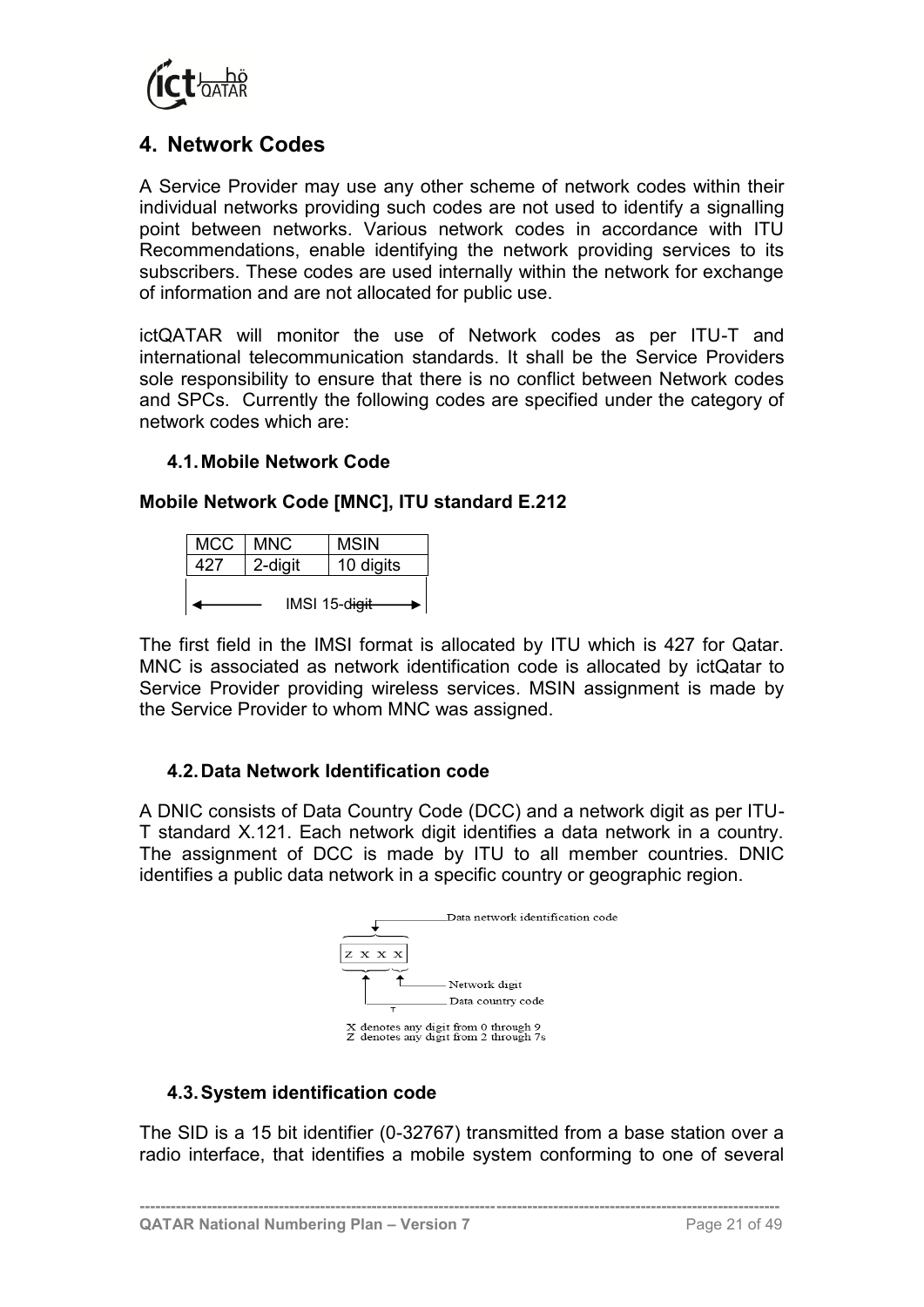

TIA wireless standards (e.g. IS-2000 'cdma2000'). The SID is used by Mobile Stations to identify systems that they are monitoring.

### <span id="page-31-0"></span>**4.4.Allocation Block sizes**

Network codes will be assigned on individual basis. The Service Provider is required to provide a brief description of its service for which the network code is required. The prescribed application form for network codes is attached at Annex-C.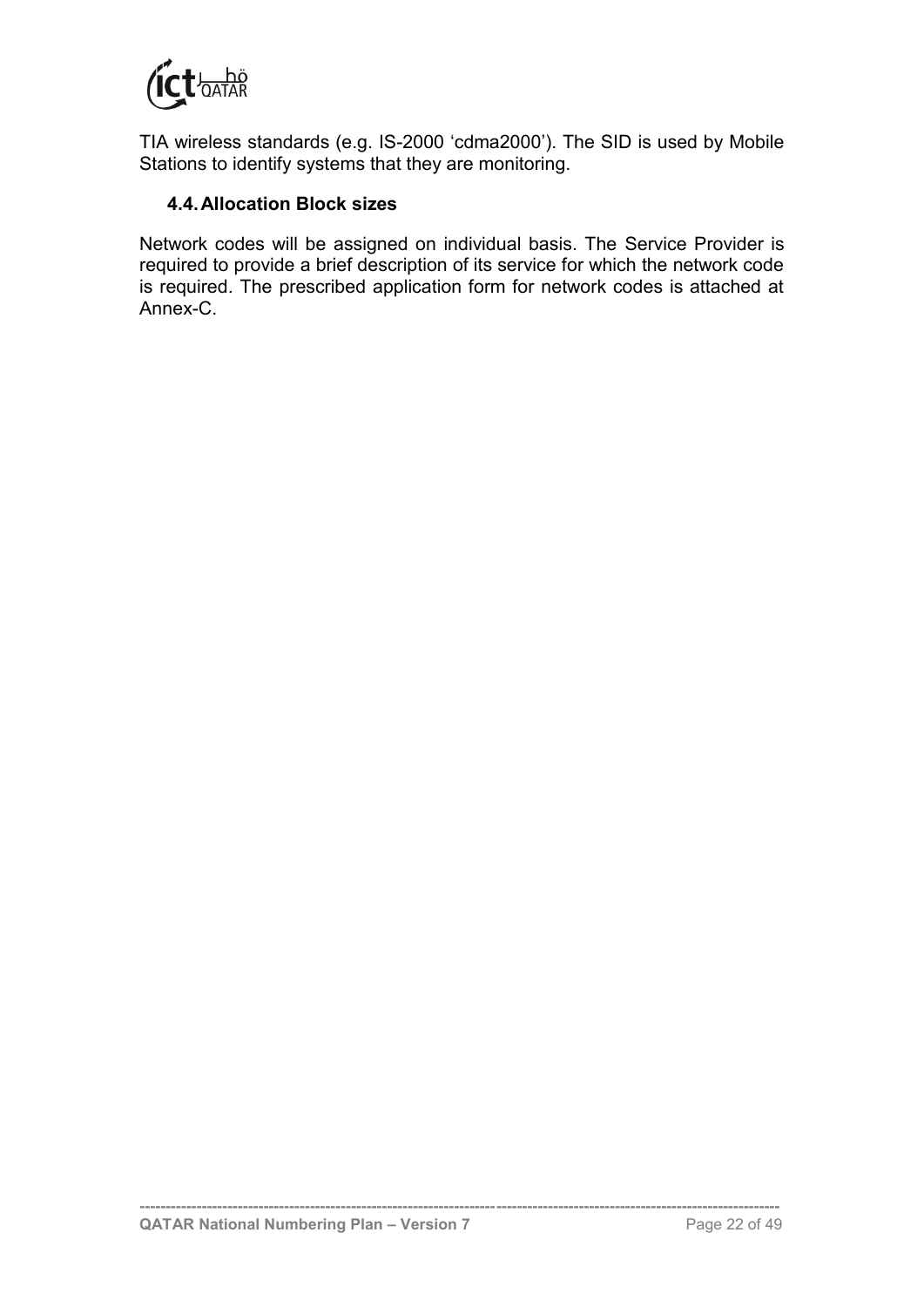

## <span id="page-32-0"></span>**5. Management and Administration of the National Numbering Plan**

## <span id="page-32-1"></span>**5.1.Responsibilities of ictQATAR**

ictQATAR has put in place procedures to ensure fair and equitable treatment of all Service Providers, subject to the need to ensure efficient use and effective management of numbering resources. These procedures and conditions attached to number allocations are open, transparent and nondiscriminatory ictQATAR meets these obligations through the media of the publicly available Numbering Policy; Numbering Status Reports and, the numbering plan databases published on its web site or through access to the Number Management System and the numbering applications procedures.

Where ictQATAR finds that an Service Provider has not complied with one or more conditions for the rights of use of numbers allocated to it, or with a related direction or decision by ictQATAR, it will take measures to remedy any such non-compliance, including the withdrawal of some or all of the rights of use of numbers allocated to that Service Provider.

Where ictQATAR wishes to specify further compliance requirements relating to a right of use of numbers, it may issue directions to a Service Provider to take or refrain from certain actions specified by ictQATAR.

In performing its function of administering the national telecommunications numbering resource, ictQATAR will follow the following conventions or principles, which provide that:

- 1. the National Numbering Plan should provide sufficient capacity and flexibility to meet future demands, including the provision of reasonable capacity as a contingency for new services and for ease of future expansion of the scheme;
- 2. numbering arrangements should result in efficient utilisation of the limited numbering capacity;
- 3. the plan should support fair and effective competition by ensuring equal treatment with respect to access to numbers and allocation policy;
- 4. the plan should be in line with ITU-T Recommendations and other relevant International standards as far as possible;
- 5. conditions attached to the rights of use of numbers should include designation of the service(s) for which the number may be used, including requirements linked to the provision of that service;
- 6. the long term interests of users should be promoted, in particular requiring transparency of tariffs and conditions of use of the numbering resource;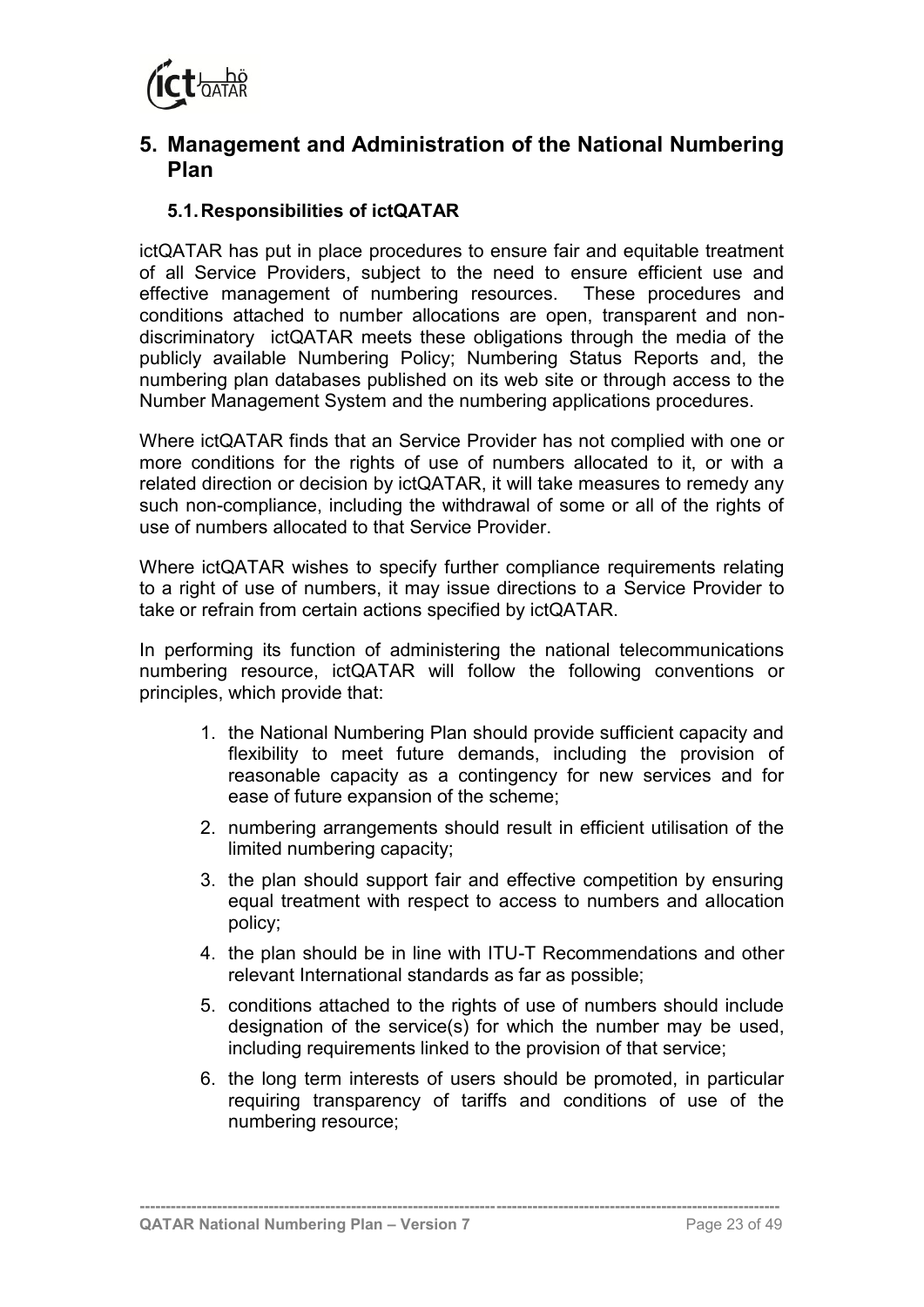

- 7. numbering plan management should be carried out in an objective, non-discriminatory, equitable, proportionate, timely and transparent manner;
- 8. where changes to the numbering scheme or rights of use are necessary, the aim should be to implement them in a way that minimises disruption, cost and inconvenience for customers and service providers. Changes to rights of use for allocated numbers or their conditions of allocation or procedures should be limited to objectively justified cases and should be carried out in a proportionate manner;
- 9. where new services are introduced that require a review of the National Number Plan designations, temporary allocations of numbering resource are likely to be appropriate to permit the service launch and adequate time for the necessary review.
- 10.publicity for changes in any substantial part of the active national telephone number space should be well co-ordinated and should commence well in advance of the change taking place;
- 11.information should be available regarding the national numbering policy, numbering resource allocations and the status of each number block. This information will be made available on the ictQATAR web site and or the ictQATAR Number Management System (NMS).

The general conditions of use relating to number allocations are defined by this Policy. In addition, to further the objectives set out in this Policy, ictQATAR may attach specific conditions to individual allocations of the rights to use numbers. ictQATAR will hold consultative processes on Numbering Policy issues that it considers to be of importance and on any large-scale withdrawal of allocated numbers, subject always to its obligation to regulate the market.

At the time of number allocation or at any time thereafter ictQATAR may, at its discretion, apply additional specific conditions of use to an allocation if it considers that it is in the national interest to impose such conditions. The conditions will be consistent with these Conventions and will relate to the management and use of allocated resources.

### <span id="page-33-0"></span>**5.2.Service Providers' Responsibilities**

To achieve the objectives of this Policy, Service Providers must:

- 1. accept that allocation of numbers only implies the granting of rights of use; no proprietary rights are granted;
- 2. advise ictQATAR of their intention to apply for allocations and register with ictQATAR and maintain current and correct details of the primary person responsible for all numbering matters within their organisation;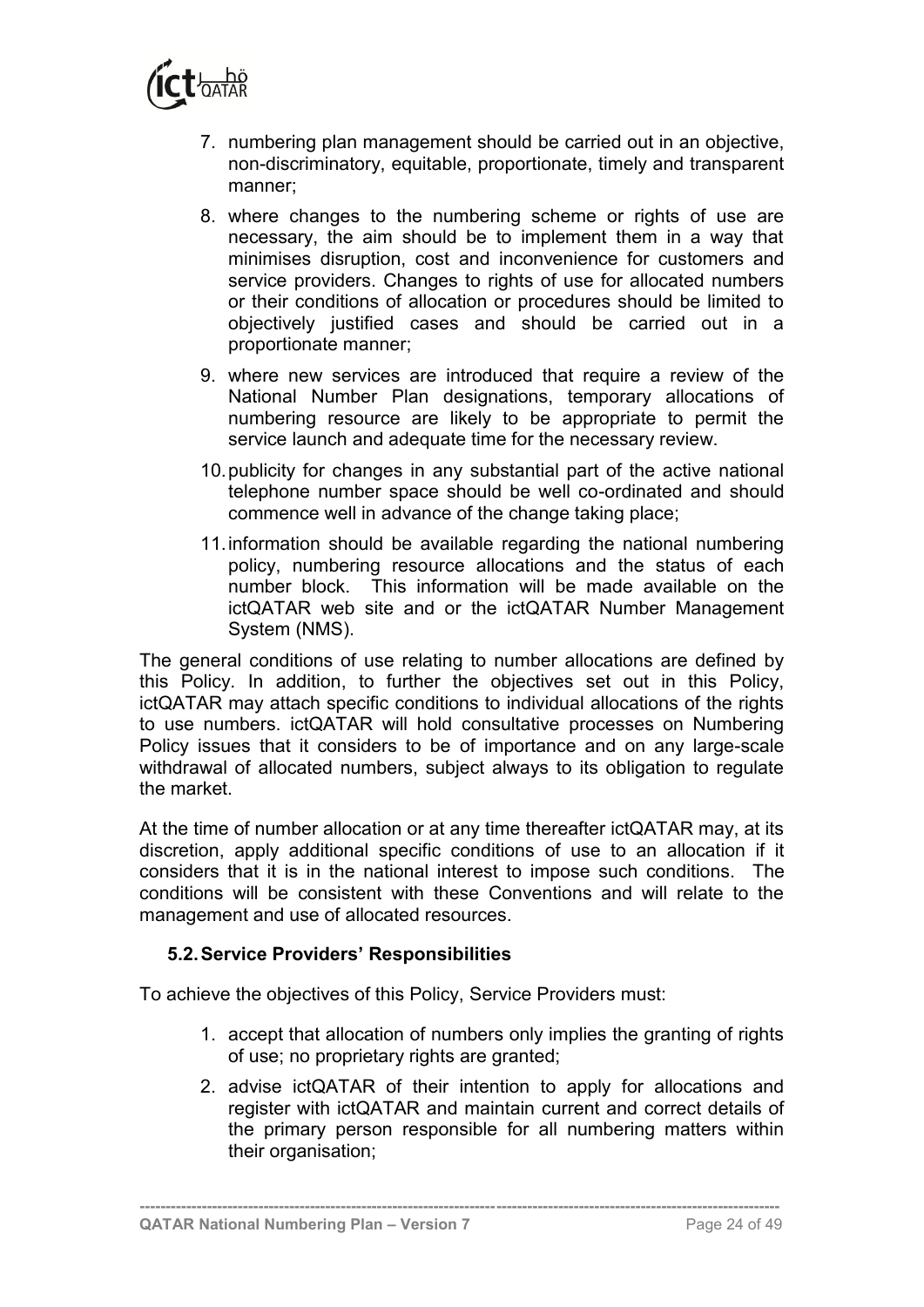

- 3. only assign numbers from the National Numbering Plan to endusers, terminals, locations or functions in accordance with this Numbering Policy and any specific allocation conditions attached by ictQATAR from numbering resources allocated to the Service Provider by ictQATAR.
- 4. assign only contiguous numbers to customers with their own PBXs, private networks, virtual PBXs and private networks hosted on another network or equivalent telecommunications facilities.
- 5. ensure that such end-users are able to call the emergency services free of charge;
- 6. as soon as practicable, make caller location information available to authorities handling emergencies, to the extent technically feasible, for all calls made using either the '112', 992 or '999' access numbers;
- 7. publicise, in all relevant literature supplied to their equipment suppliers, that all terminal equipment to be connected to their networks should be capable of routing emergency calls dialled using codes 112, 992 or 999, free of charge to the caller;
- 8. be aware that where ictQATAR considers there is or has been serious or repeated non-compliance by an Service Provider with the conditions attached to a right of use of numbers granted to it, it may suspend or withdraw the right of use for numbers granted to the person or entity.
- 9. ensure that their customer service terms and conditions of use include the right of the Service Provider and ictQATAR to withdraw the assigned number;
- 10.accept that where temporary allocations have been made for any reason, including the need to review National Numbering Plan designations, that the numbers will be withdrawn at the end of the temporary period and that for the service to continue they will need to undertake a number change;
- 11.ensure that the numbers allocated to them are not used for the provision of Shared Revenue services unless they are designated Shared Revenue Numbers;
- 12.adhere to any additional specific conditions set down by ictQATAR, including any classifications by type or maximum tariff;
- 13.activate in their networks numbers, codes and/or blocks of numbers within six months of ictQATAR making the allocation. Otherwise the allocation may be withdrawn by ictQATAR;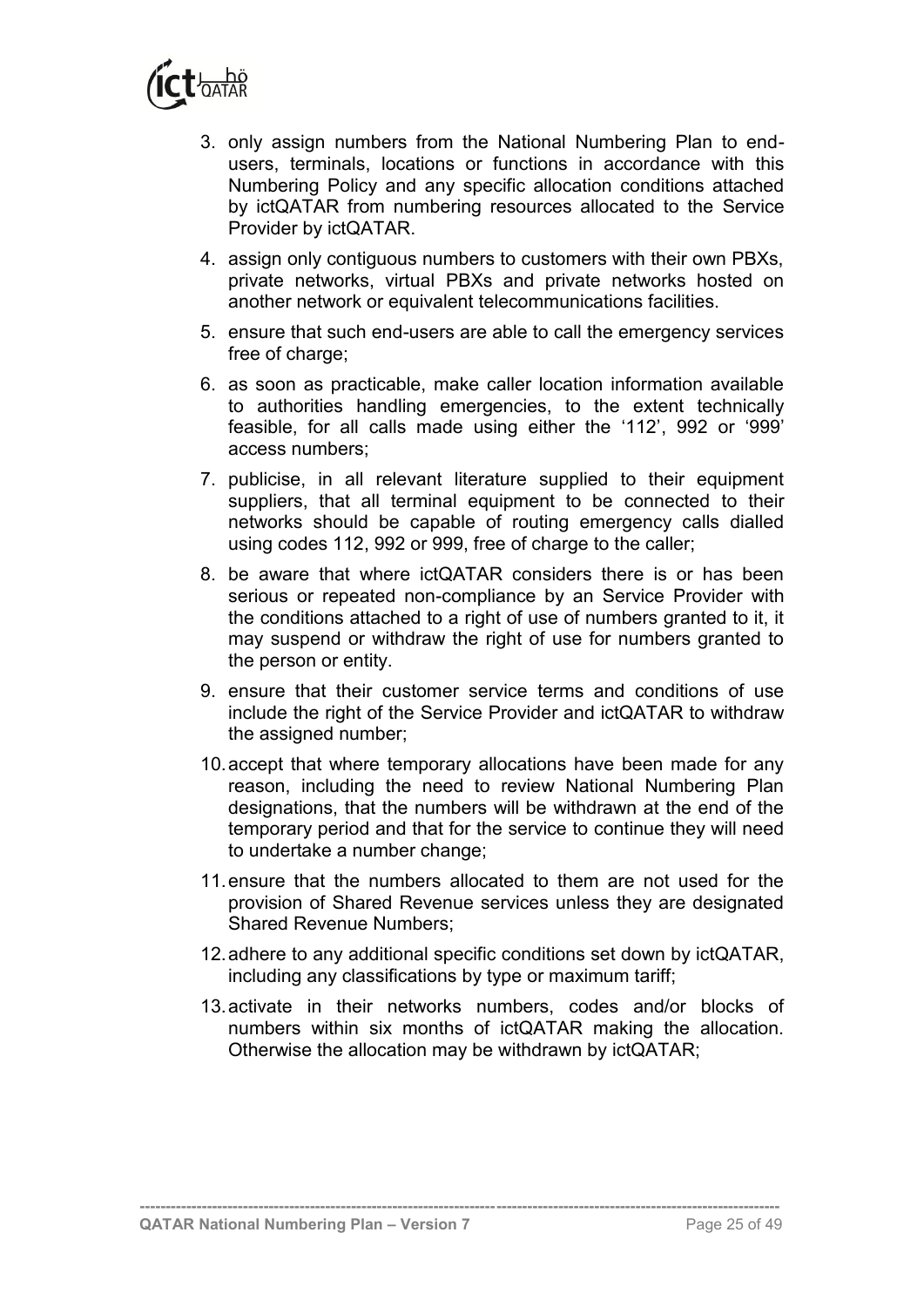

- 14.maintain, and provide to ictQATAR as required, an up to date record of the percentages of numbers in use (including those 'in quarantine' and 'reserved numbers' for identified customers<sup>6</sup>);
- 15.maintain, and provide to ictQATAR as required, a record of numbers that have been ported to other Service Providers;
- 16.maintain, and provide to ictQATAR as required, records of the numbers assigned to individual large customers, the utilisation achieved by those customers and a forecast of the future demand for numbers from those customers;
- 17.not directly transfer allocated numbers, number blocks or codes between Service Providers other than through the Number Portability processes without the specific approval of ictQATAR; such transfer can normally only occur by withdrawal and reallocation;
- 18.permit numbers assigned to an end-user involved in subsequent change of ownership (e.g. through merger, take-over or acquisition) to be retained; this is not deemed to be number trading or number transfer
- 19.route calls on the number of dialled digits defined in the National Number Plan Policy and suppress any additional digits dialled by a customer before the call is answered by the called customer;
- 20.not use network-specific (ISPC, NSPC, network codes) / private network telephone numbers that may cause interference with the national telephone numbering scheme or prevent evolution of the scheme in any way;
- 21.place a number in quarantine when a number that has been in use is cancelled by the assignee, or is recovered or replaced by the Service Provider and during this period the number shall not be reassigned to anyone but the previous assignee;
- 22. comply with the six months normal quarantine period except with the agreement of ictQATAR or unless directed by ictQATAR to vary this period.
- 23.promptly inform their customers of any number changes or impending agreed number changes that may affect those customers. Wherever relevant or appropriate<sup>7</sup>, Service Providers shall, as part of this advice, highlight the impact on Calling Line Identification (CLI) numbers sent prior to and following the switch over to the new numbers;

**----------------------------------------------------------------------------------------------------------------------------**

 $6$  See Annex A for the definition to be used in these utilisation records

 $7$  Users may need specific information on the changeover of presented CLI if the date of this is not coincident with the date notified for the subscriber number change, in order to prepare equipment dependent on the CLI.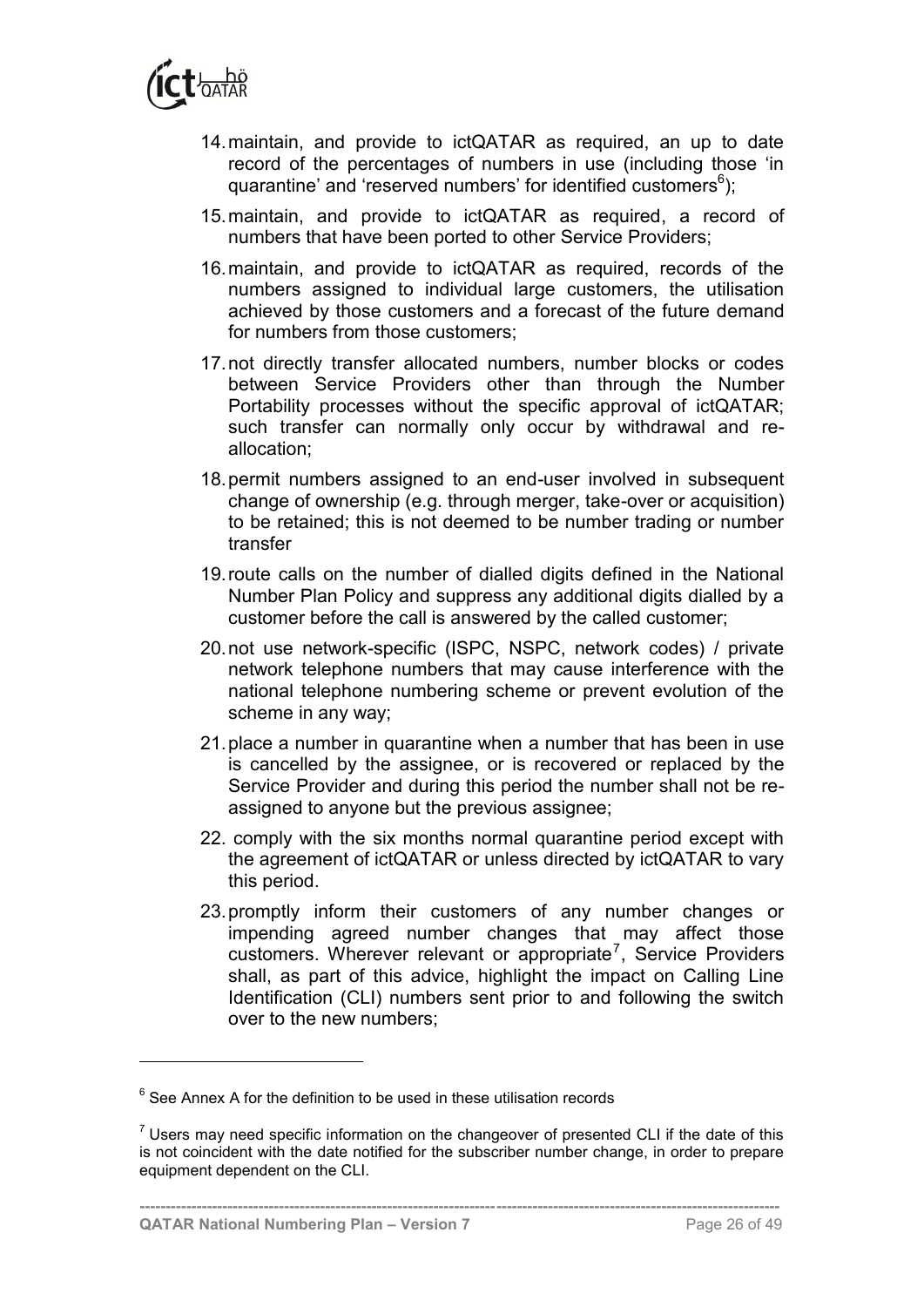

- 24 open access from their networks to all geographic country codes $^8$ , including 974<sup>9</sup>, listed by the ITU (i.e. in its Recommendation E.164 and related Operational Bulletins), as early as possible and subject only to restrictions imposed by practical limitations on implementation;
- 25.open access from an Service Provider's network(s) to all numbers allocated by ictQATAR to Service Providers, except those numbers designated as 'on-net'. Where the access is provided before concluding an Interconnection or commercial agreement, the terms of that agreement shall be applied retrospectively from the date when the access was provided;
- 26.ensure that the measures are in place that have been agreed by all Service Providers and the ictQATAR to inform and support customers during and after the implementation of any change to this National Numbering Plan, including the changes in this version of the National Numbering Plan. Where agreement is not reached, Service Providers must implement a minimum level of customer support mandated by ictQATAR.
- 27.recognise that ictQATAR may override any of the above conditions where it deems that the needs of the National Numbering Plan require this.
- 28.SIM cards sold at points of sale must not be activated before sale. Activation should only take place after all the application procedures are fulfilled and all the required attachments of the application are submitted
- 29.Re procedures to terminate a phone service in some particular cases as shown below, the Ministry of Interior will directly inform service providers with the personal numbers of persons that fall under these cases:
	- a) Those that used to live in Qatar, left it permanently and their residency permits have been cancelled.
	- b) Those whose stay outside of Qatar exceeded 6 months.
	- c) Those with end of residency and are outside the country.
	- d) Those registered as a runaway.
	- e) Deceased

 $\overline{a}$ 

There should be e-connecting between the Ministry of Interior and the service providers in order to enable the Ministry to send this

 $8$  ITU-T Recommendation E.164 country codes for global services and networks (as opposed to those for geographic countries) are not included in this requirement and are for commercial decision by those concerned.

 $9$  974, the international country code for QATAR is explicitly included to assist those citizens that travel abroad and include the country code in their electronic address books, or mobile handset directories.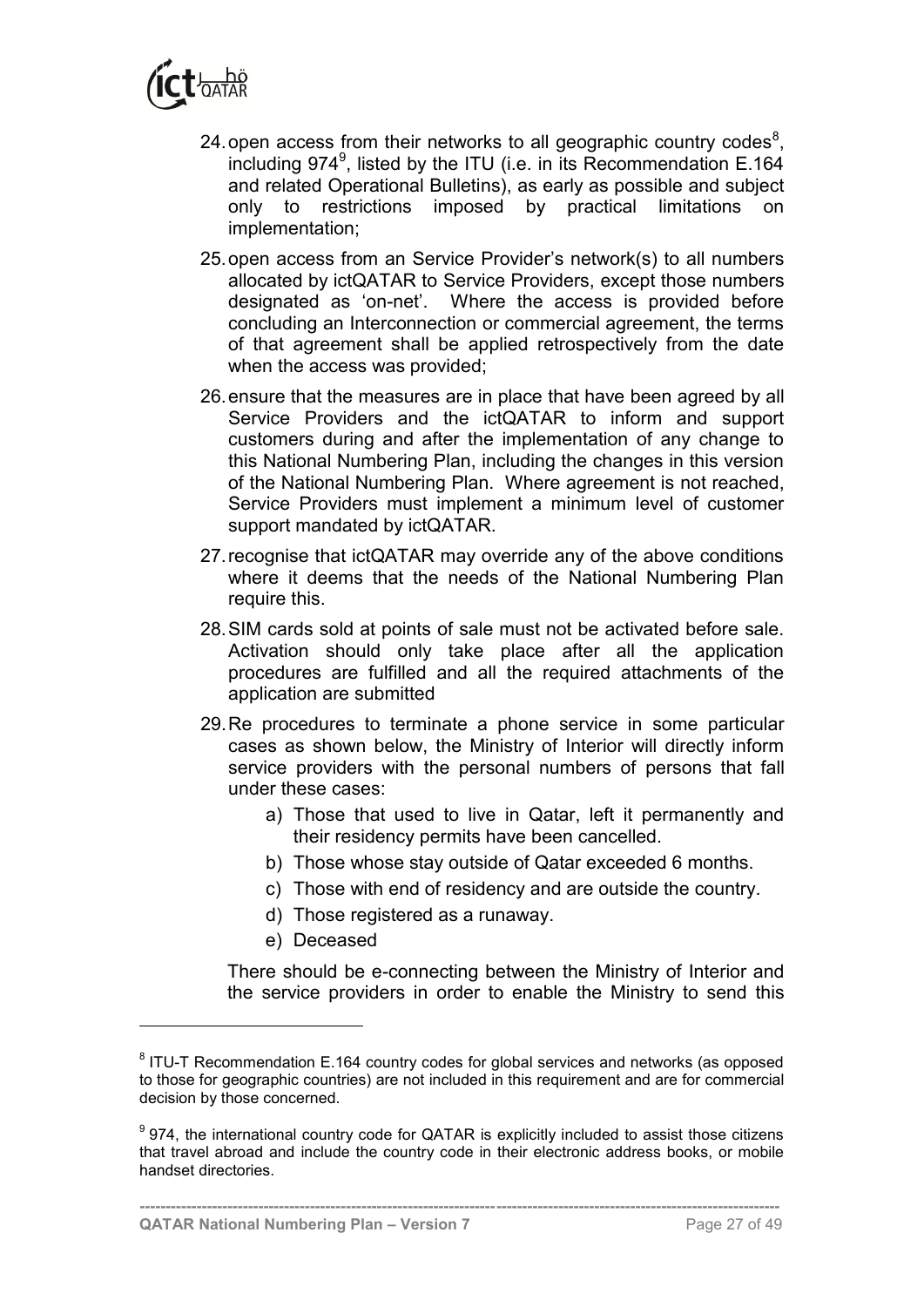

information (electronically) to the service providers in order to have the phone services registered under the names of the above mentioned persons terminated. The numbers assigned to these services shall be immediately placed in quarantine without any recharge or grace period.

### <span id="page-37-0"></span>**5.3.Eligibility to Apply for Numbering Resource**

All Service Providers licensed by ictQATAR shall have the right to apply in writing<sup>10</sup> to ictQATAR for the allocations of numbering resource, with the reasonable expectation that their request will be granted. Initially only Service Providers holding Public Telecommunications Networks and Services licences have the right to apply for allocations.

Service Providers must register with ictQATAR the contact details of the person with the primary responsibility for numbering matters before making their first application. Subsequently they must maintain the registration details to reflect changes in their organisation. ictQATAR will treat applications from persons that are not registered as invalid.

#### <span id="page-37-1"></span>**5.4.Application Process for an Allocation of Numbering Resources**

The information required from applicants is listed below; ictQATAR reserves the right to request additional information where necessary:

- Service Provider's internal reference number (if any);
- The formal company name of the Service Provider;
- The trading name of the Service Provider;
- The name of the contact person within the Service Provider, who has authority to make commitments on behalf of the Service Provider with respect to the applications and any related issues;
- The job title of the contact person
- The address for communications regarding the application;
- The phone, fax number and email address of the contact person;
- The Numbering Plan Level or resources that are required to be allocated from;
- Planned in-service date for the numbers;
- Brief description of the service to be offered using the numbers and, in the case of applications for a number from Level 1 of the plan, the service category that the Service Provider believes applies to the service*;*

**----------------------------------------------------------------------------------------------------------------------------**

 $10$  For the purposes of this Policy 'apply in writing' shall be deemed to include the use of email or any other electronic application process that ictQATAR introduces.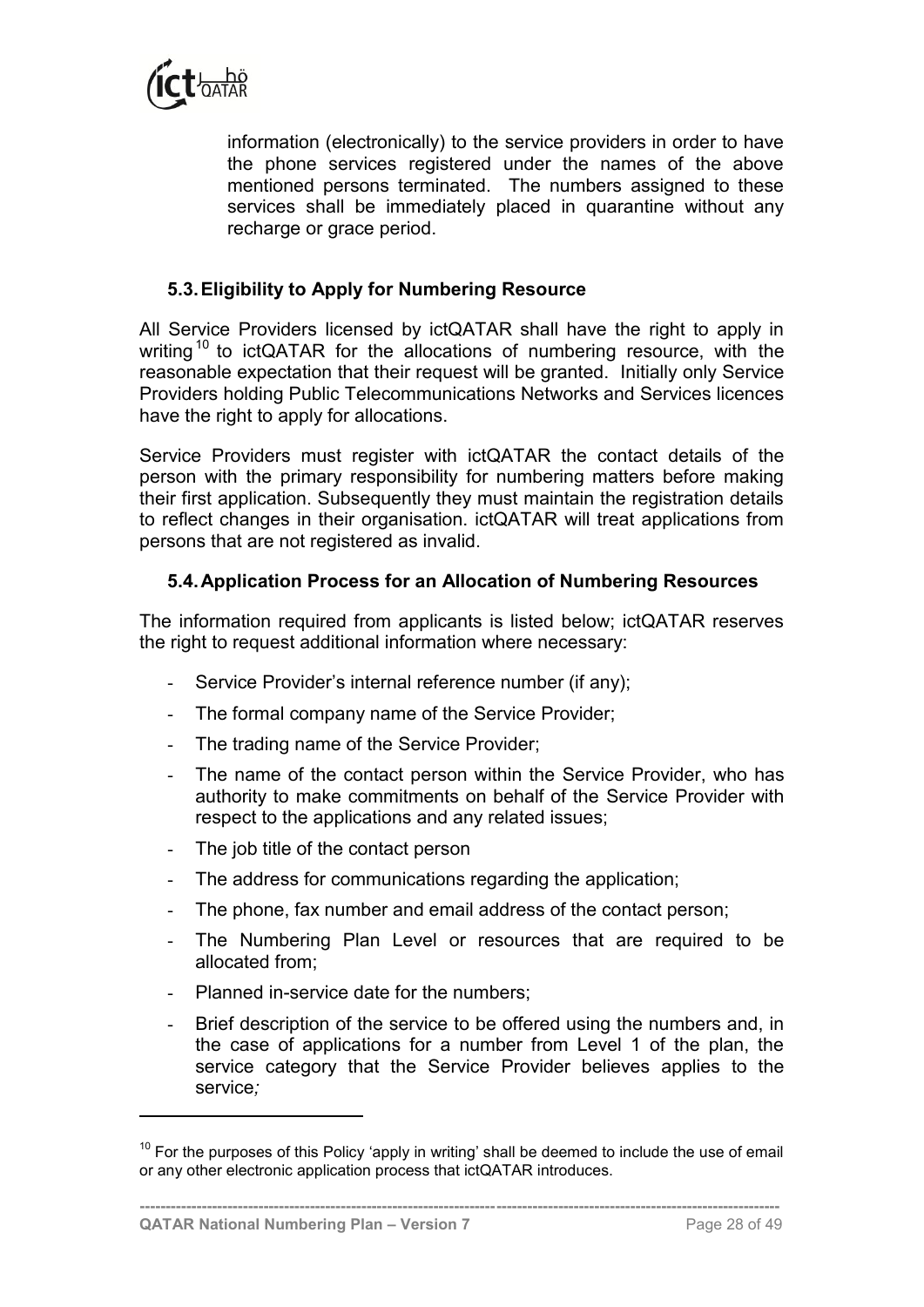

- For Service Providers that have been offering the described service for more than twelve months, confirmation of the percentage utilisation<sup>11</sup> achieved with existing allocations;
- For Service Providers that have been offering the service for less than twelve months the anticipated customer base for the numbers twelve months after the date of the application, or twelve months from launch of service, whichever is sooner;
- The anticipated utilisation of existing allocations and the numbers applied for twelve months after the date of the application;
- If either of the utilisation figures are less than 70-80%, the justification for an (additional) allocation of numbers at this time;
- Declaration of compliance with the obligations and general conditions of use described in this Policy, along with an agreement to comply with any specific or additional conditions ictQATAR specify when allocating the numbering resource

The prescribed application forms for each National Numbering Plan resources are attached at Annex-C.

Electronic submission of allocation applications using ictQATAR's Number Management System (NMS) is the preferred method for Service Providers to apply for number allocations. The data entry screens supersede the information requirements specified above and the forms at Annex-C.

Where a Service Provider is unable to use the NMS, applications. using the format in [Annex C,](#page-52-0) should be submitted by:

Post to: The Numbering Unit The Supreme Council for Information and Communications **Technology** P.O. Box 23264 Doha **Oatar** 

Email to: [numbering@ict.gov.qa](mailto:numbering@ict.gov.qa)

When a Service Provider anticipates significant demand for the service during the following 6 to 12 months that will require more than one block of numbering resource, ictQATAR will welcome a single application for more than one block of numbering resource. A Service Provider making such an application must accept that not all the requested blocks may be allocated and that ictQATAR may withdraw or transfer to another Service Provider any allocated numbers that have not been assigned to a customer, if the planned utilisation is not achieved

**----------------------------------------------------------------------------------------------------------------------------**

 $11$  For clarity, when applying for numbers for mobile service, Service Providers should separately state the quantity of numbers included in the utilisation figures that are set aside to provide roaming service for international visitors to Qatar and also those that are programmed into SIMs but not yet in customer service.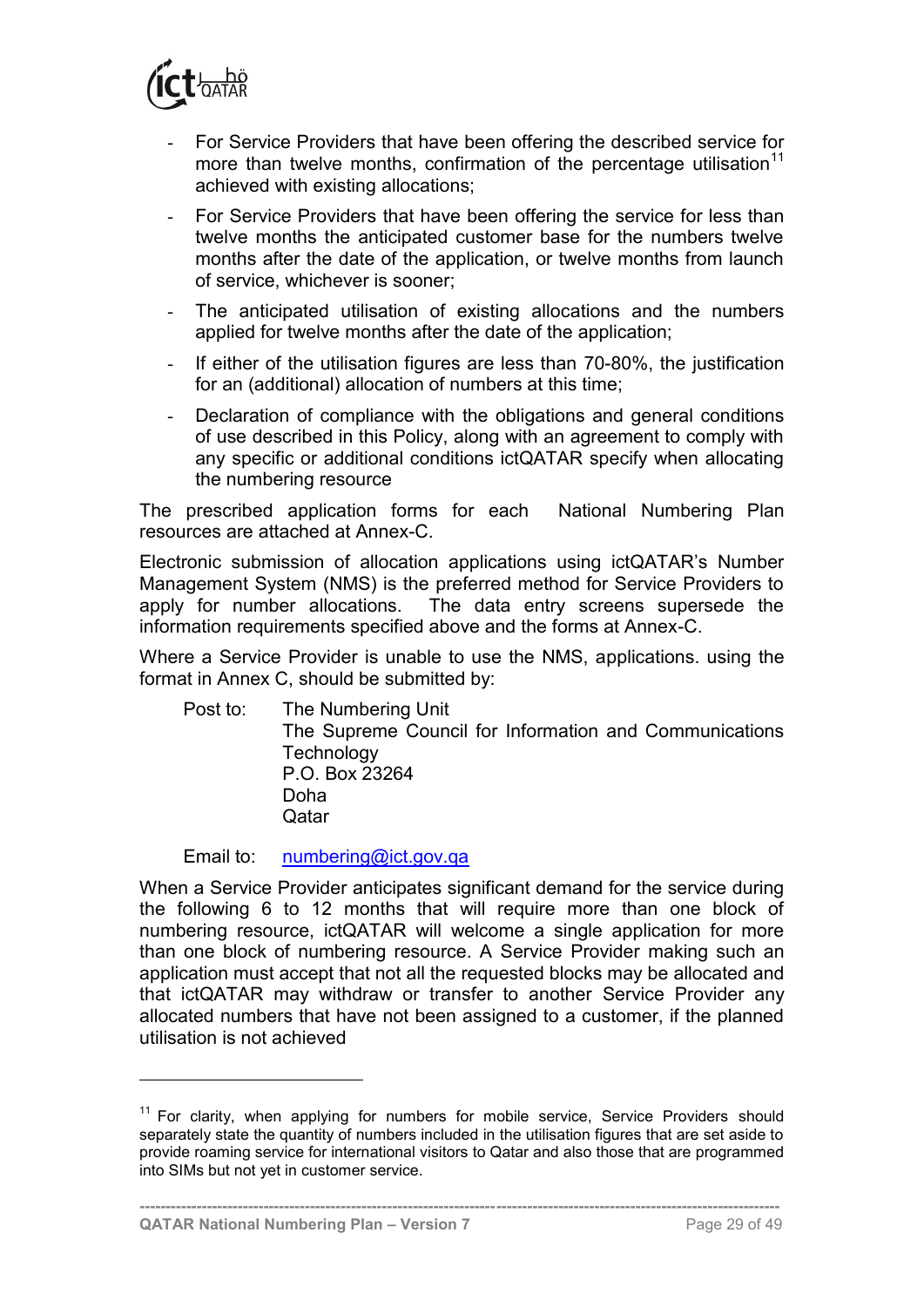

ictQATAR may request additional information in respect of any numbering application it may receive. Applications will be deemed to have been withdrawn by the applicant if the requested additional information is not received within two weeks of such request being made. The time taken by the Service Provider to supply the required information shall not be included in the calculations of ictQATAR response times to applications.

The NMS will provide a unique sequential reference number for applications. Where applications are submitted by other methods, on receipt of the application ictQATAR will assign a reference number and notify the Service Provider's contact in writing<sup>12</sup> of the reference number within five working days.

Applications will be processed strictly in the order in which they are received and acknowledged by the NMS or numbering unit within ictQATAR.

### <span id="page-39-0"></span>**5.5.Application Process for an Allocation of Numbering Resources**

Applications will be assessed using the following criteria:

- The applicants status as an eligible Service Provider;
- The availability of requested number blocks or codes for allocation;
- The planned activation date is within six months of the application date;
- Conformance with relevant national and international standards;
- The conformance of the planned services as described on the application with the designations of the requested number blocks in the National Numbering Plan;
- Achievement by the Service Provider of 70-80% utilisation with numbers previously allocated for this service, paying due regard to the market demand for the service, the time to activate allocated numbers in all networks, the time to implement new applications in networks and the length of time that the Service Provider has offered the service;
- The Service Provider's compliance with:
	- o the general conditions of use described throughout this Policy;
	- o the specific conditions attached by ictQATAR to previous applications;

and

- o the Service Provider's compliance with their stated plans on previous applications;
- ictQATAR's assessment of the impact of the allocation on competition in the telecommunications market, if any

 $12$  For the purposes of this Policy 'notify in writing' shall be deemed to include the use email or any electronic process that ictQATAR introduces.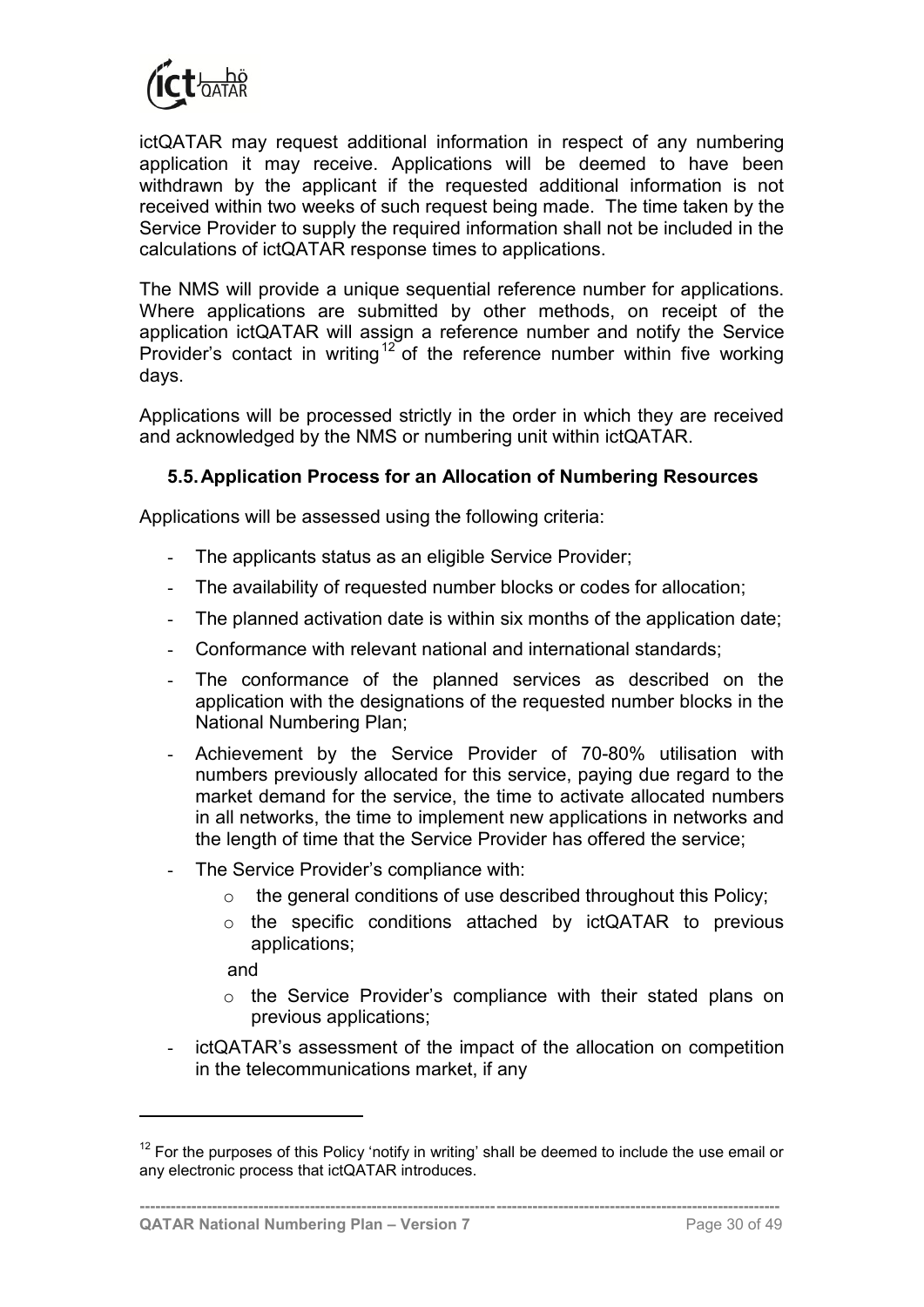

ictQATAR's assessment of the application's merit in the national interest.

Where ictQATAR judges that one of more of these criteria is not achieved they may reject the application. In the case that ictQATAR judges that the application does not align with the designations of the National Numbering Plan they may either consult with the applicant to identify the appropriate number level or, for a new service, consult more widely on any new designation required within the plan. In this eventuality ictQATAR may offer an allocation for a period that shall not exceed six months to permit the new service to be launched, on condition that all numbers in use at the end of the period are changed to the final allocation numbers within two months of the designation decision. Such consultations shall be treated as requests for further information. In all cases, ictQATAR's assessment of conformance with the designations shall be final and conclusive.

IctQATAR shall normally notify the applicant of its allocation decision within 7 working days of receiving the full set of information required (including any fees due from the Service Provider to ictQATAR in relation to the application), including any additional information.

In making applications for numbering resources, Service Providers should be aware that in the interest of transparency and competitive neutrality, ictQATAR will normally allocate the next available number block suitable for the service, on a 'first-come first-served' basis, using the reference number assigned by ictQATAR on receipt of a valid application, as defining the order in which applications were received. ictQATAR reserves the right to change the process outlined here, as circumstances require. Any such changes will be notified to all licensed Service Providers and will be fully transparent.

#### **5.6.Reservation of Numbering Resources**

ictQATAR may, at its sole discretion reserve one or more number blocks in anticipation of future applications from Service Providers.

#### <span id="page-40-0"></span>**5.7.Confidentiality of Service Provider's information**

Information provided in application to ictQATAR will be treated as public unless otherwise specified by the applicant. It is preferred that where industry participants wish to submit confidential information, including information they consider to be commercially sensitive, they should provide confidential and non-confidential versions of their submissions. In these circumstances, the confidential version will need to highlight any such information.

### <span id="page-40-1"></span>**5.8.Withdrawal of Reservations and Allocations**

To manage the National Number Plan in an effective manner ictQATAR shall have the right to withdraw allocations. Such an action will only be undertaken in circumstances that shall be limited to situations where there are instances of: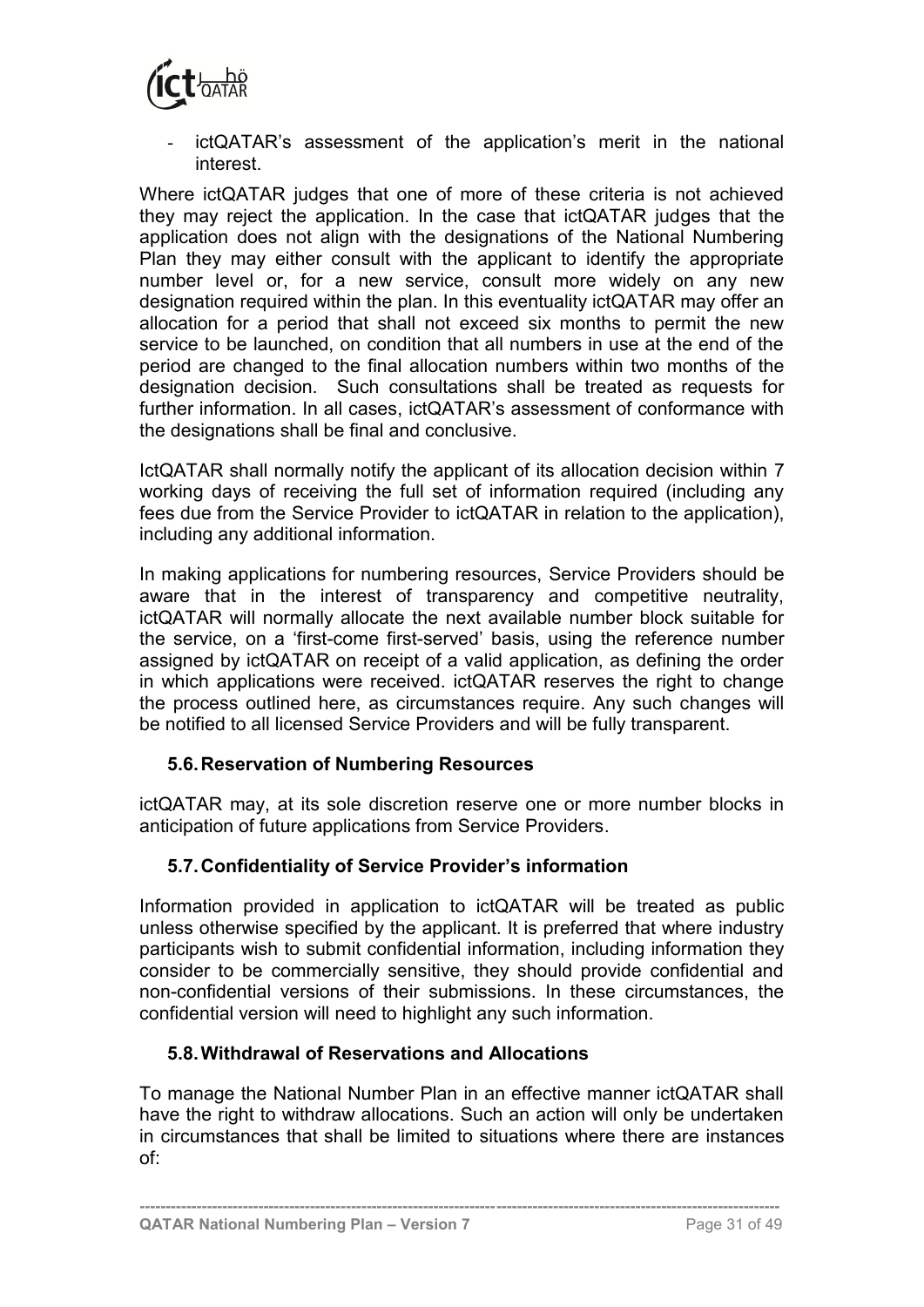

- Serious or repeated failures of a Service Provider to meet one or more of the usage conditions;
- All numbers of an allocated range having become deactivated.
- Sustained insufficient or inappropriate usage of one or more allocated numbers.
- The need for additional numbering capacity elsewhere mandates such withdrawal or International harmonisation mandating such withdrawal;
- Withdrawal being deemed to be in the overall national interest;
- It being necessary as part of a change to the National Numbering Plan.

When ictQATAR considers it necessary to make a withdrawal it shall give three months' notice to all affected Service Providers in writing stating the reasons for the proposed withdrawal. During that period it will discuss any implementation procedures and how customers should be informed with relevant Service Providers. The period from the end of the notice period and the final withdrawal of the number allocations will vary depending on the circumstances, the customer impact and the magnitude of the technical and operational changes required to make the withdrawal.

#### <span id="page-41-0"></span>**5.9.Notification of Number Activation**

ictQATAR shall provide notification in writing  $13$ , to the Service Provider involved, of its decision regarding any application for the allocation of numbers. Where an application is refused a brief summary of the reasons will be provided with the notification. This is provided by electronic notifications when the decision on-line application is taken.

It shall be the responsibility of the recipient of each allocation to negotiate with and to notify all relevant Qatari Service Providers and, where appropriate, overseas authorities or Service Providers of the implementation of these allocations, within time-scales that are acceptable to the holder and to the Service Providers concerned. ictQATAR anticipate that such periods will be stated in Interconnection Agreements between Service Providers and that a maximum activation period will be specified in Service Provider's licences. ictQATAR requires Service Providers notified by the recipient of the allocation to activate the numbers in their network(s) within the terms of the Interconnection Agreement between the Service Providers, and in any case no longer than four weeks after receiving the notification.

Service Providers to whom number allocations have been made shall advise ictQATAR of the contact points in their organisations who are to receive notification of the dates for activation of allocated codes and number blocks. ictQATAR shall maintain a list of such contacts and shall make it available to other licensed Service Providers upon request.

**----------------------------------------------------------------------------------------------------------------------------**

 $13$  For the purposes of this Policy 'notify in writing' shall be deemed to include the use email or any electronic process that ictQATAR introduces.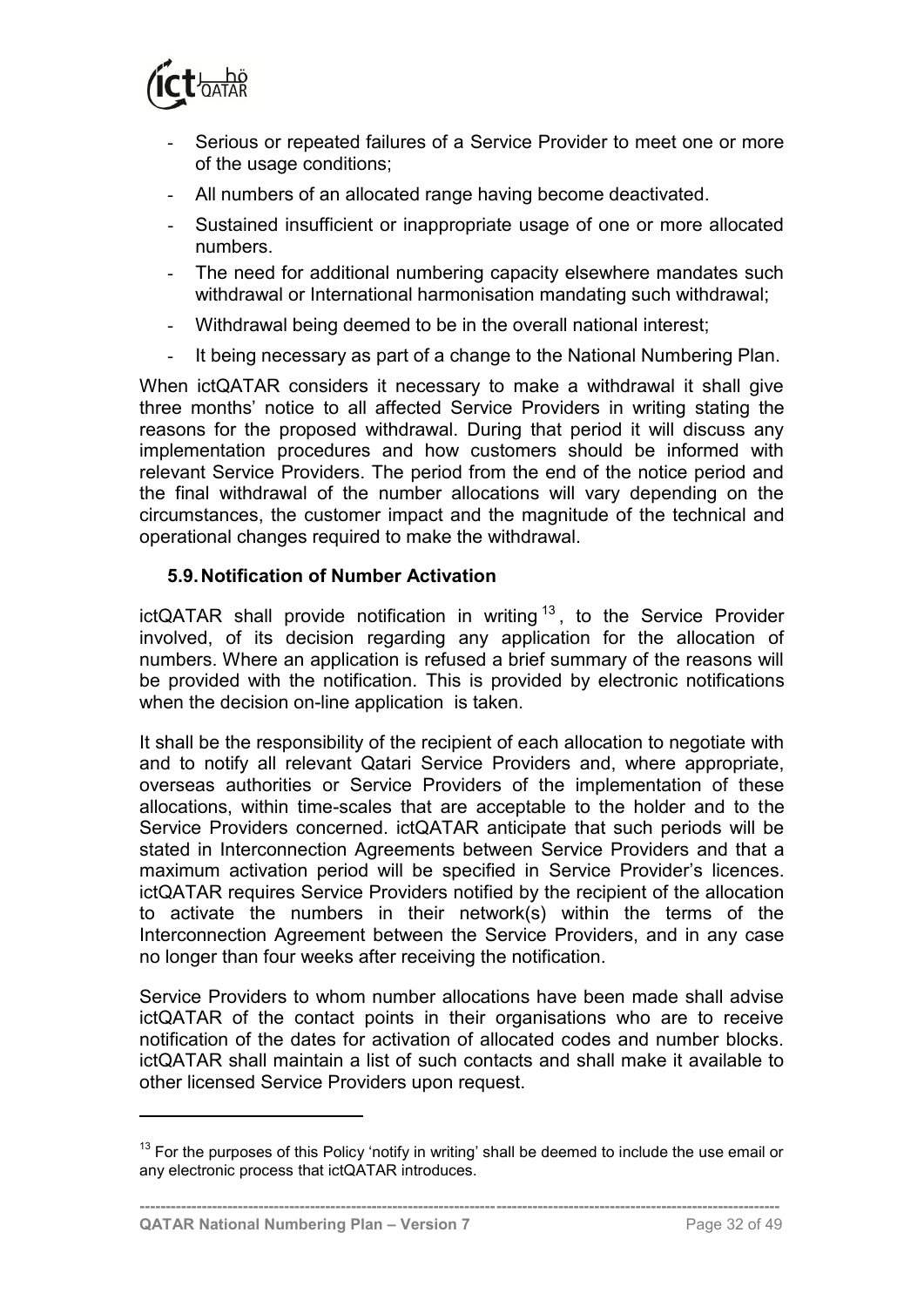

*Note: while ictQATAR will maintain data on allocations and on its web site, this does not relieve Service Providers of their own duty to inform other concerned parties of the status of their allocated numbers.*

### <span id="page-42-0"></span>**5.10. Duration of Allocations**

All allocations will last until the end of the licence period of the Service Provider, and will be automatically extended if the licence is renewed or extended, unless ictQATAR specifies a shorter period when notifying an Service Provider of the allocation, and subject to ictQATAR's rights to withdraw numbers described earlier.

#### <span id="page-42-1"></span>**5.11. Appeals against Allocation and Withdrawal Decisions**

Service Providers that believe a numbering management decision by ictQATAR is unreasonable and counter to the objectives in this Policy, may raise their concerns directly with the head of the numbering unit within ictQATAR.

In the event that the matter is not resolved, the Service Provider should invoke the general ictQATAR complaints procedure existing at the time of the decision.

During the period that the complaint is being considered, the decision of ictQATAR, which is causing the concern, shall stand.

### <span id="page-42-2"></span>**5.12. Regulatory Fees for Managing Numbering Resources**

Service provider must pay an application fee at the time that they make an application for the allocation of numbering resources. Where the application is for a number block other than the next available block then an additional special application fee shall be paid. These fees are non-refundable and ictQATAR will not process an application until the fee(s) had been received.

The value of the application fee is QAR 2,000.

The value of the special application fee is QAR 100,000.

Service providers shall pay a usage fee per number within 30 days of the end of each calendar year for the numbers that they have been able to use during the year. The fee payable shall be a reference value multiplied by a factor dependent on the type of number: For numbers that have been allocated to service providers for only part of a year, a pro rata fee shall apply.

**----------------------------------------------------------------------------------------------------------------------------**

The value of the reference value is QAR 1.

The number type multipliers are: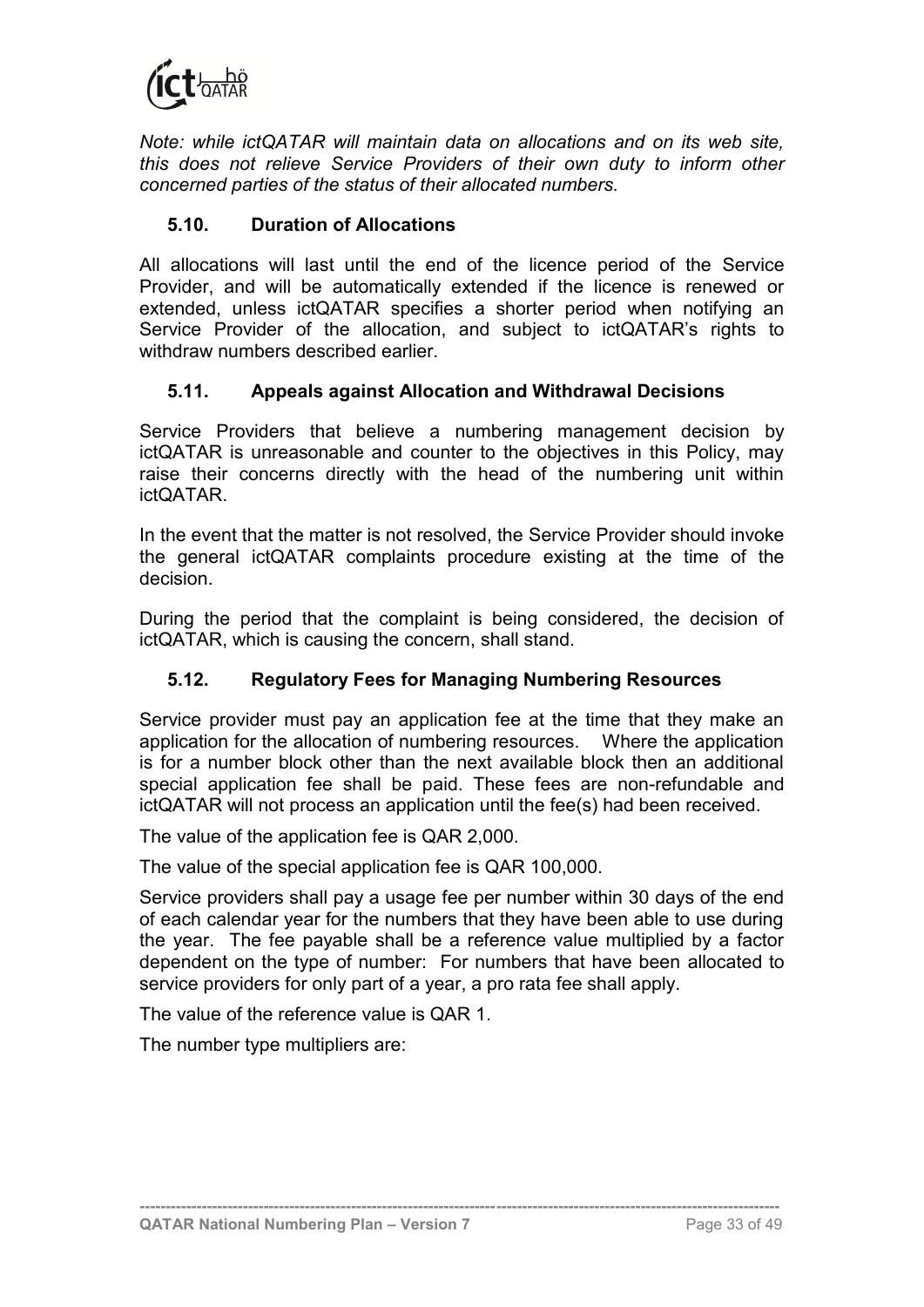

| <b>Number Types</b>                                                                                                                                            | <b>Multiplier</b> |
|----------------------------------------------------------------------------------------------------------------------------------------------------------------|-------------------|
| 3-digit short codes used for Public Service and Emergency<br><b>Services</b>                                                                                   | <b>Nil</b>        |
| 3-digit short codes used for Service Provider services                                                                                                         | 100,000           |
| 4-digit short codes                                                                                                                                            | 10,000            |
| 5-digit short codes                                                                                                                                            | 1,000             |
| Geographic / Fixed-Line, Mobile, Paging services                                                                                                               | 1                 |
| Freefone, Premium Rate, Valued Added SMS Codes and 10<br>Audiotext (and other 'special services', e.g. Shared Revenue,<br>as they are introduced within Qatar) |                   |

Changes to the value of the application fee, special application fee reference value and the multipliers will be published as a separate Decision and this National Numbering Plan will not be reissued. ictQATAR will not review the value of the reference value or the multipliers at less than 24 month intervals.

ictQATAR may withdraw some or all numbers allocated to a service provider if they do not pay the usage fee in full within 30 days at the end of each calendar year.

### <span id="page-43-0"></span>**5.13. Audit of the Use of Numbering Resources**

It is necessary that Service Providers assist ictQATAR in carrying out its regulatory functions by providing information relating to their services and networks, on an on-going basis.

This information will be provided by recipients of allocations within four weeks following a request from ictQATAR, or otherwise when significant changes occur in the services or networks. ictQATAR may also request such information to verify compliance with conditions attached to rights of use for numbers. The format and content of presentation, which may be amended from time to time, will be specified by ictQATAR.

ictQATAR requires a report on the utilisation of allocated number blocks.. The format of this report is provided in [Annex D.](#page-58-0)

Normally ictQATAR will not request more detailed audit information more frequently than annually and it will limit its requests to those aspects of the National Number Plan that are of concern to ictQATAR in some way.

In particular, Service Providers shall provide the following information to ictQATAR upon request, as appropriate to their network(s) and/or service(s):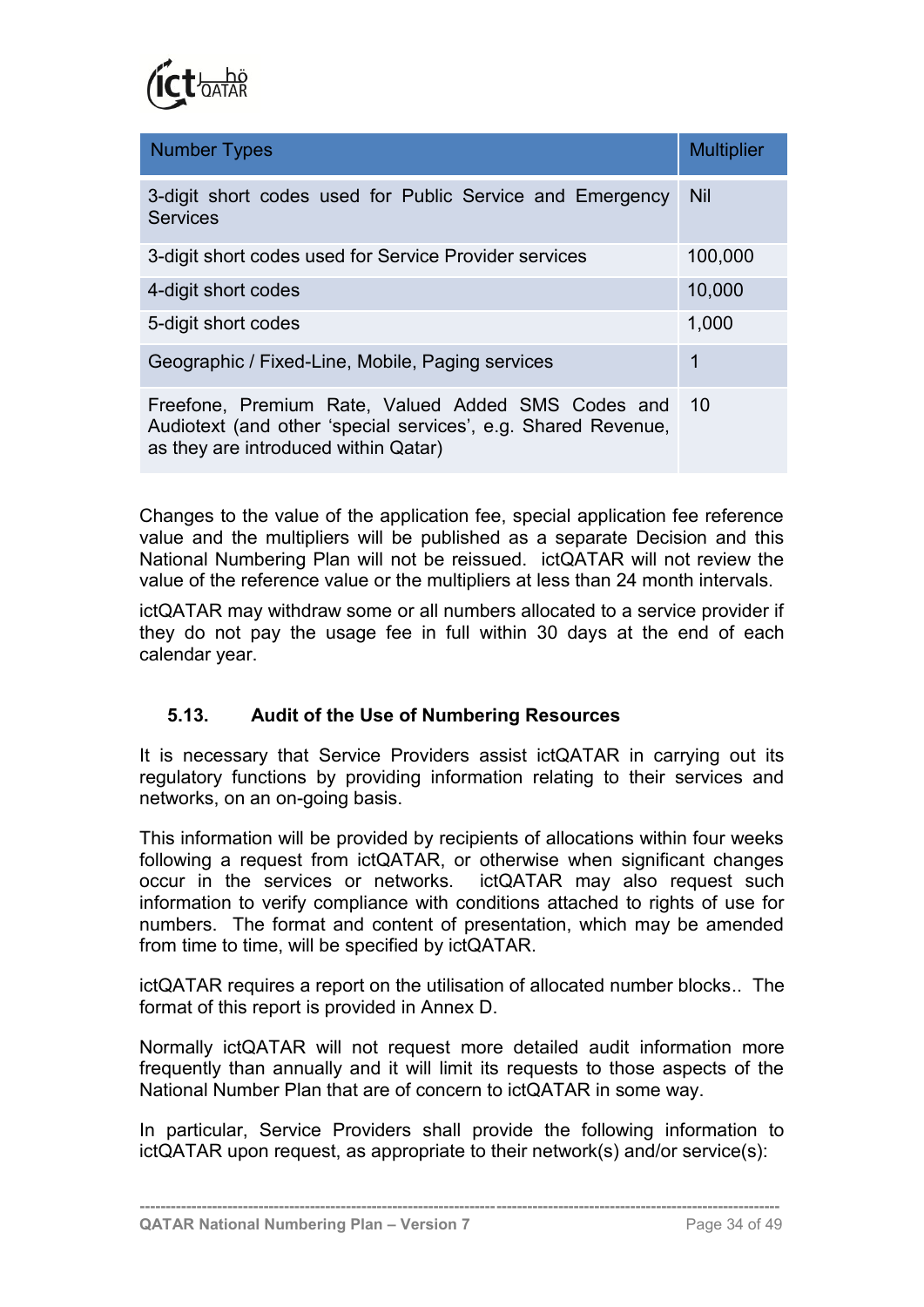

- i) numbers of connected customers, for each category defined by ictQATAR in the audit request;
- ii) total of unused and available numbers for each such category, including capacity designated for or assigned to a customer but not yet in service;
- iii) numbers or internal use (e.g. as service numbers or test numbers);
- iv) identification of any 'quarantined' numbers, with comments where relevant;
- v) planned utilisation figures for the next 12 months;
- vi) the total quantity of numbers ported-in and the total quantity of numbers ported-out;
- vii) 3 year forward projections of the numbering resource required.

This information shall be presented as an up to date 'snapshot' of the network or service (i.e. all information from the various Service Providers is to be broadly synchronised in time).

ictQATAR will respect the commercially sensitive nature of this information in accordance with its commercial sensitivity, while it remains in a form where the data and/or its source may be identifiable, unless the audit request expressly specifies that it will be published.

The information collected may be published (normally in summary format) after aggregation with similar and/or related data from other sources, depending on the purposes of the audit.

#### <span id="page-44-0"></span>**5.14. Usage of Numbers for ENUM Purposes**

The ENUM protocol described in IETF RFC 2916bis (and similar IP / telephony converge directory protocols) relies on the use of E.164 numbers that are part of the National Numbering Plan for its operation. ictQATAR considers that the user specific part of the Internet domain name that issues from the ENUM algorithm is simply a manipulation of the corresponding E.164 telephone number.

In recognition of the international uncertainty surrounding the implementation and deployment of services utilising the ENUM protocol, ictQATAR will monitor international developments and implement an appropriate policy for Qatar, once service demand has been identified.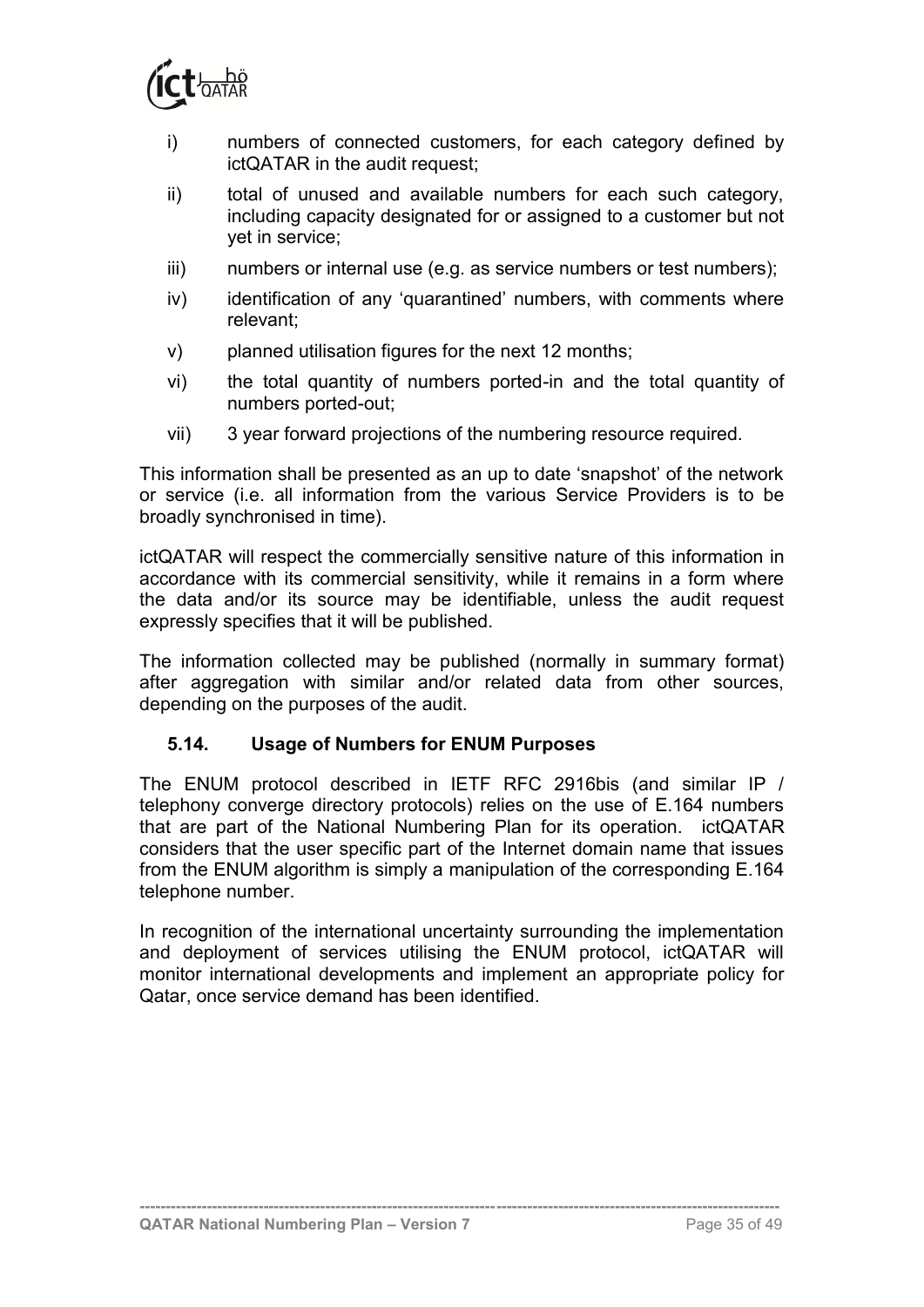

## <span id="page-45-0"></span>**6. Number Portability**

Any and all Number Portability Policy Statement(s) or Order(s) published by ictQATAR shall form part of this National Numbering Plan in accordance with Article (68) of Telecommunications By-law No. (1) of 2009.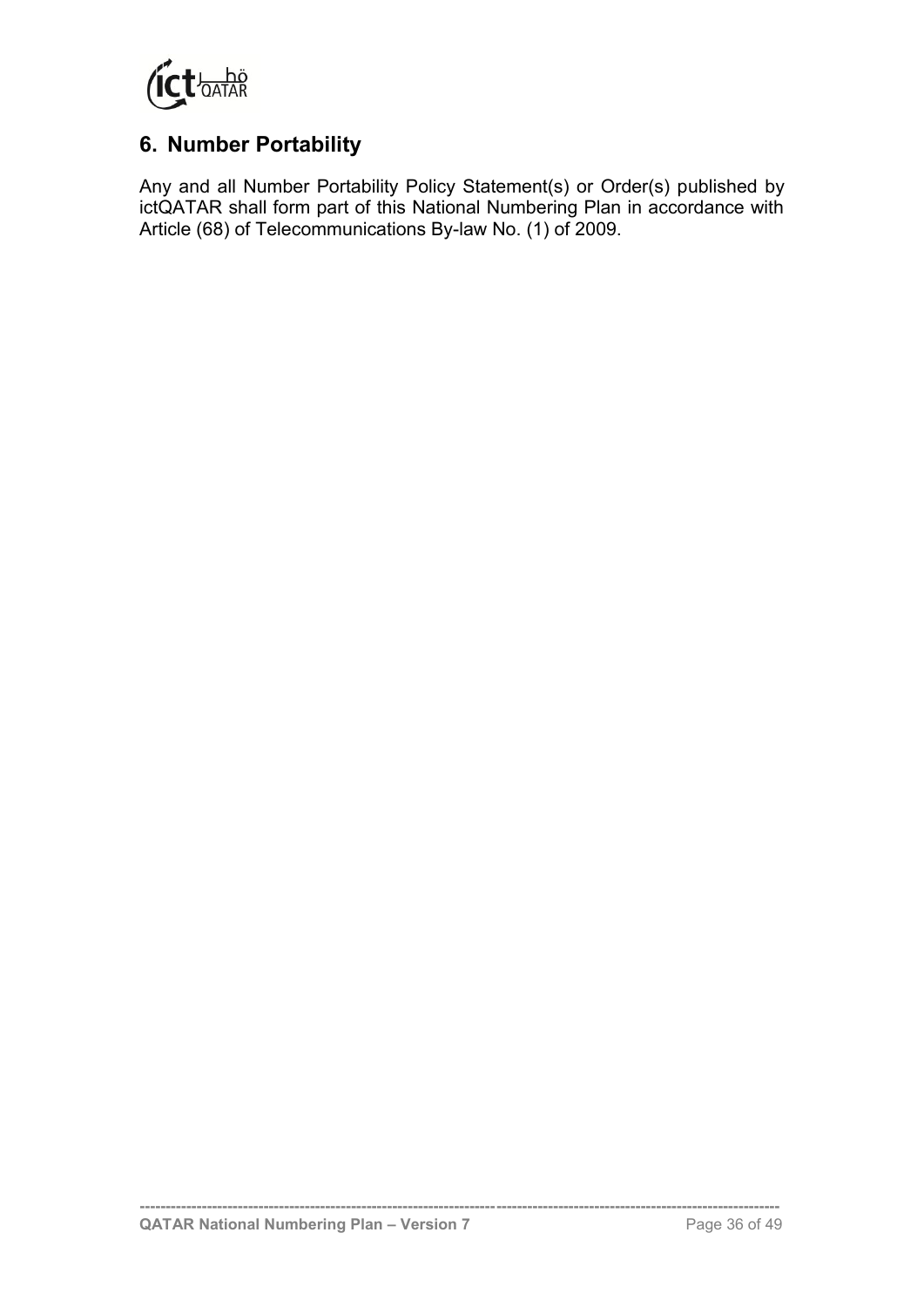

## <span id="page-46-0"></span>**7. Revision of the National Numbering Plan Policy**

Reviews of this Policy will be undertaken from time to time as appropriate. The intention is for reviews to occur not more frequently than at 12-monthly intervals. ictQATAR will allow a reasonable period, normally being not less than 28 days, for interested parties to make representations during the review process.

ictQATAR may from time to time amend or withdraw a condition or application process already published or publish additional conditions within the scope of or outside a formal review, as appropriate. This will usually occur after consultation with interested parties. ictQATAR shall give reasonable notice, typically being three months but in any case not less than one month, to Service Providers to comply with any such amendment or withdrawal of a condition.

Requests to undertake a review or amend this Policy may be submitted at any time by any licensed Service Provider, user or other interested party, and these requests shall be considered by ictQATAR.

In deciding on any change to this Policy, ictQATAR shall have regard, as appropriate, to:

- i) the Guiding Principles of this Policy;
- ii) the provisions of relevant general and specific conditions of use on allocated numbers;
- iii) the views of the applicant and other interested parties;
- iv) International developments, including Standards; any other matters that ictQATAR regards as relevant.

As experience grows within Qatar on the implementation of this Policy, it is ictQATAR's intention to establish a forum of Service Providers (the national Numbering Committee) and other interested parties to identify and consider issues arising from the implementation of this Policy. Such a forum will permit ictQATAR to understand issues and potential solutions in advance of formal reviews of this Policy.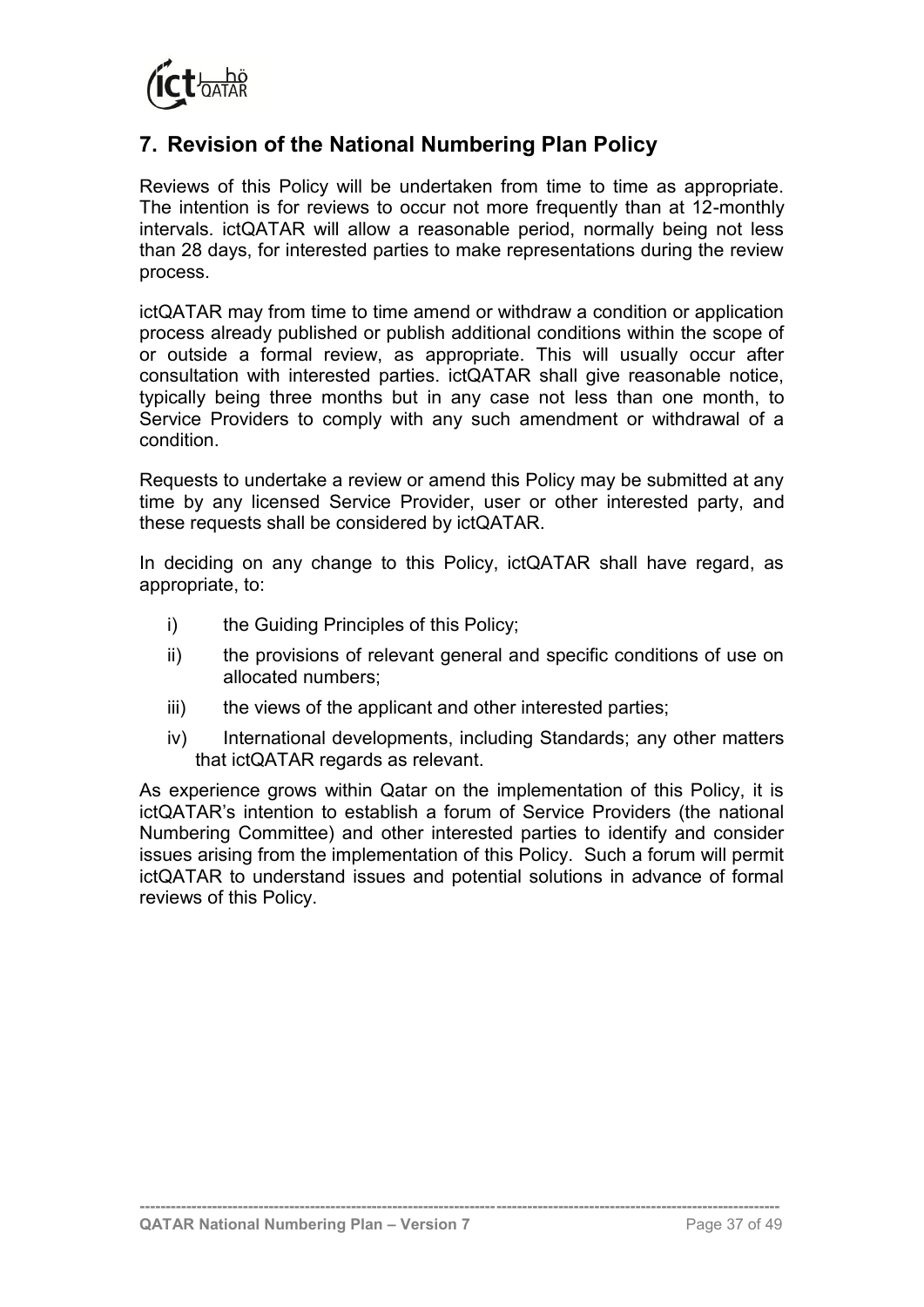

# <span id="page-47-0"></span>**ANNEX A. DEFINITION OF TERMS**

| <b>Allocated number</b>    | A number block that has been requested by a Service Provider        |  |
|----------------------------|---------------------------------------------------------------------|--|
| block                      | and the rights to use have been allocated to them by ictQATAR       |  |
|                            |                                                                     |  |
| <b>Assigned Number(s)</b>  | Number(s) that a Service Provider has identified in their           |  |
|                            | allocated number blocks for use by a named customer and in          |  |
|                            | service with that customer.                                         |  |
|                            |                                                                     |  |
| <b>E.164 Short Codes</b>   | Short Codes used by a switching network to route a call or          |  |
|                            | translated by a switching network to a destination number that is   |  |
|                            | used to route the call                                              |  |
|                            |                                                                     |  |
| <b>End-User</b>            | The person initiating or receiving a call                           |  |
| <b>Escape Digits</b>       | Digits inserted at the beginning of a call to indicate to the       |  |
|                            | network that the following digits are to be interpreted in a        |  |
|                            | particular manner. Escape digits do not form part of the            |  |
|                            | subscriber's number.                                                |  |
|                            |                                                                     |  |
| <b>Freefone</b>            | A service that all calling customers within Qatar can use without   |  |
|                            | being charged for the call, sometimes known as toll free calls      |  |
|                            |                                                                     |  |
| <b>International Rules</b> | any rules, instructions, orders, regulations, recommendations,      |  |
|                            | guidelines, provisions, specifications, terminologies, definitions  |  |
|                            | or agreements ratified by the State of Qatar.                       |  |
|                            |                                                                     |  |
|                            |                                                                     |  |
| <b>International</b>       | A signalling point code with a unique 14-bit format used at the     |  |
| <b>Signalling Point</b>    | international level for signalling message routing and              |  |
| Codes (ISPC)               | identification of signalling points involved. The ISPC is used in   |  |
|                            | signalling messages containing the Network Indicator NI=00          |  |
| Large customers            | Customers of a licensed Service Provider that runs a private        |  |
|                            | network connected to the Service Provider's network using           |  |
|                            | numbering resource from the National Numbering Plan or that         |  |
|                            | has more than 1,000 numbers assigned by the Service Provider        |  |
|                            | from the National Numbering Plan.                                   |  |
| <b>Number</b>              | Means a string of decimal digits that identifies termination points |  |
|                            | in the telecommunications network and includes the information      |  |
|                            | necessary to route telecommunications to a termination point.       |  |
|                            |                                                                     |  |
| <b>Number Portability</b>  | Subscribers retain their number when they change their Service      |  |
|                            | Provider.                                                           |  |
| 'off-net'                  | Calls which terminate on a network other than the network           |  |
|                            | where they originate.                                               |  |
| 'on-net' calls             | Calls which originate and terminate on the same network             |  |
|                            |                                                                     |  |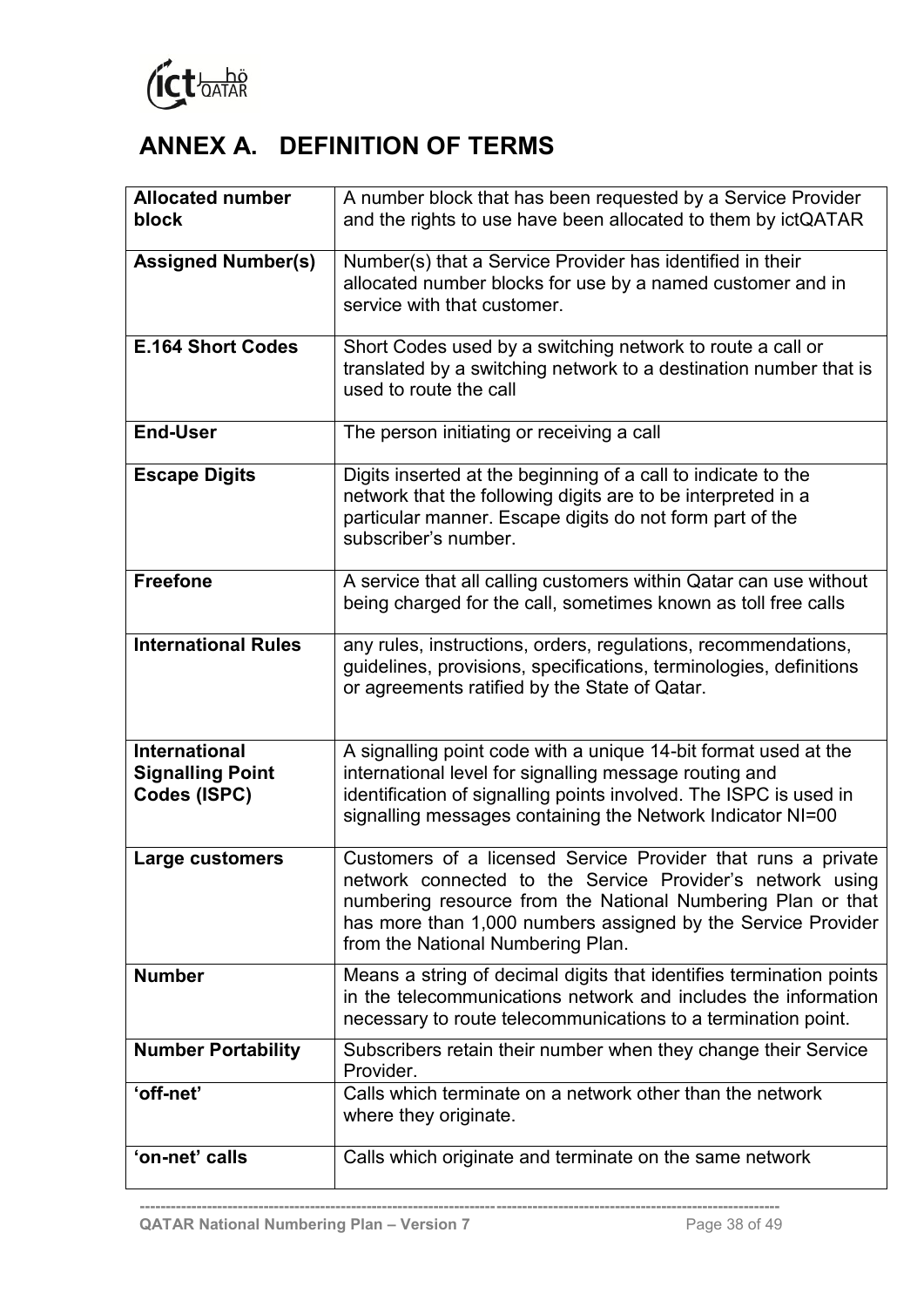

| <b>Originating network</b>            | The telecommunications network that provides service to a<br>subscriber who is placing a call or first handling an incoming<br>international call within Qatar.                                                                                                                                                   |
|---------------------------------------|-------------------------------------------------------------------------------------------------------------------------------------------------------------------------------------------------------------------------------------------------------------------------------------------------------------------|
| <b>Prefix</b>                         | An indicator consisting of one or more digits that allows the<br>selection of different types of number formats or networks. The<br>prefix is only dialled by the customer when they specifically wish<br>to make a selection and is in addition to the normal telephone<br>number.                               |
| Quarantined                           | A number that has been withdrawn from use by a subscriber, for<br>what ever reason, and that has been identified as not to be re-<br>used for a maximum period of six months to avoid nuisance calls<br>to a new subscriber by customers erroneously seeking to use<br>the number to contact previous subscriber. |
|                                       | For the avoidance of doubt the quarantine period starts at the<br>end of any 'recharge', 'grace' and 'suspension' periods, which<br>may not exceed 10 months in total.                                                                                                                                            |
| <b>Reserved Number(s)</b>             | Numbers set aside by a ictQATAR in anticipation of a future<br>allocation request by a Service.                                                                                                                                                                                                                   |
| <b>Routing Codes</b>                  | Digits that are added by the network to the number dialled by the<br>end-user that has routing significance to the network. These<br>digits cannot be dialled by the end-user and the call is deemed<br>to be to an invalid if they are dialled.                                                                  |
| <b>Service Provider</b>               | a person that is licensed to provide one or more<br>telecommunications services to the public or licensed to own,<br>establish or operate a telecommunications network to provide<br>telecommunications services to the public.                                                                                   |
| <b>Shared Cost</b>                    | A service where the calling and called customer's each pay a<br>portion of the call costs to the Service Provider(s)                                                                                                                                                                                              |
| <b>Shared Revenue</b>                 | A service where the called customer and the Service Provider(s)<br>share the revenue received from the called customer for the call                                                                                                                                                                               |
| <b>Signalling Point</b>               | A node in a signalling network that originates and receives<br>signalling messages, or transfers signalling messages from one<br>signalling link to another, or both.                                                                                                                                             |
| <b>Signalling Point Code</b><br>(SPC) | A code used to identify a signalling point and processed within<br>the Message Transfer Part (MTP) of each signalling point and<br>within users of the MTP.                                                                                                                                                       |
| <b>Signalling Relation</b>            | An association between two signalling points that allows the<br>exchange of Signalling System No. 7 messages.                                                                                                                                                                                                     |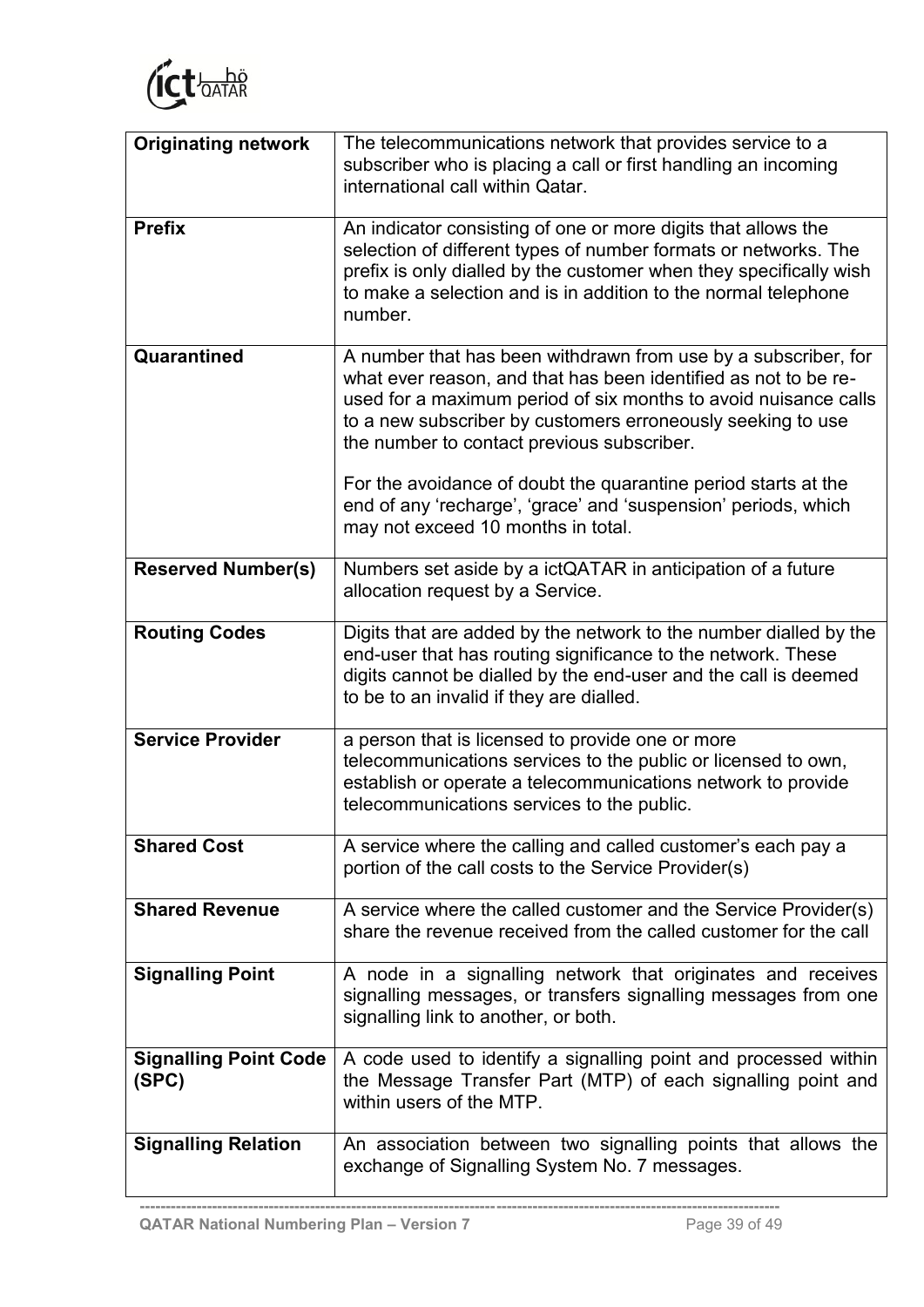

| <b>SMS Short Codes</b>                      | Codes used as an address within a SMS message                                                                                                                                                                                                                                        |  |
|---------------------------------------------|--------------------------------------------------------------------------------------------------------------------------------------------------------------------------------------------------------------------------------------------------------------------------------------|--|
| <b>Special Services</b>                     | Services where the called subscriber pays part of the cost of the<br>call (e.g. FreeFone and Shared Cost calls) or the calling<br>subscribers pays an additional amount for the call to include a<br>payment for the service accessed (e.g. Shared revenue or<br>Premium rate calls. |  |
| <b>Subscriber</b>                           | Individuals and corporate bodies that are end-users of<br>telecommunications services who have a contract with a Service<br>Provider for the supply of Telecommunication Services,<br>irrespective of whether a fee is payable for the supply of the<br>services.                    |  |
| <b>Supreme Council</b><br>(ictQATAR)        | The Supreme Council for Information and Communications<br>Technology responsible for the regulation of the Information<br>Technology and the Telecommunications Sectors.                                                                                                             |  |
| <b>Telecommunication</b><br><b>Services</b> | Mean any form of transmission, emission or reception of signs,<br>signals, writing, text, images, sounds or other intelligence<br>provided by means of a telecommunications network to a third<br>party including but not limited to the following:                                  |  |
|                                             | 1. wired and wireless cable and radio telecommunications;                                                                                                                                                                                                                            |  |
|                                             | 2. voice, music and other sounds;                                                                                                                                                                                                                                                    |  |
|                                             | 3. visual images;                                                                                                                                                                                                                                                                    |  |
|                                             | 4. signals used in transmission other than the production and<br>broadcasting of programs;                                                                                                                                                                                           |  |
|                                             | 5. signals used to operate or control any machinery or<br>apparatus;                                                                                                                                                                                                                 |  |
|                                             | 6. the installation, maintenance, adjustment, repair, replacement<br>moving, or removal of apparatus which is or will be connected to<br>a Public Telecommunication Network;                                                                                                         |  |
|                                             | 7. the installation, maintenance and operation of networks for<br>telegraph, telephone, telex, leased circuits, domestic and<br>international data networks, internet and wireless transmission;                                                                                     |  |
|                                             | 8. any other Telecommunications Services approved by<br>ictQATAR.                                                                                                                                                                                                                    |  |
|                                             | but do not include any services relating to the content of Radio<br>and Television programmes.                                                                                                                                                                                       |  |
| <b>Terminating network</b>                  | The telecommunications network that provides service to the<br>subscriber who is receiving a call.                                                                                                                                                                                   |  |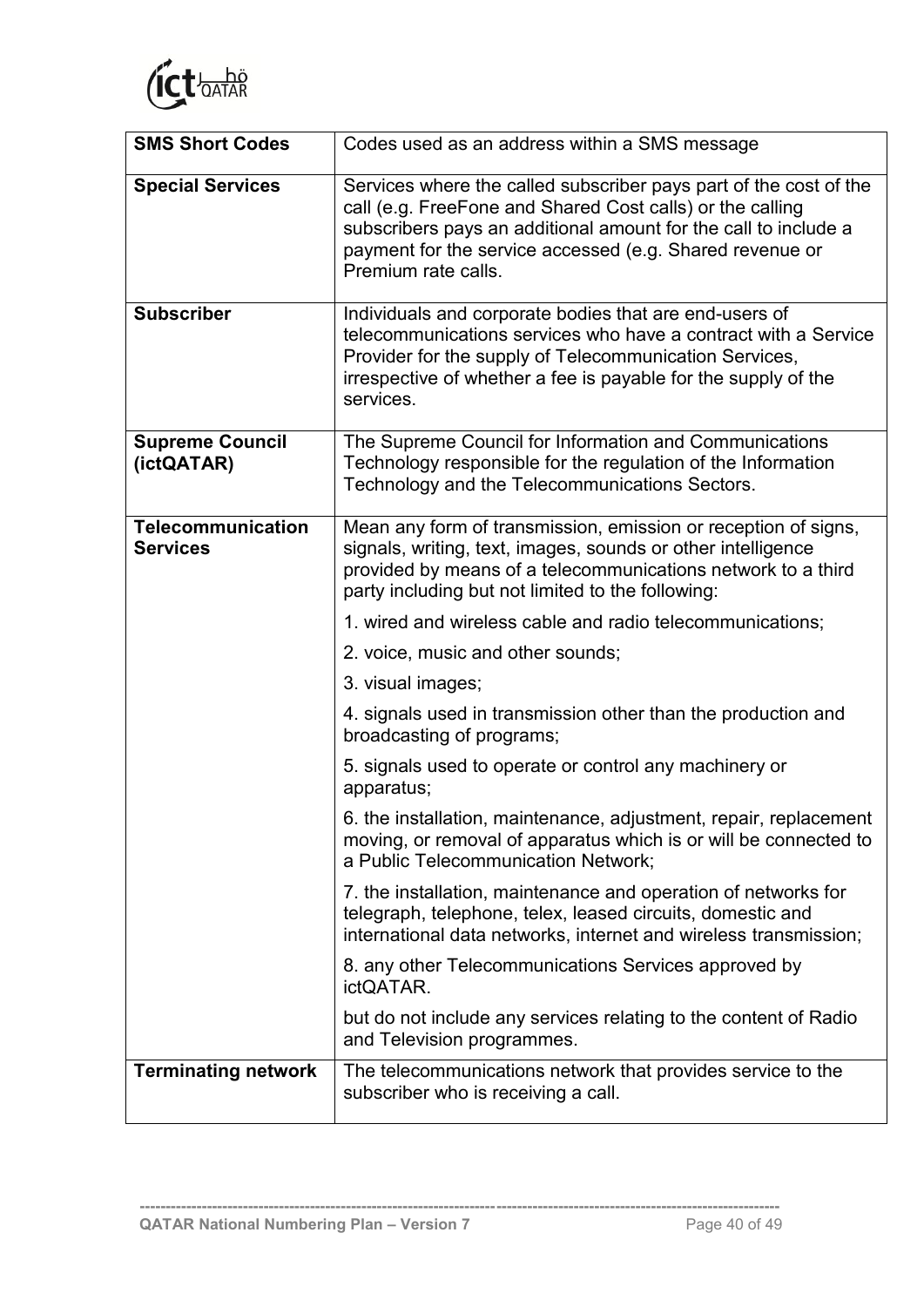

| <b>Third Party Service</b><br><b>Provider</b>      | A party providing content or some other values added service,<br>that may or may not be a Licensed Telecommunications<br><b>Operators within Qatar</b>                    |  |  |
|----------------------------------------------------|---------------------------------------------------------------------------------------------------------------------------------------------------------------------------|--|--|
| <b>Utilisation</b>                                 | The proportion of a numbering resource assigned to customers<br>expressed as a percentage of the numbering resource allocated<br>to a Service Provider.                   |  |  |
|                                                    | % utilisation = (Total Assigned Numbers in Block / Block Size) *<br>100                                                                                                   |  |  |
|                                                    | % ETR Numbers in block = ((Available ETR numbers +<br>Assigned active ETR numbers) / Block Size) * 100                                                                    |  |  |
|                                                    | Where:                                                                                                                                                                    |  |  |
|                                                    | Total Assigned Numbers = Assigned Active Numbers + assigned<br>Quarantine Numbers + Assigned Active ETR<br><b>Numbers</b>                                                 |  |  |
|                                                    | Assigned Active Numbers = Numbers in use by subscribers +<br>Numbers ported to another Service Provider +<br>Numbers in Quarantine + Numbers used for<br>roaming service. |  |  |
|                                                    | Easy to Remember Numbers are those numbers deemed to be<br>easy for a calling customer to remember                                                                        |  |  |
| <b>Virtual PBXs and</b><br><b>Private Networks</b> | The provision of PBX and Private Network or similar functionality<br>to a customer through software products on a network owned<br>and managed by a Service Provider.     |  |  |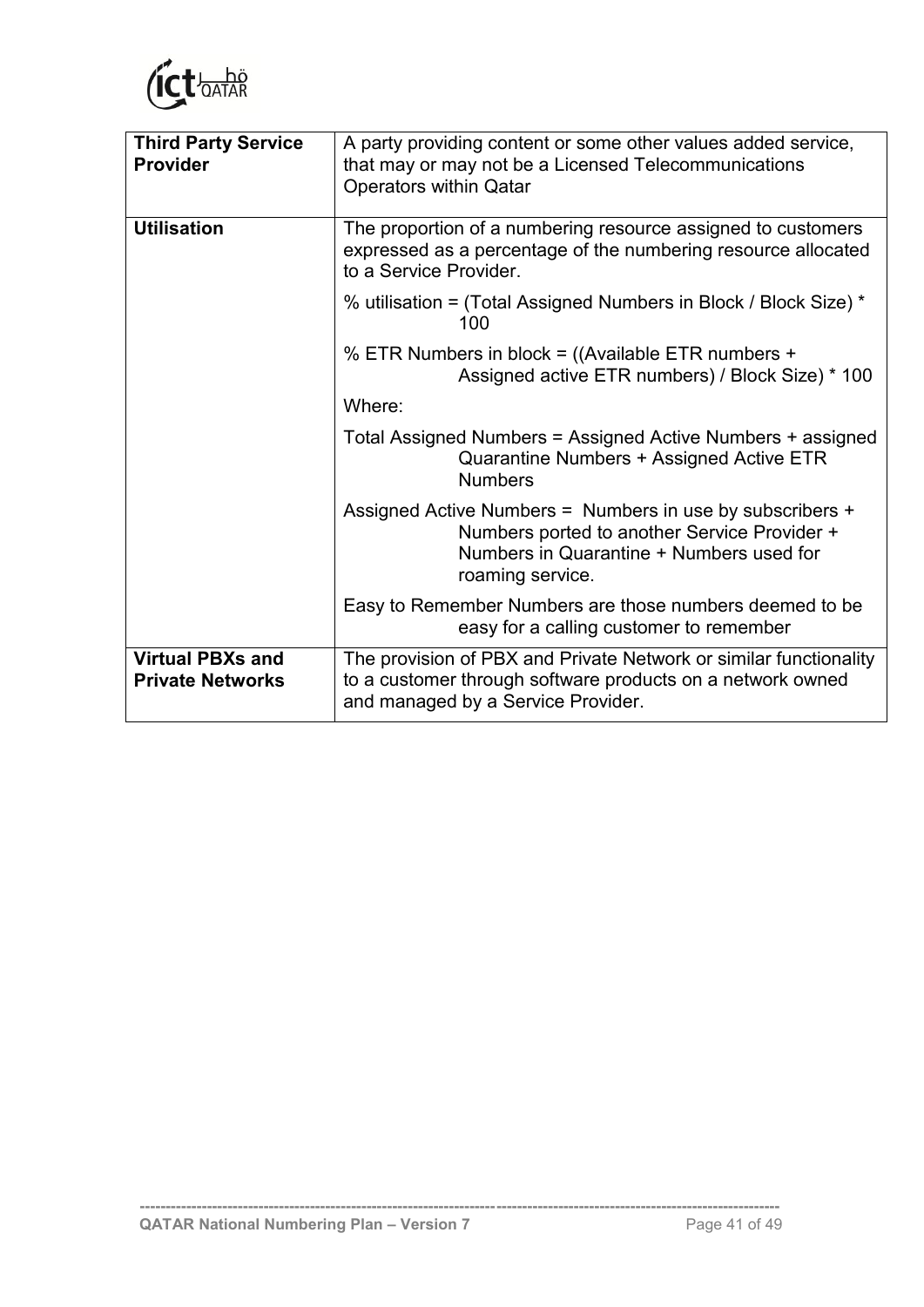

## <span id="page-51-0"></span>**Annex B. Qatar National Numbering Plan Matrix**

| Level                   | 2nd Digit                               |                |                 |                        |                         |                         |                 |                         |                |                        |
|-------------------------|-----------------------------------------|----------------|-----------------|------------------------|-------------------------|-------------------------|-----------------|-------------------------|----------------|------------------------|
|                         | $\mathbf 0$                             | $\mathbf 1$    | $\overline{2}$  | $\overline{3}$         | $\overline{\mathbf{4}}$ | 5                       | $6\phantom{1}6$ | $\overline{7}$          | 8              | $\boldsymbol{9}$       |
| $\mathbf 0$             | <b>Escape code</b><br><b>Intl Calls</b> | P              | $\overline{P}$  | $\overline{P}$         | $\overline{P}$          | $\overline{P}$          | P               | P                       | P              | P                      |
| $\overline{1}$          | $\overline{sc}$                         | <b>SC</b>      | $\overline{SC}$ | $\overline{\text{sc}}$ | $\overline{SC}$         | $\overline{SC}$         | <b>SC</b>       | $\overline{\text{sc}}$  | <b>SC</b>      | $\overline{\text{sc}}$ |
| $\overline{2}$          | $\overline{SC}$                         | Paging         | Paging          | <b>MOI</b>             | $\overline{P}$          | $\overline{P}$          | $\overline{P}$  | $\overline{P}$          | P              | P                      |
| $\overline{3}$          | $\overline{M}$                          | <b>PM</b>      | <b>PM</b>       | M                      | <b>PM</b>               | <b>PM</b>               | <b>PM</b>       | <b>PM</b>               | <b>PM</b>      | <b>PM</b>              |
| $\overline{\mathbf{4}}$ | F                                       | PF             | PF              | PF                     | $\overline{F}$          | $\overline{PF}$         | PF              | $\overline{PF}$         | PF             | PF                     |
| $\overline{\mathbf{5}}$ | M                                       | <b>PM</b>      | PM              | <b>PM</b>              | <b>PM</b>               | M                       | PM              | <b>PM</b>               | PM             | <b>PM</b>              |
| $6\phantom{a}$          | PM                                      | <b>PM</b>      | <b>PM</b>       | PM                     | <b>PM</b>               | <b>PM</b>               | M               | <b>PM</b>               | <b>PM</b>      | <b>PM</b>              |
| $\overline{7}$          | $\overline{M}$                          | <b>PM</b>      | <b>PM</b>       | <b>PM</b>              | M                       | <b>PM</b>               | <b>PM</b>       | M                       | <b>PM</b>      | <b>PM</b>              |
| 8                       | $\overline{FF}$                         | P              | $\overline{P}$  | $\overline{P}$         | $\overline{P}$          | $\overline{P}$          | $\overline{P}$  | $\overline{P}$          | P              | P                      |
| $\overline{9}$          | <b>PRS</b>                              | $\overline{P}$ | <b>SMS SC</b>   | $\overline{P}$         | $\overline{P}$          | $\overline{\mathsf{P}}$ | $\overline{P}$  | <b>SMS</b><br><b>SC</b> | $\overline{P}$ | E                      |

P----protected for future

- PM--protected for future growth in mobile services
- PF -- protected for future growth in fixed-line services
- F----Fixed line
- FF------FreeFone
- M----Mobile service
- MOI----Ministry of Interior
- SC-----Short code
- PRS----Premium rate Service
- SMS SC ---- SMS short code
- E------ Emergency Service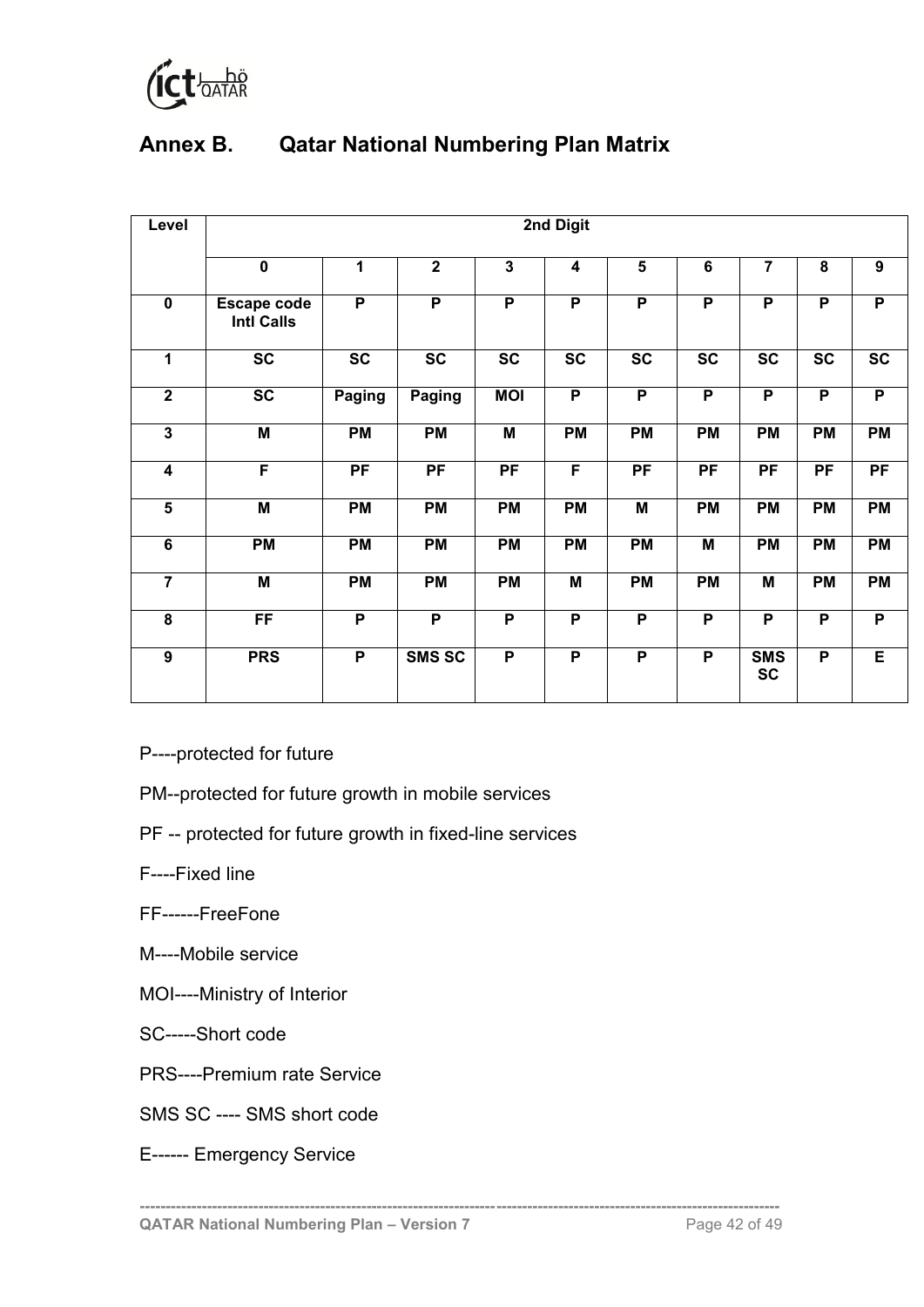

## <span id="page-52-0"></span>**Annex C. Application Forms**

**All the application forms listed in Annex C are automated using the Numbering Management System (NMS) which currently is used for the management of all numbering resources.**

#### **APPLICATION FORM FOR FIXED LINE & MOBILE SERVICE NUMBERING PLAN [NP]**

| <b>Company Profile</b> |          |  |  |
|------------------------|----------|--|--|
| <b>Name</b>            |          |  |  |
| <b>Postal Ad-</b>      |          |  |  |
| dress                  |          |  |  |
| <b>Phone</b>           |          |  |  |
| Fax                    |          |  |  |
| <b>Email</b>           | Web site |  |  |
|                        |          |  |  |

#### **Contact Person**

| <b>Name</b>  | <b>Designation</b> |
|--------------|--------------------|
| Phone        | <b>Mobile</b>      |
| Fax          |                    |
| <b>Email</b> |                    |

#### **Information for Numbering Plan**

| <b>Service [Select one]</b>                           |                   | <b>Fixed line</b>          |           | <b>Mobile</b>                    |                                                   |
|-------------------------------------------------------|-------------------|----------------------------|-----------|----------------------------------|---------------------------------------------------|
| <b>Usage</b>                                          | <b>Allocation</b> |                            |           |                                  |                                                   |
| Fill this part for [Allocation only]                  |                   |                            |           |                                  |                                                   |
| <b>Exchange</b><br><b>Exchange/MSC</b><br><b>Area</b> |                   | <b>Complete address of</b> |           | <sup>14</sup> Number Block Size  | Anticipated<br><b>Number activa-</b><br>tion date |
|                                                       |                   |                            |           | $\Box$ 1k $\Box$ 10k $\Box$ 100k | Day/Month/Year                                    |
|                                                       |                   |                            |           | $\Box$ 1k $\Box$ 10k $\Box$ 100k | Day/Month/Year                                    |
|                                                       |                   |                            | $\Box$ 1k | $\Box$ 10k $\Box$ 100k           | Day/Month/Year                                    |

**Declaration: I certify my conformance to the telecommunications laws, regulations and policies of Qatar and that the information provided in this application is true, complete and correct.**

**----------------------------------------------------------------------------------------------------------------------------**

 $14$  K=000, 100k is for mobile only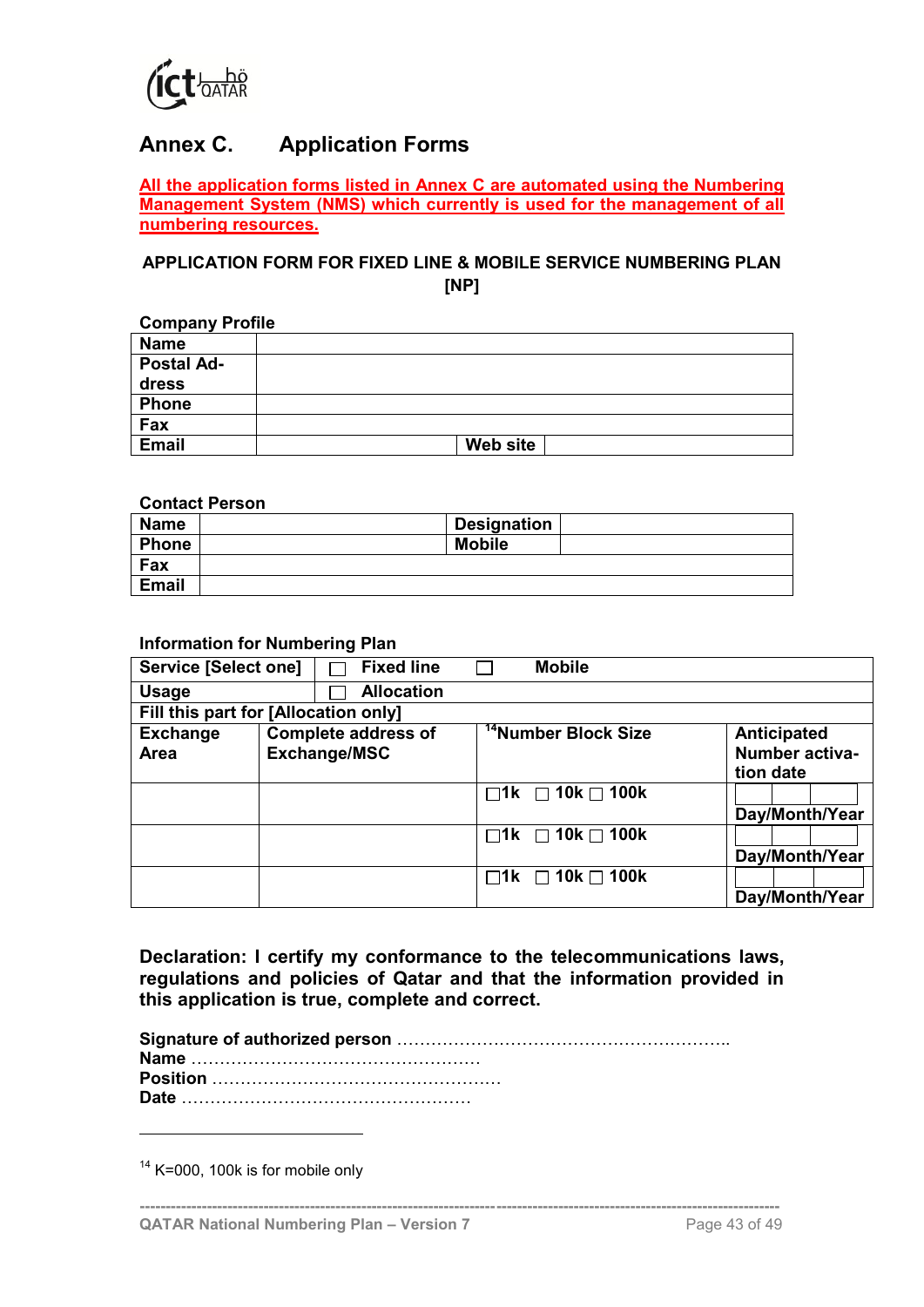

## **Application form for Toll free and PRS number**

| <b>Company Profile</b> |      |  |
|------------------------|------|--|
| <b>Name</b>            |      |  |
| <b>Postal</b>          |      |  |
| <b>Address</b>         |      |  |
| <b>Phone</b>           |      |  |
| Fax                    |      |  |
| <b>Email</b>           | Web  |  |
|                        | site |  |

#### **Contact Person**

| <b>Name</b>  | <b>Designation</b> |  |
|--------------|--------------------|--|
| <b>Phone</b> | <b>Mobile</b>      |  |
| Fax          |                    |  |
| <b>Email</b> |                    |  |

### **Allocation of SCN**

| Usage [select one]              | <b>Toll free service</b><br><b>PRS</b> service               |             |
|---------------------------------|--------------------------------------------------------------|-------------|
| <sup>15</sup> Block Size        | 10<br>$\Box$ × 10s please mention Quantity-------            |             |
| <b>Service</b><br>accessibility | FLed Line<br><b>Mobile</b><br><b>Mobile &amp; fixed line</b> | <b>Both</b> |

**Declaration: I certify my conformance to the telecommunications laws, regulations and policies of Qatar and that the information provided in this application is true, complete and correct.**

<sup>15</sup> Block size is not more than 100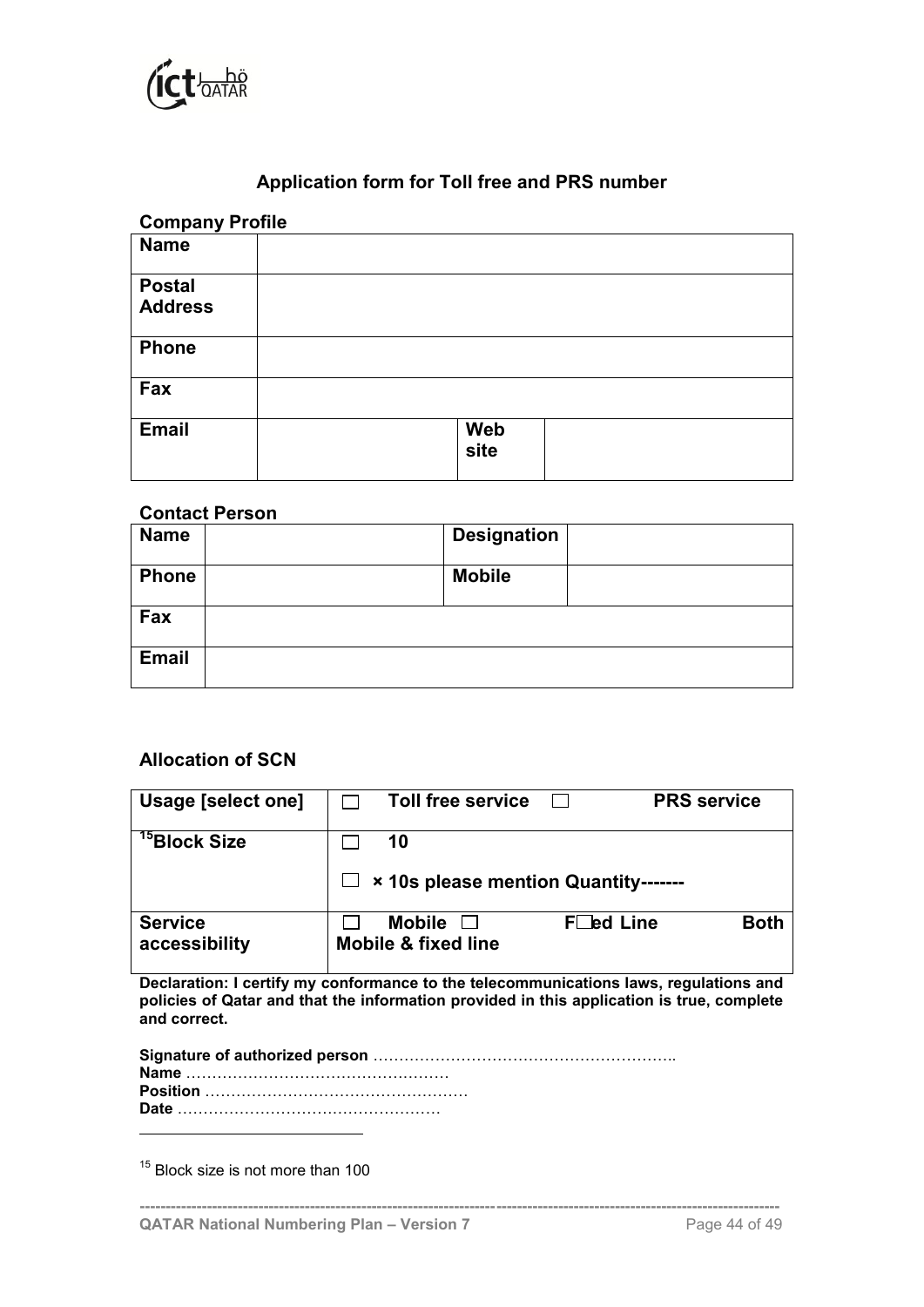

#### **Application form for Short Code Number [SCN]**

| <b>Company Profile</b> |          |
|------------------------|----------|
| <b>Name</b>            |          |
| <b>Postal Ad-</b>      |          |
| dress                  |          |
| <b>Phone</b>           |          |
| Fax                    |          |
| <b>Email</b>           | Web site |

#### **Contact Person**

| <b>Name</b>  | <b>Designation</b> |
|--------------|--------------------|
| <b>Phone</b> | <b>Mobile</b>      |
| Fax          |                    |
| <b>Email</b> |                    |

#### **Allocation of SCN**

| <b>Usage</b>                | SMS service        |                 | <b>Public se</b> ices | <b>Service Pro-</b>      |
|-----------------------------|--------------------|-----------------|-----------------------|--------------------------|
|                             | vider services     |                 |                       |                          |
| <b>Number of digits</b>     | $3$ -dig $\square$ | 4-di⊡           | 5-digit               |                          |
| <b>Call Type</b>            | <b>Free</b>        |                 | Local call $\Box$     | Pre-                     |
|                             | mium Rate          |                 |                       |                          |
| <b>SCN accessibility</b>    | <b>Mobile</b>      | <b>Contract</b> | Fixed $L\Box e$       | <b>Both Mobile &amp;</b> |
|                             | fixed line         |                 |                       |                          |
| <b>Complete location</b>    |                    |                 |                       |                          |
| <b>Address where SCN</b>    |                    |                 |                       |                          |
| activation is required      |                    |                 |                       |                          |
| <b>Anticipated Date for</b> |                    |                 |                       |                          |
| <b>Code Activation</b>      |                    |                 |                       |                          |

**Declaration: I certify my conformance to the telecommunications laws, regulations and policies of Qatar and that the information provided in this application is true, complete and correct.**

| <b>Position</b> |  |
|-----------------|--|
| <b>Date</b>     |  |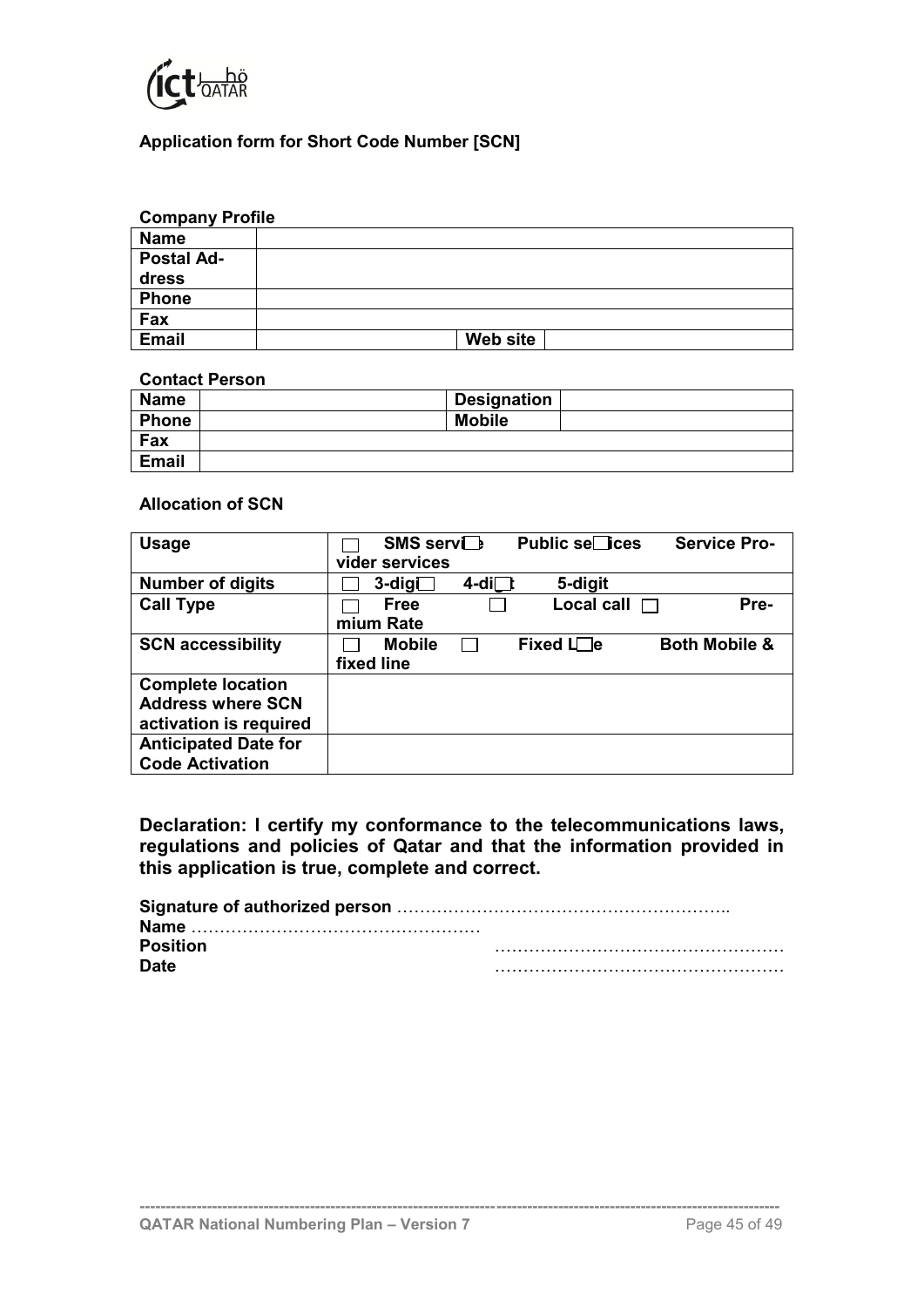

### **Application form for National Signaling Point Code [NSPC]**

| <b>Company Profile</b> |          |
|------------------------|----------|
| <b>Name</b>            |          |
| <b>Postal Ad-</b>      |          |
| dress                  |          |
| <b>Phone</b>           |          |
| Fax                    |          |
| <b>Email</b>           | Web site |

#### **Contact Person**

| <b>Name</b> | <b>Designation</b> |  |
|-------------|--------------------|--|
| Phone       | <b>Mobile</b>      |  |
| Fax         |                    |  |
| Email       |                    |  |

#### **Information for new NSPC**

| <b>Usage</b>                                                                          | <b>Allocation</b>                 |
|---------------------------------------------------------------------------------------|-----------------------------------|
| <b>Network type [Tick</b>                                                             | <b>Mobile Wireless</b>            |
| only one]                                                                             | <b>Fixed line</b>                 |
|                                                                                       | other please specify              |
|                                                                                       |                                   |
| <b>System Manufacturer</b>                                                            |                                   |
| <b>Name</b>                                                                           |                                   |
| <b>System Name or Enti-</b>                                                           | <b>Example</b>                    |
| tv name                                                                               | MSC-1, HLR-1, MSS, softswitch etc |
| <b>Complete address of</b><br>location where sig-<br>naling node will be<br>installed |                                   |
| <b>Anticipated Date for</b>                                                           |                                   |
| <b>Code Activation</b>                                                                |                                   |
|                                                                                       | Day/Month/Year                    |
| <sup>16</sup> List of NSPC in use [if yes                                             | No<br>Yesl                        |

**Declaration: I certify my conformance to the telecommunications laws, regulations and policies of Qatar and that the information provided in this application is true, complete and correct.**

**Signature of authorized person** ………………………………………………….. **Name** …………………………………………… **Position** …………………………………………… **Date** ……………………………………………

<sup>&</sup>lt;sup>16</sup> Use separate sheet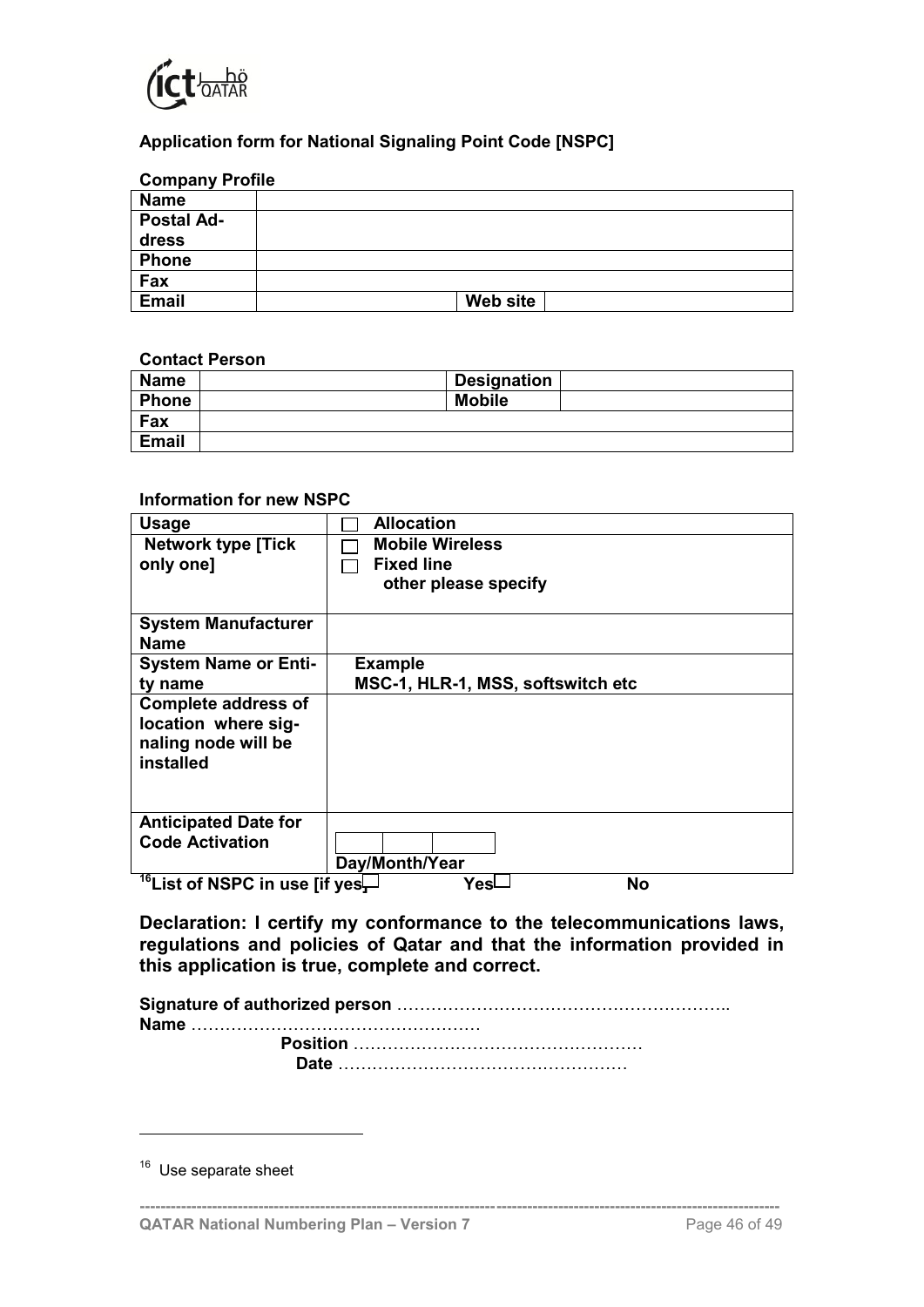

## **Application form for International Signaling Point Code [ISPC]**

| <b>Company Profile</b> |          |
|------------------------|----------|
| <b>Name</b>            |          |
| <b>Postal Ad-</b>      |          |
| dress                  |          |
| <b>Phone</b>           |          |
| Fax                    |          |
| <b>Email</b>           | Web site |

#### **Contact Person**

| <b>Name</b>  | <b>Designation</b> |  |
|--------------|--------------------|--|
| <b>Phone</b> | <b>Mobile</b>      |  |
| Fax          |                    |  |
| <b>Email</b> |                    |  |

#### **Information for new ISPC**

| <b>Usage</b>                                              |      | <b>Allocation</b>     |              |                      |     |
|-----------------------------------------------------------|------|-----------------------|--------------|----------------------|-----|
| <b>Requirement of new</b><br>code [brief project<br>plan] |      |                       |              |                      |     |
| <b>Switch type [Tick only</b><br>one]                     | brid | <b>Circuit switch</b> |              | <b>Packet switch</b> | hy- |
| <b>Switch Manufacturer</b><br><b>Name</b>                 |      |                       | <b>Model</b> |                      |     |
| <b>Complete Switch lo-</b><br>cation Address              |      |                       |              |                      |     |
| <b>Anticipated Date for</b>                               |      |                       |              |                      |     |
| <b>Code Activation</b>                                    |      | Day/Month/Year        |              |                      |     |
| List of ISPC in use [if yes <sup>17</sup> ]               |      | Yes                   |              | No                   |     |

**Declaration: I certify my conformance to the telecommunications laws, regulations and policies of Qatar and that the information provided in this application is true, complete and correct.**

#### **Application form for Network codes**

**----------------------------------------------------------------------------------------------------------------------------**

<sup>&</sup>lt;sup>17</sup> Use separate sheet for allocated ISPCs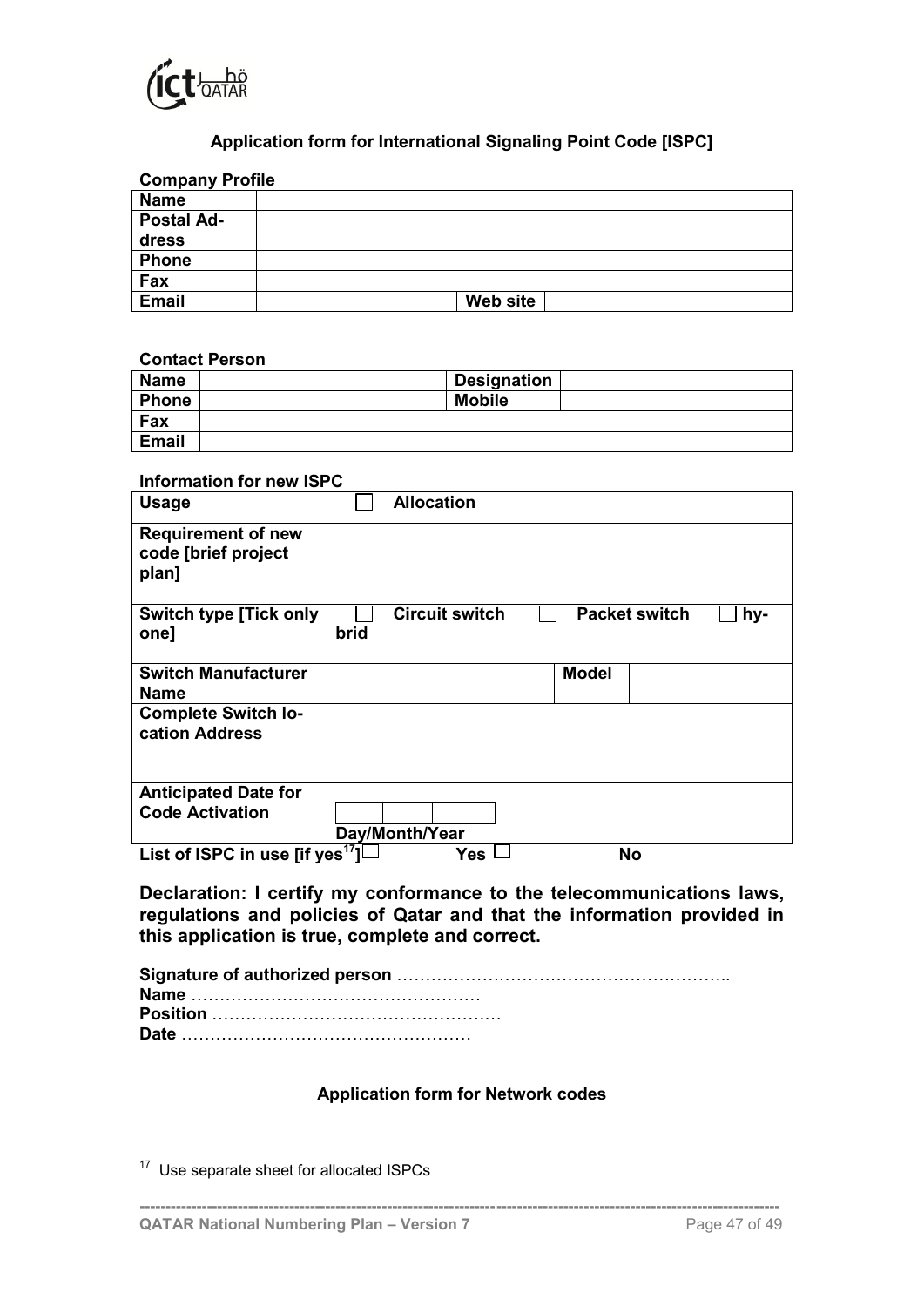

#### **Company Profile**

| <b>Name</b>       |          |
|-------------------|----------|
| <b>Postal Ad-</b> |          |
| dress             |          |
| <b>Phone</b>      |          |
| Fax               |          |
| <b>Email</b>      | Web site |

#### **Contact Person**

| <b>Name</b>  | Designation   |
|--------------|---------------|
| <b>Phone</b> | <b>Mobile</b> |
| Fax          |               |
| <b>Email</b> |               |

#### **Information for new MNC**

| <b>Usage</b>                                                                                 | <b>Allocation</b>                       |
|----------------------------------------------------------------------------------------------|-----------------------------------------|
| <b>Select Network code</b><br><b>Type</b>                                                    | <b>DNIC</b><br><b>MNC</b><br><b>SID</b> |
| <b>General description</b><br>of the service to be<br>provided, including<br>area of service |                                         |
| <b>Anticipated Date for</b><br><b>Code Activation</b>                                        | Day/Month/Year                          |

| List of MNC in use [if yes $^{18}$ ] |  | $\Box$ Yes | No |
|--------------------------------------|--|------------|----|
|--------------------------------------|--|------------|----|

**Declaration: I certify my conformance to the telecommunications laws, regulations and policies of Qatar and that the information provided in this application is true, complete and correct.**